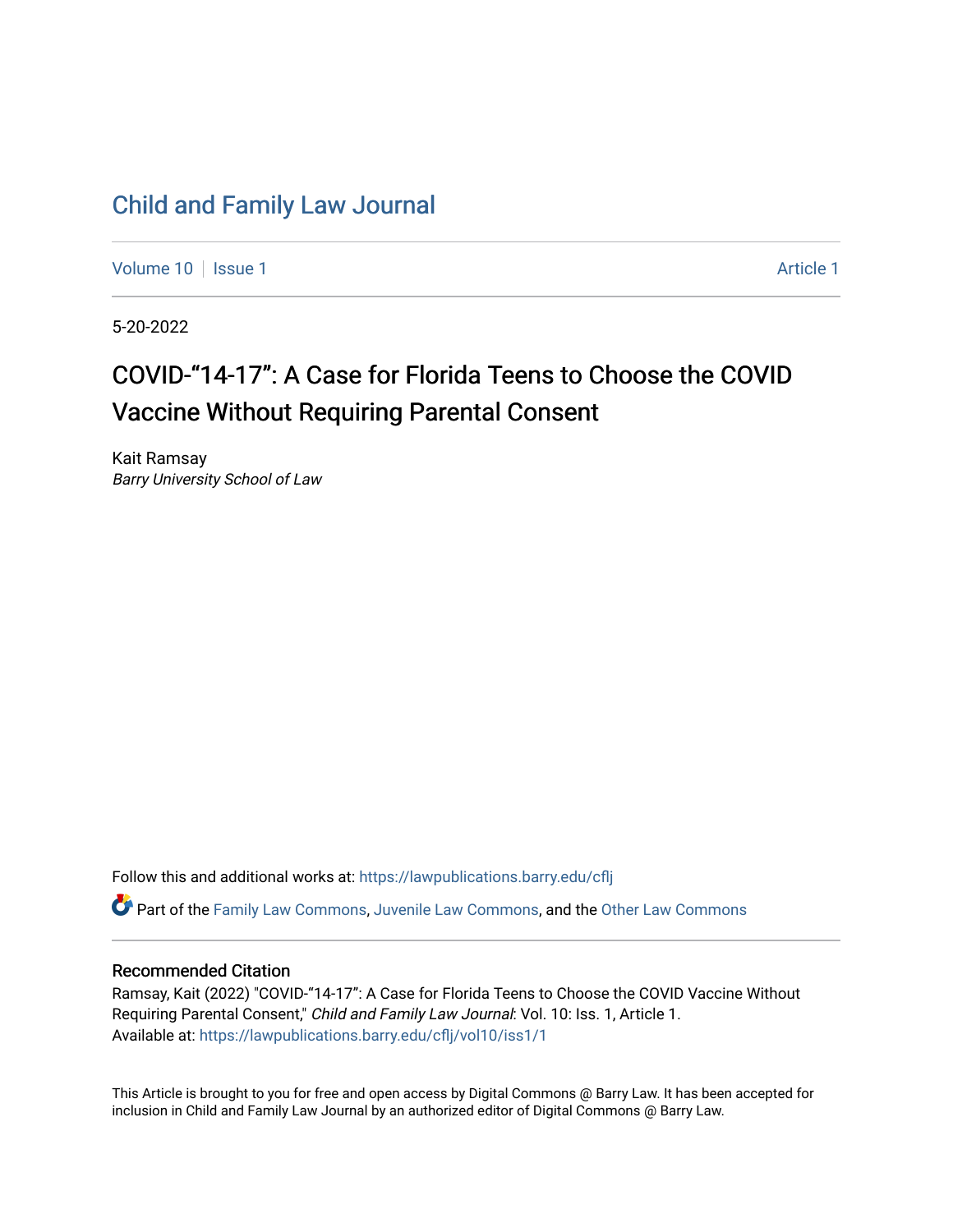# COVID-"14-17": A Case for Florida Teens to Choose the COVID Vaccine Without Requiring Parental Consent

# Cover Page Footnote

Kait Ramsay is a second-year law student at Barry University Dwayne O. Andreas School of Law, and an associate editor on Barry's Child & Family Law Journal. Ms. Ramsay received her B.A. in English with a minor in Mass Communication from the University of North Florida. Before attending law school, Ms. Ramsay worked in the nonprofit and healthcare industries, primarily focused on serving children and families. After graduating law school and passing the bar, Ms. Ramsay plans to continue advocating for children and families as a Family Law Attorney in her home state of Florida. First, I would like to give a special thanks to CFLJ's Faculty Sponsor Professor Sonya Garza, who has been instrumental in my research and writing process for this article, and CFLJ's Editorial Board for selecting my note and facilitating the review process for publication. I would also like to thank my friends and family who have been incredibly supportive throughout my time in law school and working on my publication.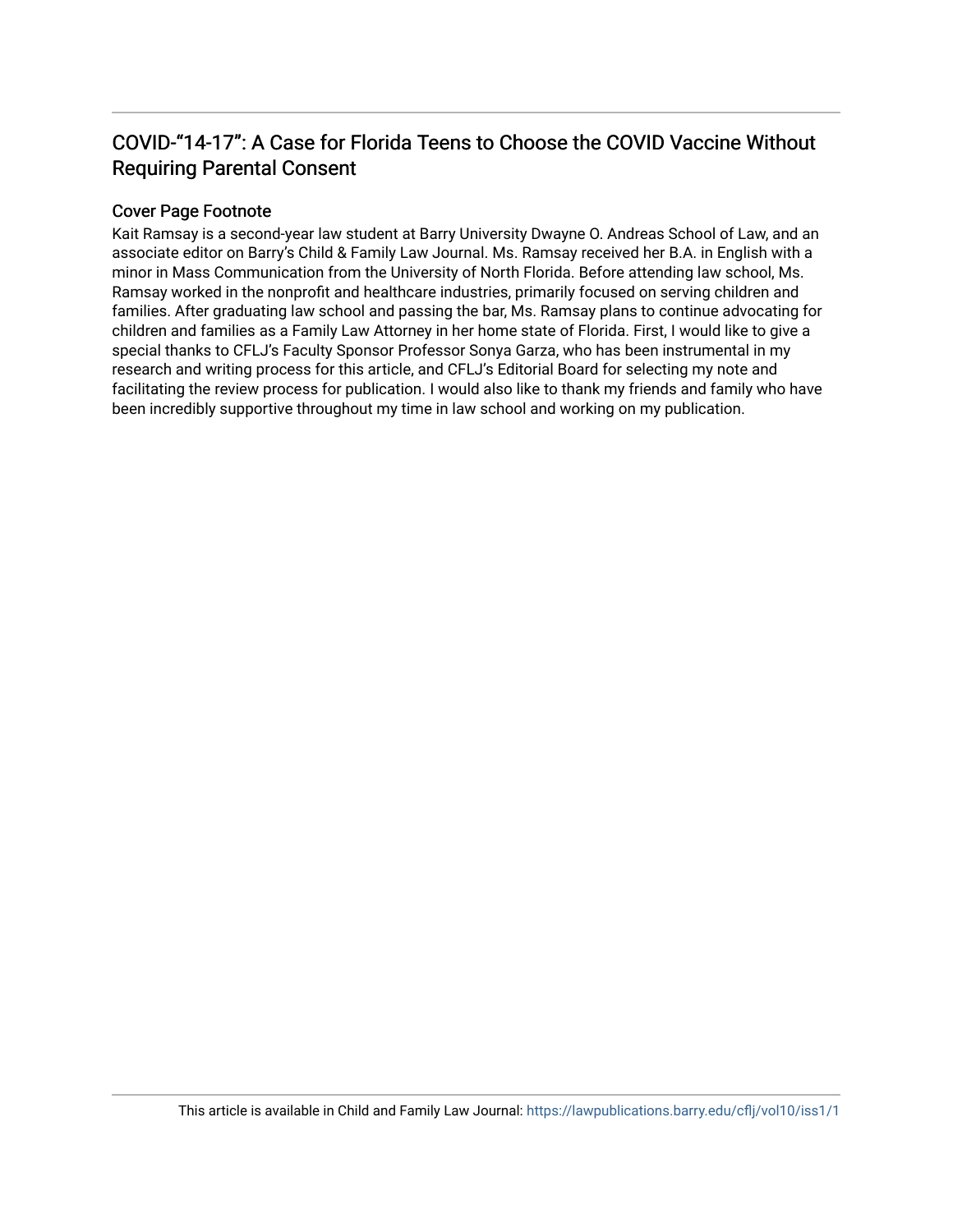# **COVID-"14-17": A Case for Florida Teens to Choose the COVID Vaccine Without Requiring Parental Consent**

# *Kait Ramsay\**

# **ABSTRACT**

The novel COVID-19 pandemic has created a huge disruption to almost everyone, forcing many individuals to adapt to entirely new ways of life. In the United States, COVID safety protocols and restrictions, such as mask and vaccine mandates, have been met with huge political polarization and resistance.<sup>1</sup> Even as COVID variants have kept infections in a perpetual cycle of rising and falling, Florida has lifted mask mandates for businesses and schools, and its governor has been one of the largest vocal opponents to requiring vaccines for school

<sup>\*</sup> Kait Ramsay is a second-year law student at Barry University Dwayne O. Andreas School of Law, and an associate editor on Barry's Child & Family Law Journal. Ms. Ramsay received her B.A. in English with a minor in Mass Communication from the University of North Florida. Before attending law school, Ms. Ramsay worked in the nonprofit and healthcare industries, primarily focused on serving children and families. After graduating law school and passing the bar, Ms. Ramsay plans to continue advocating for children and families as a Family Law Attorney in her home state of Florida.

First, I would like to give a special thanks to CFLJ's Faculty Sponsor Professor Sonya Garza, who has been instrumental in my research and writing process for this article, and CFLJ's Editorial Board for selecting my note and facilitating the review process for publication. I would also like to thank my friends and family who have been incredibly supportive throughout my time in law school and working on my publication.<br><sup>1</sup> *See generally Political and Medical Trust Issues: Expert Panel Debates Why* 

*Some Americans Doubt the COVID Vaccine*, VANDERBILT UNIV. (Aug 20, 2021, 9:46 AM), https://news.vanderbilt.edu/2021/08/20/political-and-medical-trust-

issues-expert-panel-debates-why-some-americans-doubt-the-covid-vaccine/; *see also, e.g.,'It's Just Freedom of Speech': Hundreds of Maskless Protesters Flood A1A, Discrediting Science Behind Face Coverings*, NBC MIAMI (April 10, 2021, updated April 10, 2021, 10:57 PM), https://www.nbcmiami.com/ news/local/itsjust-freedom-of-speech-hundreds-of-maskless-protesters-flood-a1a-discreditingscience-behind-face-coverings/ 2425604/.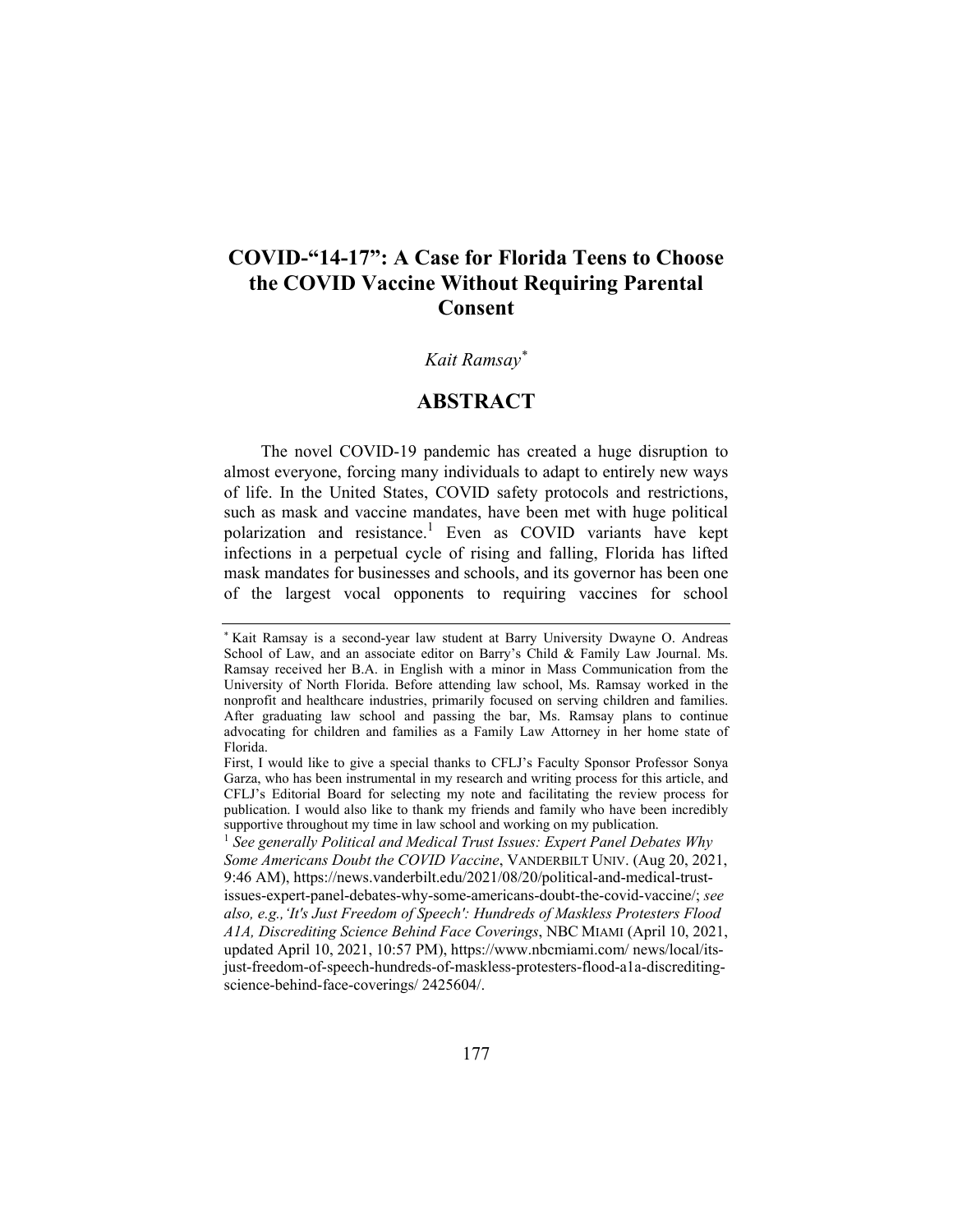attendance.<sup>2</sup> Furthermore, with the passing of Florida's Parental Consent for Health Care Services Law, any minors who wish to make the individual choice to get vaccinated against the virus must obtain the written consent of at least one parent.<sup>3</sup> The statutes create a huge barrier for kids who are eligible and want to get vaccinated against COVID, but whose parents are hesitant or unwilling to provide consent.

This note advocates for teens to choose the vaccine for themselves without requiring parental consent, as teens possess the competency to make their own health care decisions. Additionally, this article provides a statutory solution, which balances a minor's desire to get vaccinated and a parent's right to the care, custody, and control of their child. However, considering the unlikelihood of Florida's current legislature to pass an exception to the Parental Consent for Health Care Services Law, this note also explores a teen's ability to receive the vaccine through injunctive relief via the state's *parens patriae* authority.

| А.                                                                   |  |  |
|----------------------------------------------------------------------|--|--|
| 1.                                                                   |  |  |
|                                                                      |  |  |
| 3.                                                                   |  |  |
| Teen's Constitutional and State Rights in Florida  186<br>4.         |  |  |
| A Brief Synopsis of the COVID-19 Pandemic in the United States<br>В. |  |  |
| Beginnings of the Pandemic and the Governments' Initial<br>1.        |  |  |
| Progression and Continued Handling of the Virus 188<br>2.            |  |  |
| 3.                                                                   |  |  |

<sup>2</sup> *See* Sharon Bernstein, *Florida Bans Strict Vaccine Mandates in Schools and Businesses*, REUTERS (Nov. 18, 2021, 5:39 PM),

https://www.reuters.com/legal/government/florida-bans-strict-vaccinemandates-schools-businesses-2021-11-18/.

<sup>3</sup> FLA. STAT. ANN. § 1014.06 (West 2021).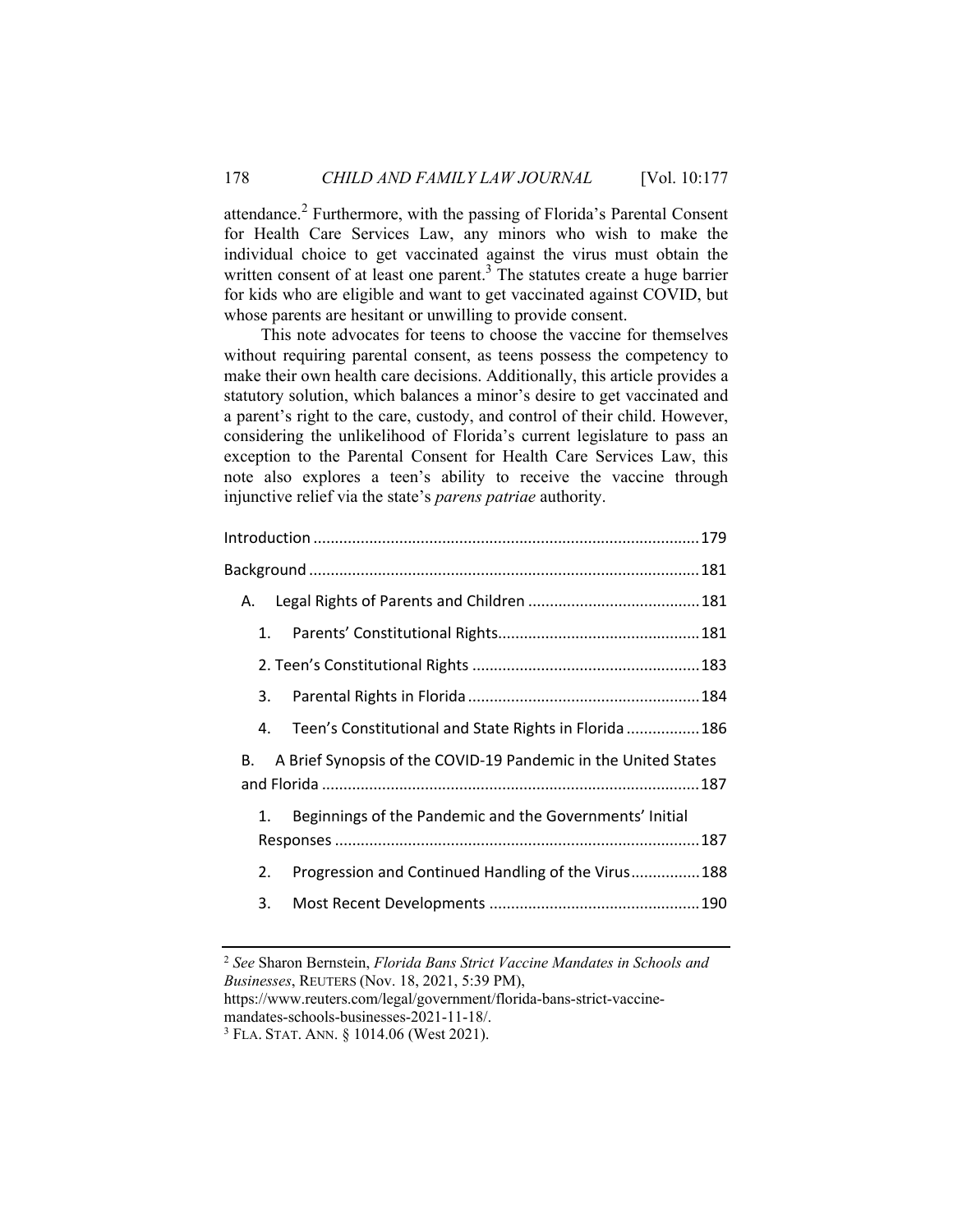| 2022]                                                                                                                                         | CHILD AND FAMILY LAW JOURNAL                                     | 179 |  |
|-----------------------------------------------------------------------------------------------------------------------------------------------|------------------------------------------------------------------|-----|--|
| C.                                                                                                                                            | Vaccine Research and Development, Approval, and Reception<br>192 |     |  |
| 1.                                                                                                                                            |                                                                  |     |  |
| 2.                                                                                                                                            |                                                                  |     |  |
| 3.                                                                                                                                            |                                                                  |     |  |
|                                                                                                                                               |                                                                  |     |  |
|                                                                                                                                               |                                                                  |     |  |
|                                                                                                                                               |                                                                  |     |  |
| $\mathsf{C}$                                                                                                                                  |                                                                  |     |  |
| Current Options for Teens to Receive the Vaccine in Florida<br>D.                                                                             |                                                                  |     |  |
| $\mathbf{1}$ .                                                                                                                                |                                                                  |     |  |
| 2.                                                                                                                                            | Teens of Divorced or Unmarried Parents Advocating for            |     |  |
| 3.                                                                                                                                            |                                                                  |     |  |
|                                                                                                                                               |                                                                  |     |  |
| A. Ideal Solution to Allow Teens in the State of Florida to Get<br>Vaccinated Without Requiring Parental Consent211                           |                                                                  |     |  |
| B. Using the Parens Patriae Doctrine as an Alternative Solution to the<br>Legislature Passing an Exception to the Parental Consent for Health |                                                                  |     |  |

#### INTRODUCTION

Conclusion ............................................................................................. 215

As the end of the SARS-CoV-2 (hereinafter "COVID") pandemic continues to move further out of sight, the American public is exhausted in navigating the ever-changing COVID safety protocols and restrictions. But even at the beginning of the pandemic, the virus sparked a national debate over the government's power to restrict individual's liberty in the name of public health concerns as both the federal and state governments implemented mask and quarantine mandates, travel restrictions, and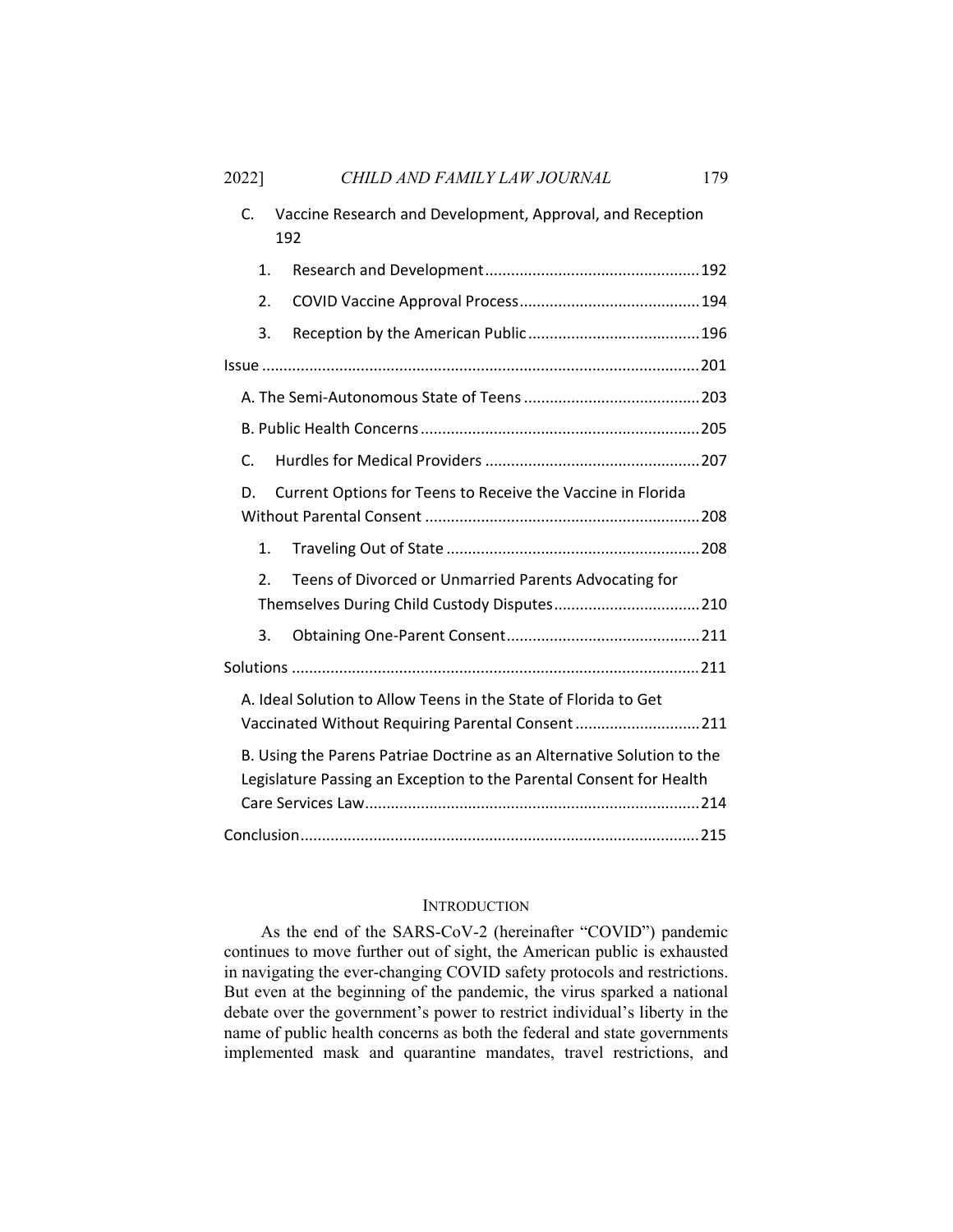other interventions to slow the spread of COVID. Once vaccines were developed and available, naturally, the debate over their efficacy and safety, the government vaccine mandates, and even the decision whether or not to get a vaccine has become one of the most heated areas of discussion.

The argument grows more complex, and intense, with teenagers who are eligible to receive COVID vaccines but are still subject to their parents<sup>,4</sup> medical consent in most states.<sup>5</sup> Florida especially is one of the most complicated states grappling with COVID, with its revolving door of COVID cases<sup>6</sup> and stringent Parental Consent for Health Care Services  $Law$ .<sup>7</sup> Many teens want to receive the vaccine, despite their parents opposition,

In order to fully grasp all of the hurdles Florida teens face in receiving the vaccine this note with being with section II. Background covering the A. Legal Rights of Parents and Children, B. A Brief Synopsis of the COVID-19 Pandemic in the United States and Florida, and C. Vaccine Research and Development, Approval, and Reception. Section III with cover the issues of the Parental Consent for Health Care Services Law with the A. Semi-Autonomous State of Teens, B. Public Health Concerns, the C. Hurdles for Medical Providers, and the D. Current Options for Teens to Obtain the Vaccine without Parental Consent. The last section, IV. Solutions, will cover the possibilities of either implementing a A. Proposed Exception to the Parental Consent for Health Care Services Law or a B. *Parens Patriae* Test Case.

<sup>&</sup>lt;sup>4</sup> This author acknowledges that there are many different and complex family structures, which may or may not include a natural-born parent as the primary guardian with legal authority or capacity to consent to their child's medical services. However, "parent" or "guardian" will serve as a universal and inclusive terms to identify and refer to individuals with legal custody over a minor teen with rights or otherwise court appointed authority to make health decisions and provide medical consent on behalf of their child under Florida's Parental Consent for Health Care Services Law; *See* FLA. STAT. ANN. § 39.01(56) (West 2021).

<sup>5</sup> Stacy Weiner, *Teens and COVID-19 Vaccines: It's Complicated*, ASS'N OF AM. MED. COLLS. (Sept. 30, 2021), https://www.aamc.org/news-insights/teensand-covid-19-vaccines-it-s-complicated. 6

Florida Department of Health, *COVID-19 Weekly Situation Report: State Overview*, (May 6, 2022),

http://ww11.doh.state.fl.us/comm/\_partners/covid19\_report\_archive/covid19 data/covid19\_data\_latest.pdf

<sup>7</sup> *See* FLA. STAT. ANN. § 1014.06 (West 2021).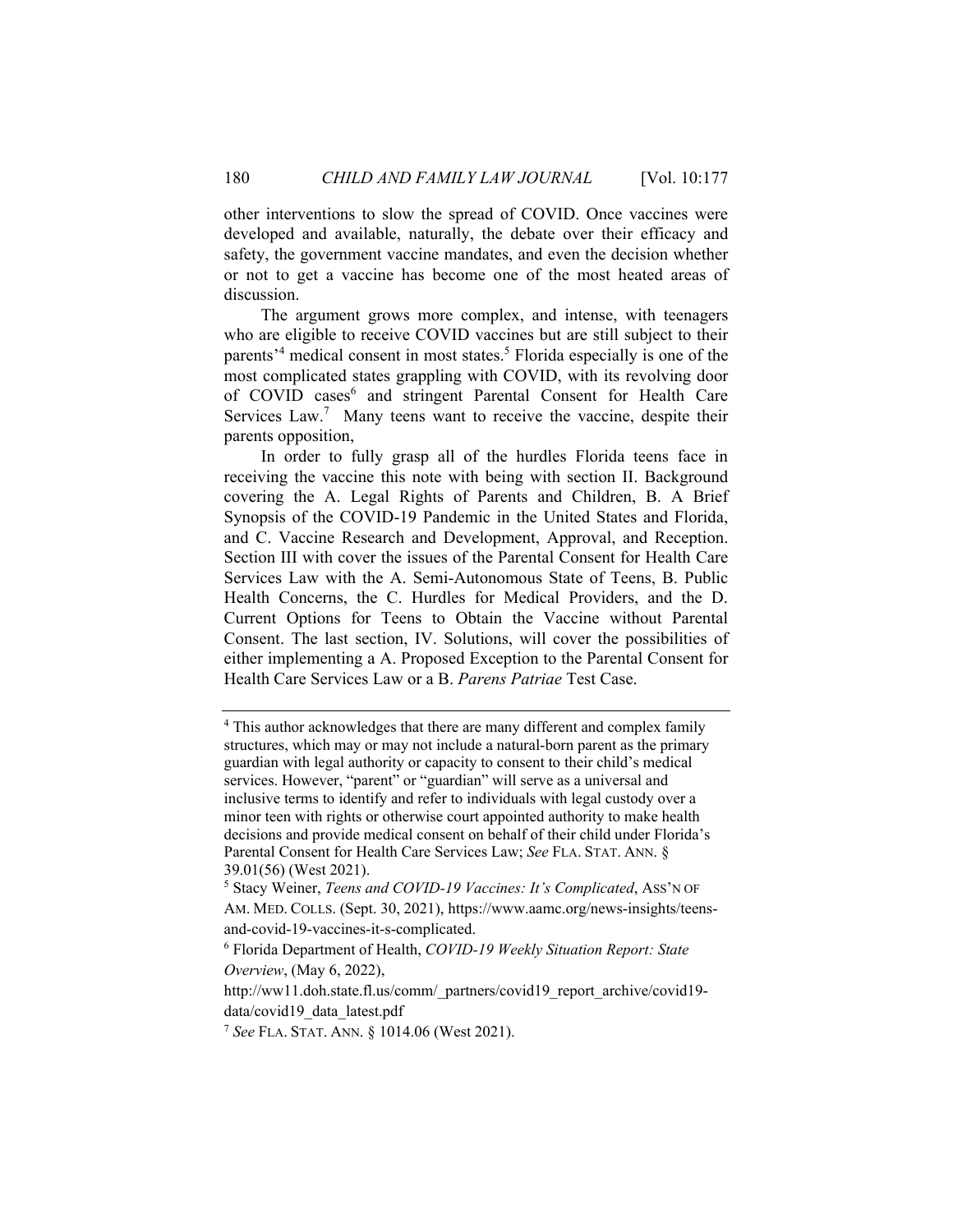#### **BACKGROUND**

#### *A. Legal Rights of Parents and Children*

This section will summarize the constitutional rights of parents and families in the United States, and the specific rights of parents and children in Florida. There is undoubtably a plethora of both social and legal rights parents have over their minor children, but this section will primarily focus on those rights which most directly impact a parent's rights to make health care and other decisions impacting their child's health and well-being.

# 1. Parents' Constitutional Rights

While many of the privacy rights families possess stem from the seminal *Griswold v. Connecticut*<sup>8</sup> and *Einstein v. Baird*<sup>9</sup> cases, the right to the care, custody, and control of one's child predates it by at least 40 years—a testament to how deeply woven parental rights are in the fabric of society. The first case to establish the parental right of care, custody, and control over their children arose from after an instructor from the Zion Parochial School was found in violation of a Nebraska statute prohibiting educators from teaching a student any language other than English before completing the eighth grade.<sup>10</sup> In determining whether or not the statute violated a parent's liberty and Due Process under the Fourteenth Amendment, Justice McReynolds delivered an emphatic opinion on the importance of education and development for children, stating that "corresponding to the right of control, it is the natural duty of the parent to give his children education suitable to their station in life; and nearly all the states, including Nebraska, enforce this obligation by compulsory laws."<sup>11</sup>

But, Justice McReynolds continued, "the state may do much, go very far, indeed, in order to improve the quality of its citizens, physically, mentally and morally, . . .; but the individual has certain fundamental rights which must be respected."12 Thus, the statute as it stood, infringed upon the parent's liberty, and Due Process under the

<sup>8</sup> Griswold v. Connecticut, 381 U.S. 479 (1965).

<sup>&</sup>lt;sup>9</sup> Eisenstadt v. Baird, 405 U.S. 438 (1972).

<sup>10</sup> Meyer v. Nebraska, 262 U.S. 390, 396-97 (1923).

<sup>11</sup> *Id.* at 400. 12 *Id.* at 401.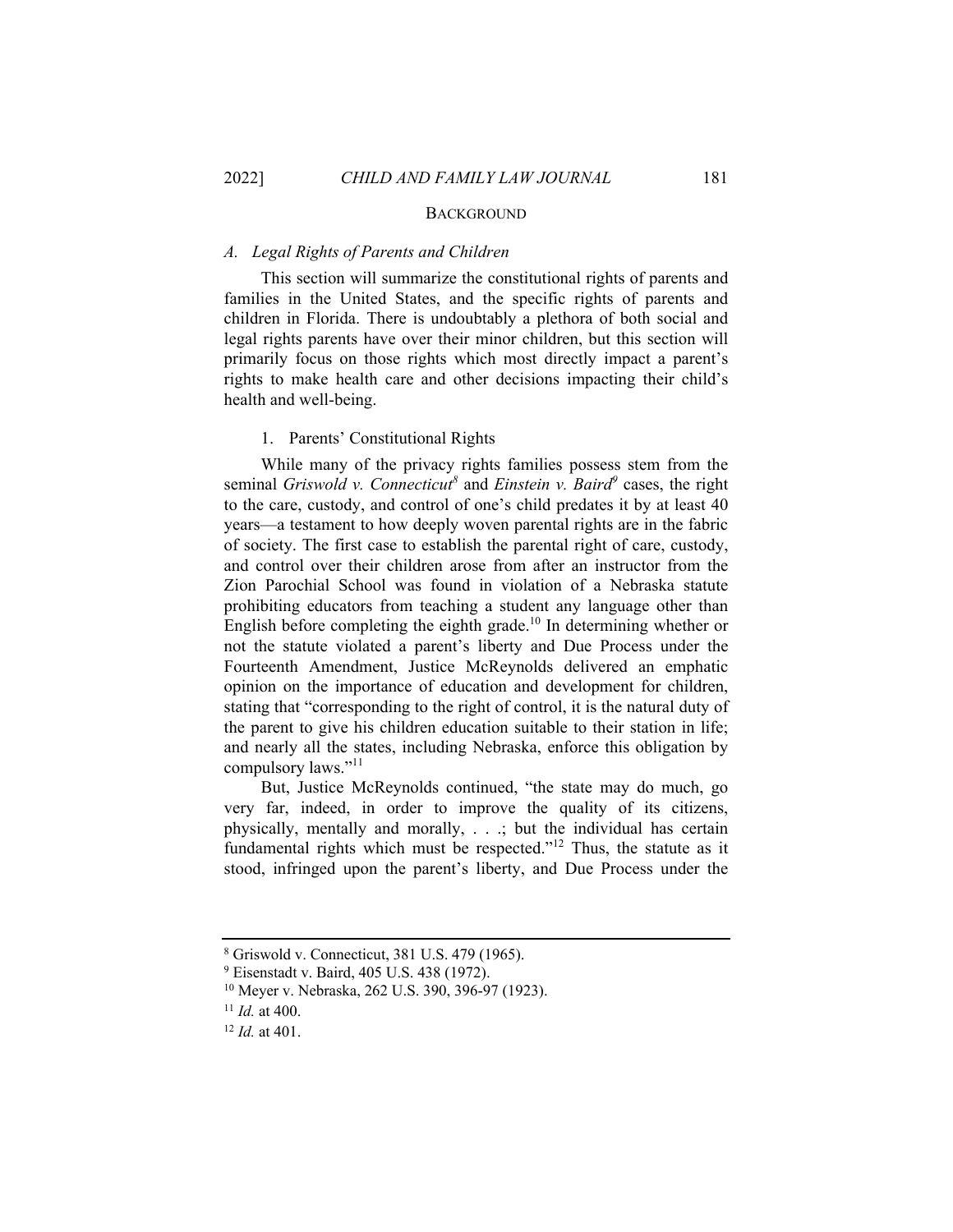Fourteenth Amendment, in determining the education of his child.<sup>13</sup> Following, the ruling in *Meyer*, the Court affirmed in *Pierce v. Society of Sisters* that "[legislation may not] unreasonably interfere[] with the liberty of parents and guardians to direct the upbringing and education of children under their control."14 Furthermore, the Court underscored the role of parents in saying a child "is not the mere creature of the state; those who nurture him and direct his destiny have the right, coupled with the high duty, to recognize and prepare him for additional obligations."15

However, no rights are absolute, and the Supreme Court in *Prince v. Massachusetts* held while "[t]here is a private realm of family life which the State cannot enter . . . the family itself is not beyond regulation in the public interest. . .."16 In this case, a mother allowed her children to walk up and down sidewalks to sell religious materials in violation of Massachusetts's child labor laws.<sup>17</sup> The mother claimed a religious exemption, stating her daughter was "'exercising her God-given right and her constitutional right to preach the gospel, and no creature has a right to interfere with God's commands."<sup>18</sup> The Court, however, disagreed; "[a]cting to guard the general interest in youth's well being, the state as *parens patriae* may restrict the parent's control by requiring school attendance, regulating or prohibiting the child's labor, and in many other ways."19 But even with the caveats in place from the *Prince*  ruling, overall, the Court has continued to affirm the position of parents, finding that there is a "presumption that fit parents [act] in the best interests of their children."20 Even in cases of unfit parents, the "fundamental liberty interest of natural parents . . . does not evaporate simply because they have not been model parents or have lost temporary custody of their child to the State."<sup>21</sup>

The establishment to the right of privacy in *Griswold* adds another layer of protection for families, with the Supreme Court recognizing that "marriage lies within the zone of privacy created by several fundamental constitutional guarantees. . ." and a Connecticut statute preventing a

 $15$  *Id.* 

<sup>&</sup>lt;sup>13</sup> *Id.* at 399.<br><sup>14</sup> Pierce v. Soc'y of Sisters, 268 U.S. 510, 534-35 (1925).

<sup>16</sup> Prince v. Massachusetts, 321 U.S. 158, 166 (1944).

<sup>&</sup>lt;sup>17</sup> *Id.* at 162.<br><sup>18</sup> *Id.* <sup>19</sup> *Id.* at 166.

<sup>&</sup>lt;sup>20</sup> Troxel v. Granville, 530 U.S. 57, 57-8 (2000).

<sup>21</sup> Santosky v. Kramer, 455 U.S. 745, 754 (1982).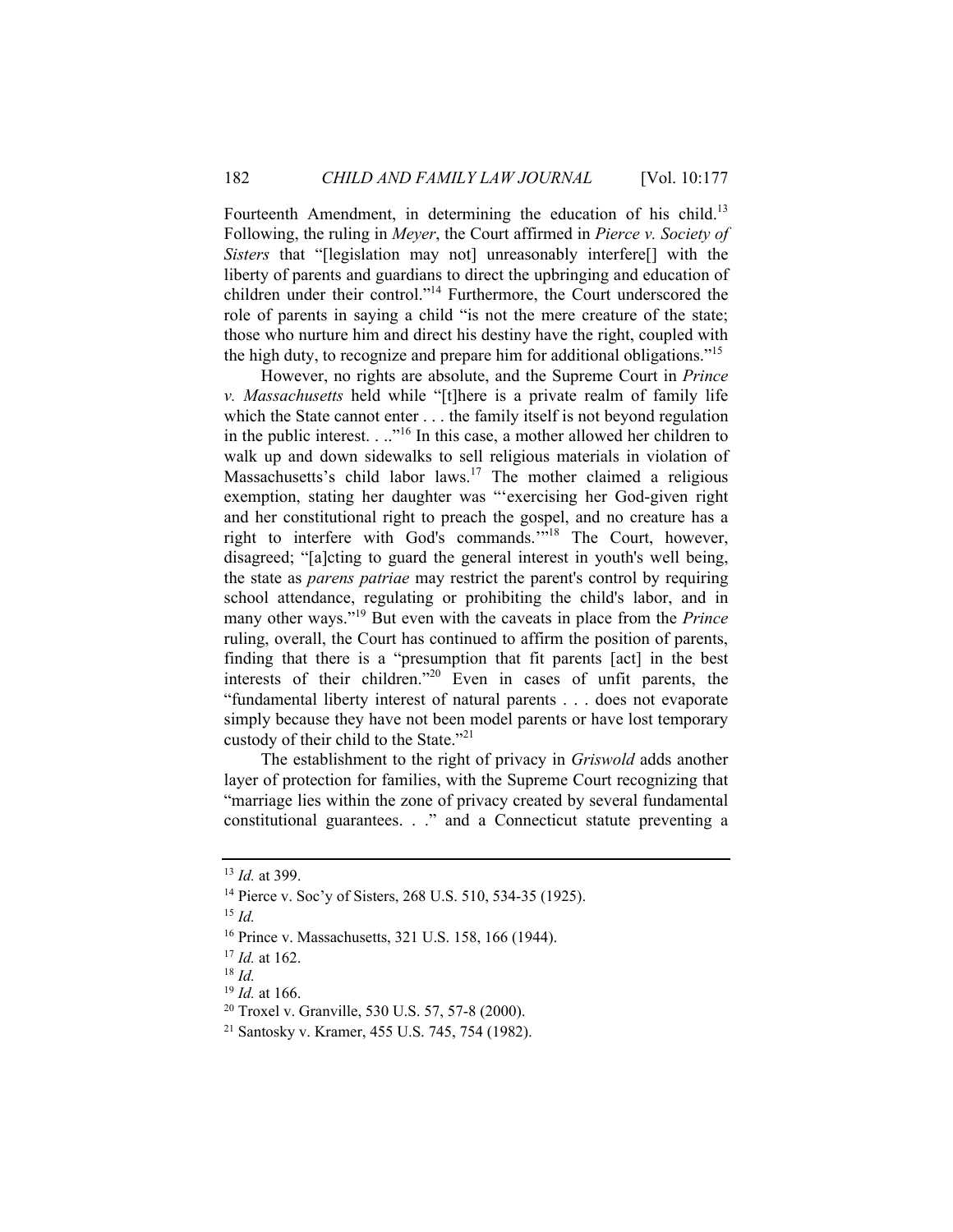married couple from purchasing and using contraception was a violation to that right.<sup>22</sup> The Court acknowledge although the specific "right to privacy" does not appear in the Constitution, it is created through the culmination of various amendments.<sup>23</sup> For example:

The right of association contained in the penumbra of the First Amendment is one, as we have seen. The Third Amendment in its prohibition against the quartering of soldiers "in any house" in time of peace without the consent of the owner is another facet of that privacy. The Fourth Amendment explicitly affirms the "right of the people to be secure in their persons, houses, papers, and effects, against unreasonable searches and seizures." The Fifth Amendment in its Self-Incrimination Clause enables the citizen to create a zone of privacy which government may not force him to surrender to his detriment. The Ninth Amendment provides: "The enumeration in the Constitution, of certain rights, shall not be construed to deny or disparage others retained by the people."24

Therefore, the Court held:

[A] law which . . . seeks to achieve its goals by means having a maximum destructive impact upon [marriage]. Such a law cannot stand in light of the familiar principle that a "governmental purpose to control or prevent activities constitutionally subject to state regulation may not be achieved by means which sweep unnecessarily broadly and thereby invade the area of protected freedoms."25

2. Teen's Constitutional Rights

Later, the Court would use the *Griswold* decision to apply the right to privacy to both the "married and unmarried alike." $26$  With this framework in place, the Supreme Court would go on to rule in *Roe v. Wade,* affirmed by *Planned Parenthood v. Casey*, that based on a woman's right to privacy, she also has the fundamental right to an abortion.27 But the *Casey* ruling maintained the authority of states to

<sup>22</sup> Griswold v. Connecticut, 381 U.S. 479, 485-86. (1965).

<sup>&</sup>lt;sup>23</sup> *Id.* at 484.<br><sup>24</sup> *Id.* <sup>25</sup> *Id.* at 485.

<sup>&</sup>lt;sup>26</sup> Eisenstadt v. Baird, 405 U.S. 438, 453 (1972).

<sup>27</sup> Planned Parenthood of Se. Pa. v. Casey, 505 U.S. 833 (1992).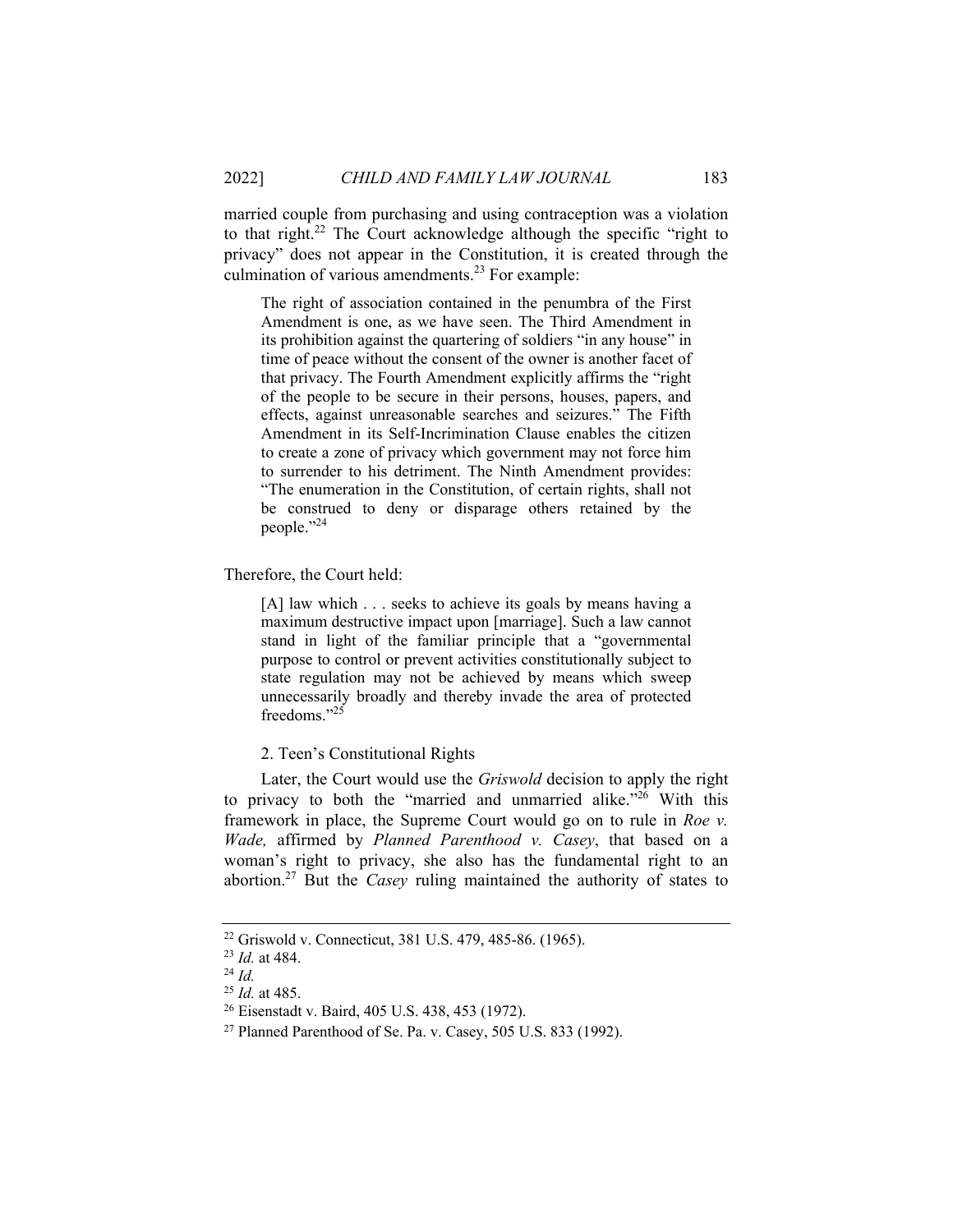impose restrictions on abortion, so long as it does not cause an undue burden for women seeking abortion services:

A finding of an undue burden is a shorthand for the conclusion that a state regulation has the purpose or effect of placing a substantial obstacle in the path of a woman seeking an abortion of a nonviable fetus. A statute with this purpose is invalid because the means chosen by the State to further the interest in potential life must be calculated to inform the woman's free choice, not hinder it. And a statute which, while furthering the interest in potential life or some other valid state interest, has the effect of placing a substantial obstacle in the path of a woman's choice cannot be considered a permissible means of serving its legitimate ends.<sup>28</sup>

The Court found that a parental consent law, which might require a minor seeking an abortion to obtain the consent of their parent before receiving one was not an undue burden, so long as the statute provided an adequate judicial bypass mechanism.<sup>29</sup> The judicial bypass allows a minor to petition the court to grant the minor an abortion without the consent of their parent.<sup>30</sup> In these proceedings, a judge will rule based upon the mature minor doctrine which assess whether the minor is "mature and capable of giving informed consent and has in fact given her informed consent [to the abortion], or that an abortion would be in her best interests."<sup>31</sup>

#### 3. Parental Rights in Florida

While the Supreme Court has both established, and at times curtailed, the rights of parents and the family, most family laws are created and enforced by the states.<sup>32</sup> However, the Supremacy Clause of the Constitution dictates any state laws or regulations on the family (or any one person, for that matter) are preempted by federal statutes and the

<sup>28</sup> *Id.* at 877. 29 *Id.*

<sup>30</sup> *Id.* 

<sup>31</sup> *Id.*

<sup>32</sup> Linda D. Elrod, *The Federalization of Family Law*, ABA (July 1, 2009), https://www.americanbar.org/groups/crsj/publications/human\_rights\_magazine home/human\_rights\_vol36\_2009/summer2009/the\_federalization\_of\_family\_la w/#:~:text=Historically%2C%20family%20law%20has%20been,generally%20d ecide%20family%20law%20cases.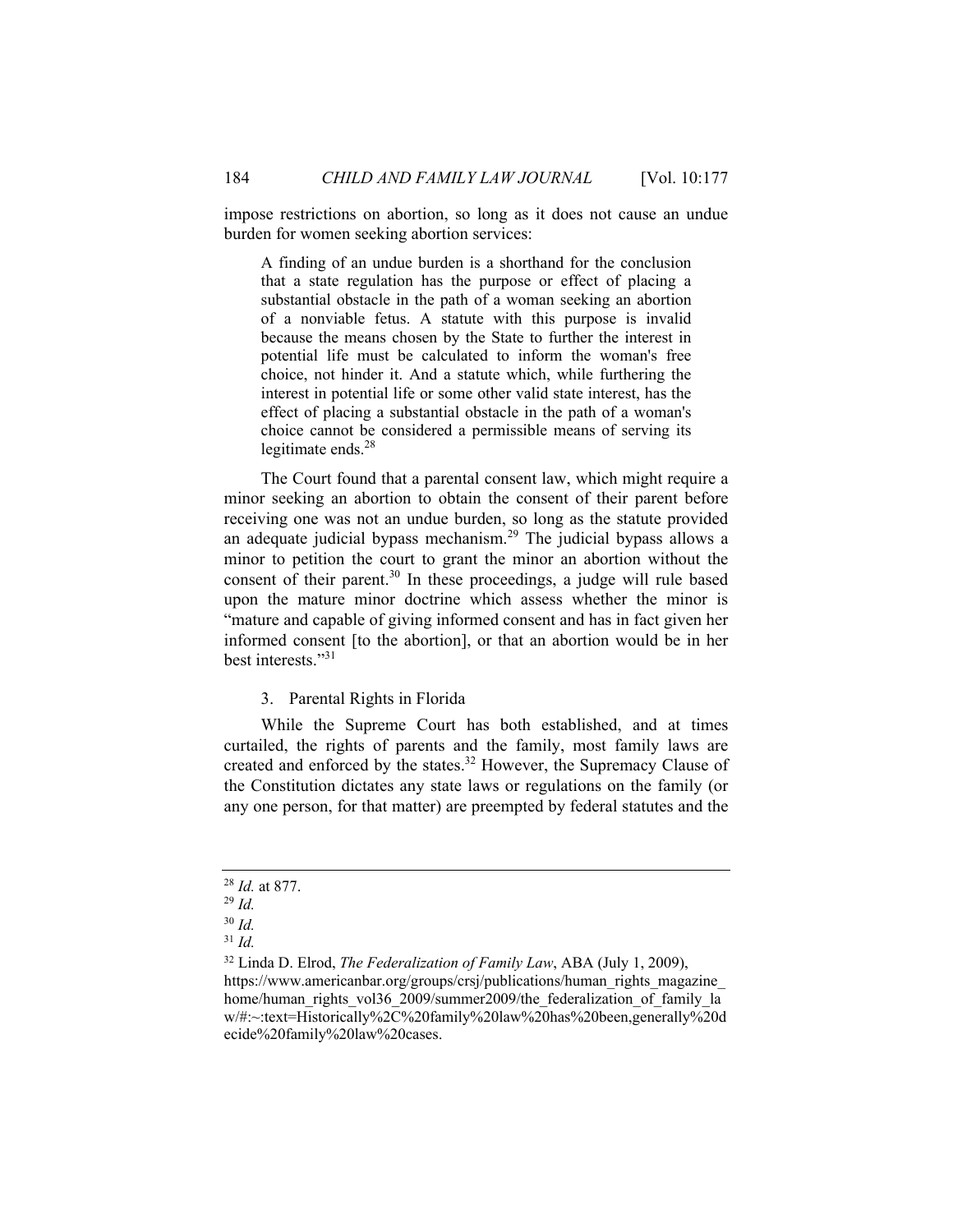United States Constitution.<sup>33</sup> Therefore, in the State of Florida, "[p]arental authority over decisions involving their minor children derives from the liberty interest contained in the Fourteenth Amendment to the United States Constitution and the guarantee of privacy in article I, section 23 of the Florida Constitution."<sup>34</sup> One unique feature of Florida's Constitution is that it guarantees its citizens the right to privacy, unlike the federal government which relies on the penumbras framework in *Griswold.*35 In Florida, "[e]very natural person has the right to be let alone and free from governmental intrusion into the person's private life . . . .<sup>356</sup> In 2021, Florida passed House Bill 241 establishing a Parents' Bill of Rights purporting to "[prohibit] the state, its political subdivisions, any other governmental entities and any other institutions from infringing upon the fundamental right of a parent to direct the upbringing, education, health care, and mental health of his or her minor child without demonstrating a compelling state interest for such actions."<sup>37</sup>

Under this bill, medical professionals "may not provide or solicit or arrange to provide health care services or prescribe medicinal drugs to a minor child without first obtaining written parental consent."38 Otherwise, they will be guilty of a misdemeanor in the first degree.<sup>39</sup> This bill is generally supported by Florida case law, which provides "decisions regarding the care and upbringing of minor children will be left to the parents."<sup>40</sup> However, under certain circumstances, a court may be able to override certain parental decisions:

Medical treatment may thus be rejected when the evidence is not sufficiently compelling to establish the primacy of the state's interest, or that the child's own welfare would be best served by such treatment. On the other hand, the parents' wishes may be overcome when there is sufficient medical evidence to invoke the state's parens patriae authority, and to establish that the child's welfare will be best served by the disputed treatment.<sup>41</sup>

<sup>&</sup>lt;sup>33</sup> U.S. CONST. art. IV, para. 2.<br><sup>34</sup> Kirton v. Fields, 997 So. 2d 349, 352 (Fla. 2008).

<sup>&</sup>lt;sup>35</sup> Griswold, 381 U.S. at 484.<br><sup>36</sup> FLA. CONST. art. I § 23 (West, Westlaw through Nov. 3, 1998 amendments).<br><sup>37</sup> H.B. 241, 27<sup>th</sup> Leg., 1<sup>st</sup> Reg. Sess. (Fla. 2021).<br><sup>38</sup> See FLA. STAT. ANN. § 1014.06 (West 2021).<br><sup>39</sup>

<sup>40</sup> M.N. v. S. Baptist Hosp. of Fla., Inc., 648 So. 2d 769, 770 (Fla. Dist. Ct. App. 1994).

<sup>41</sup> *Id.* at 771.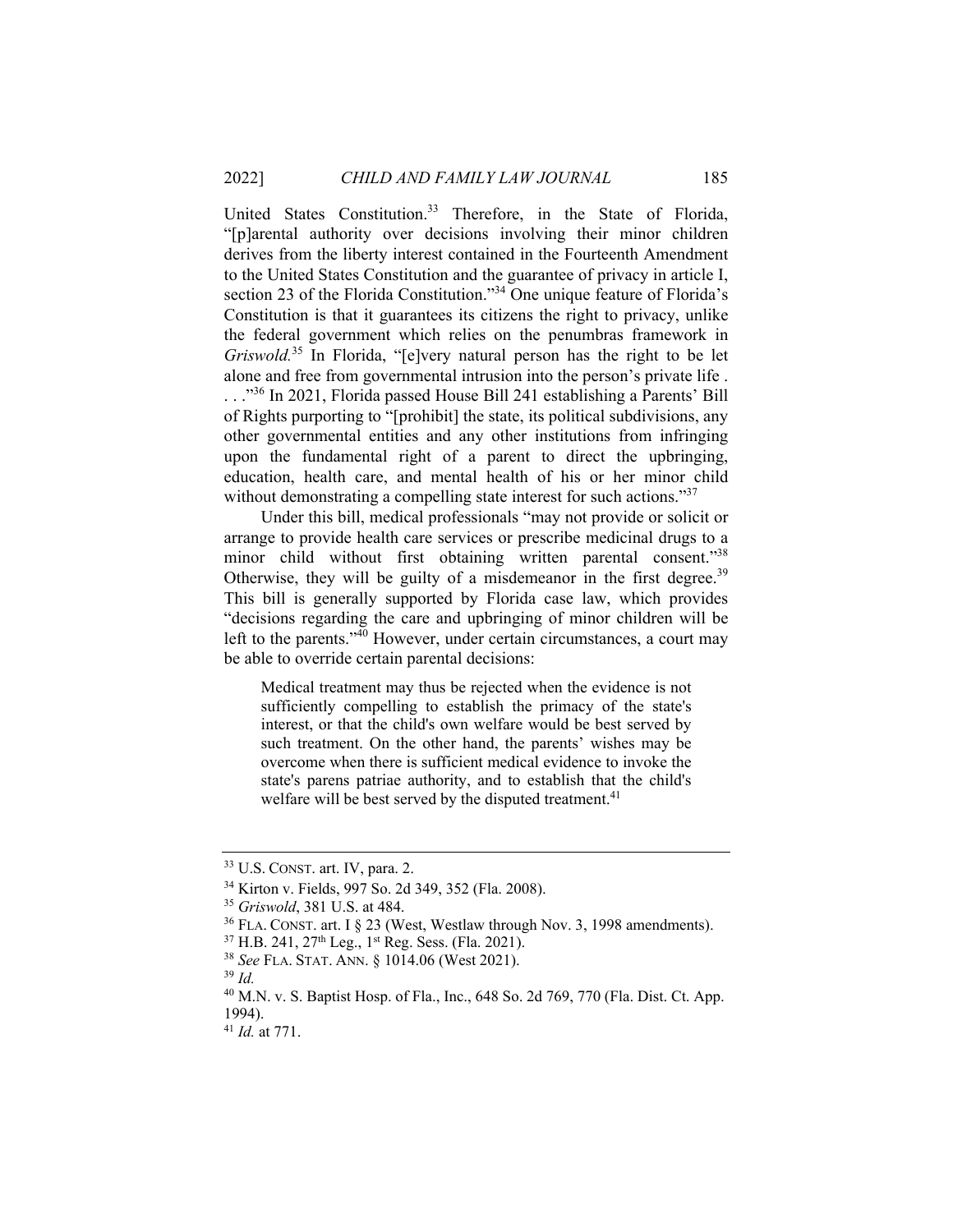Just as the Supreme Court found in the *Prince* case*,* Florida courts have found that *parens patriae* authority "may be invoked to limit parental authority when necessary to protect children."<sup>42</sup> When considering whether or not to authorize court-ordered medical treatment for children, "the court must balance competing interests:"<sup>43</sup>

It must consider the parent's interest in making fundamental decisions about a child's care, the State's interest in preserving human life, and the child's own welfare and best interests in light of the severity of the child's illness, the likelihood of effectiveness of the proposed treatment, the child's chances of survival with and without such treatment, and the invasiveness and nature of the treatments with regard to its effect on the child.<sup>44</sup>

Furthermore, medical decisions regarding children only require the consent of one parent.45 Even if medical professionals know of the protestation from the other parent; "[t]he bottom line is that health care providers are not required to referee parental disputes about medical care for their minor children, and may render medical care or treatment upon the consent of only one parent."<sup>46</sup>

# 4. Teen's Constitutional and State Rights in Florida

While parents and courts are mostly in control of the decisions kids and teens make over their own bodies, the Parental Consent for Health Care Services Law specifically provides that it does not relate to abortion services.<sup>47</sup> Florida's Parental Notice of and Consent for Abortion Act states that minors are able to obtain the consent of at least one of their parents before terminating their pregnancy without parental consent, given they are able to successfully petition the court for a judicial waiver.<sup>48</sup> Furthermore, while the Parental Consent for Health Care Services Law does not give any more explicit exceptions, it does state "except as otherwise provided by law or a court order, a provider, . . . may not allow a medical procedure to be performed on a minor child in

<sup>46</sup> *Id.*

<sup>42</sup> Global Travel Mktg., Inc. v. Shea, 908 So.2d 392, 399 (Fla. 2005).

<sup>43</sup> In re D.G.*,* 970 So. 2d 486, 490 (Fla. Dist. Ct. App. 2007). 44 *Id.* 

<sup>45</sup> Angeli v. Kluka, 190 So. 3d 700, 703 (Fla. Dist. Ct. App. 2016).

<sup>&</sup>lt;sup>47</sup> FLA. STAT. ANN. § 1014.06(4)(b), (5)(b) (West 2021).<br><sup>48</sup> FLA. STAT. ANN. § 390.01114 (West 2020).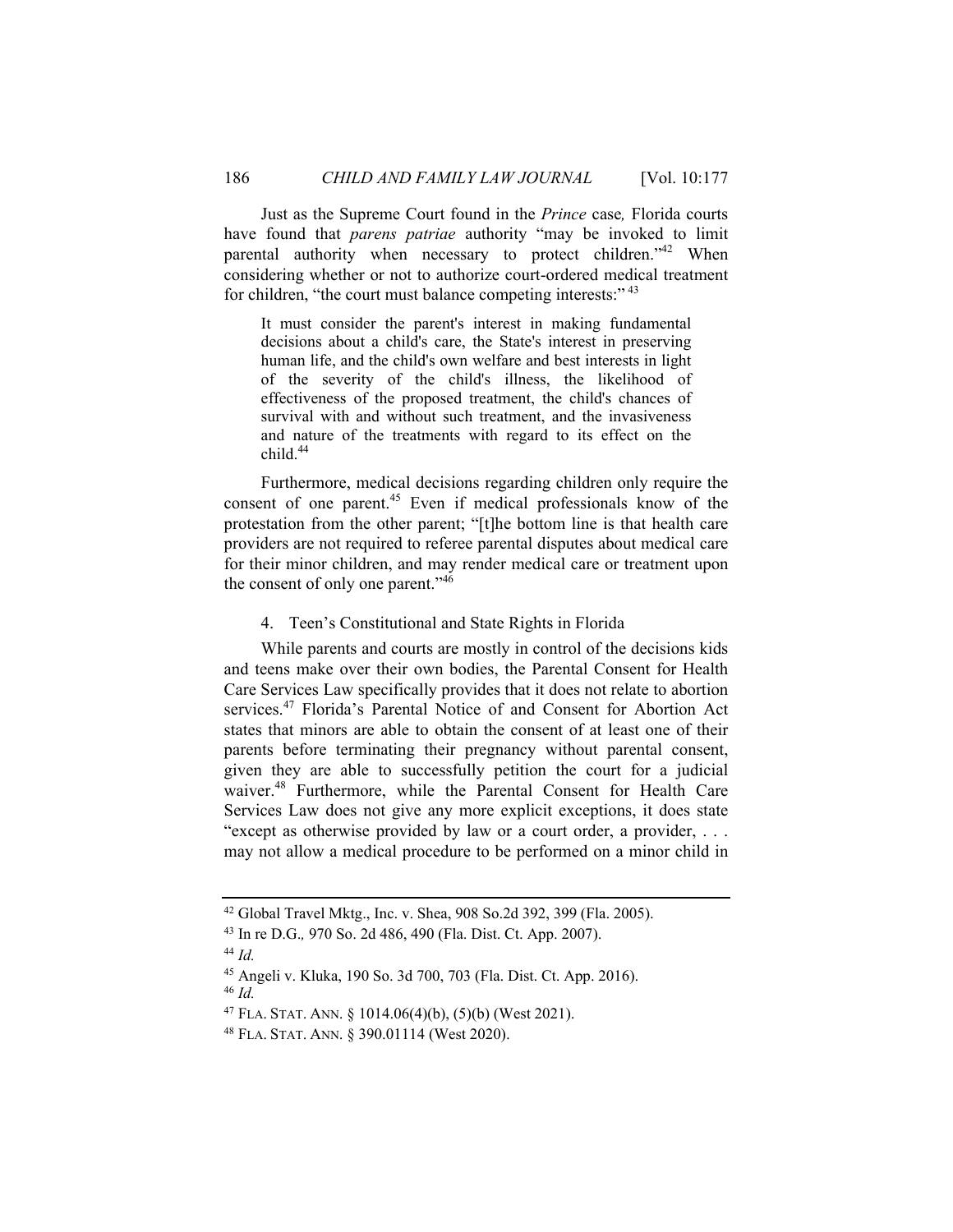its facility without first obtaining written parental consent."49 Presumably, the catchall phrase "except as otherwise provided by law" encompasses all prior laws passed which specifically allow a minor to obtain medical treatment or service prior to the passage of Parental Bill of Rights.50 These statutes allow minors to consent to and receive confidential testing for a sexually transmitted disease,<sup>51</sup> married, pregnant, or parent minors to receive information about "contraceptive information and services of a nonsurgical nature," $52$  and an unwed pregnant to receive prenatal care or the unwed minor mother may consent to care for their own child. $53$ 

# *B. A Brief Synopsis of the COVID-19 Pandemic in the United States and Florida*

This next section aims to provide the reader with adequate context to understand the development of COVID both as a virus and pandemic, while primarily focusing on how the virus has impacted the American public and, more specifically, teens in Florida.

1. Beginnings of the Pandemic and the Governments' Initial Responses

To begin, COVID was originally traced to the Wuhan Region of China in December  $2019^{54}$  It quickly spread across the globe, and by February 2020 the United States had its first reported case.<sup>55</sup> Following the World Health Organization (WHO) classifying COVID-19 as a pandemic, then-President Donald Trump declared a national emergency in the United States.<sup>56</sup> Subsequently, states began "lockdowns," invoking mandates to either fully or partially close businesses and schools in

 $49 \& 1014.06(1)$ .

<sup>50</sup> Jeff Scott, *Treating Minors Under Florida's New 'Parental Consent' Law*, DADE CNTY. MED. ASS'N (July 12, 2021),

https://miamimed.com/news/572974/Treating-minors-under-Floridas-newparental-consent-law. htm#:~:text=With%20the%20new%20parental%

<sup>20</sup>consent,first%20obtaining%20written%20parental%20consent.<br><sup>51</sup> FLA. STAT. ANN. § 384.30 (West 2000).<br><sup>52</sup> FLA. STAT. ANN. § 381.0051 (West 2012).<br><sup>53</sup> FLA. STAT. ANN. § 743.065 (West 2020).<br><sup>54</sup> David J. Sencer, *CDC Mus* 

https://www.cdc.gov/museum/timeline/covid19.html, (last visited May 6, 2022), [hereinafter *CDC Timeline*]. 55*Id*. 56*Id.*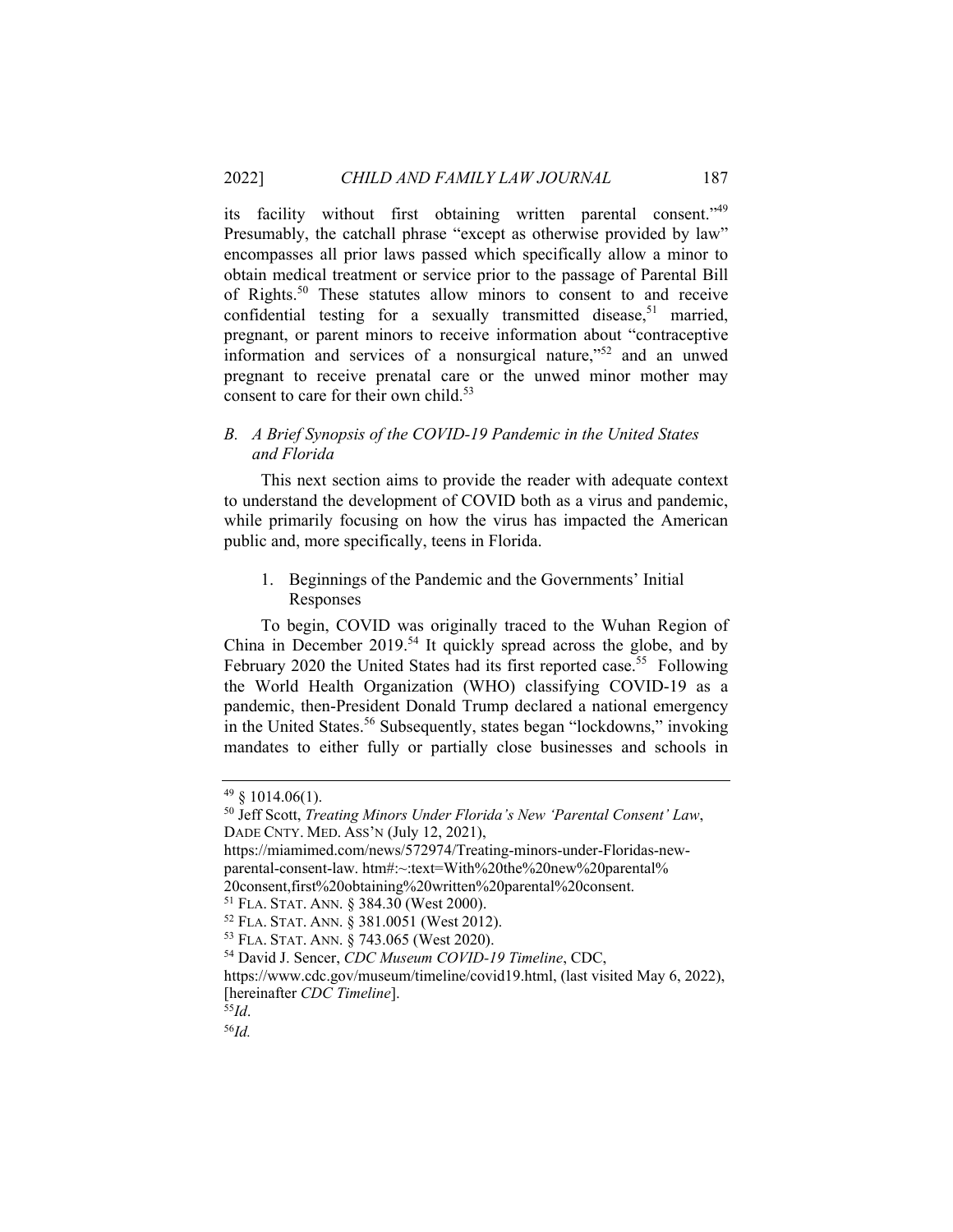compliance with the Center for Disease Control and Prevention (CDC) Recommendations.57 Like many other states, schools in Florida shut down in March of 2020 for a predicted two weeks, hoping to slow the spread of the virus.<sup>58</sup> But as infections in the state and around the country increased, schools pushed back their return dates and implemented "Zoom classrooms" to combat students falling behind.<sup>59</sup> Florida Governor Ron DeSantis issued an executive stay-at-home order, encouraging senior citizens to refrain from leaving their residences and urging businesses to go online. $60$  By mid-April, the governor announced that schools would remain closed for the rest of the academic year. $61$ Shortly thereafter, most states saw widespread infection rates of COVID.<sup>62</sup>

#### 2. Progression and Continued Handling of the Virus

In January 2021, almost a year after the initial outbreak of the virus, the country faced one of the largest waves of COVID.<sup>63</sup> The Biden Administration took office and began a new series of federal mandates to control the virus, including a vaccine mandate requiring government

# <sup>57</sup> *Id.*

<sup>58</sup> Jordan Bowen, *All Florida public schools to close for 2 weeks to limit coronavirus spread*, FOX 13 NEWS (March 13, 2020, 9:29 PM), https://www.fox13news.com/news/all-florida-pubilc-schools-to-close-for-2 weeks-to-limit-coronavirus-spread.<br><sup>59</sup>Ana Ceballos & Christine Sexton, *Florida public school campuses closed until April 15, state cancels all testing for K-12 schools*, FOX 13 NEWS (March 17, 2020, 10:25 PM), https://www.fox13news.com/news/florida-public-schoolcampuses-closed-until-april-15-state-cancels-all-testing-for-k-12-schools. 60 Mary Ellen Klas & Steve Contorno, *Florida Gov. Ron DeSantis Issues Satewide Stay-at-Home Order*, TAMPA BAY TIMES (Apr. 1, 2020, last updated Apr. 4, 2020), https://www.tampabay.com/news/health/2020/04/01/florida-govron-desantis-issues-statewide-stay-at-home-order/. 61 J. Edward Moreno, *DeSantis announces K-12 schools will be closed for rest of school year in Fla.*, THE HILL (April 18, 2020, 5:20 PM), https://thehill.com/homenews/state-watch/493504-desantis-announces-k-12 schools-will-be-closed-for-rest-of-school-year.<br><sup>62</sup> *CDC Timeline*, *supra* note 51.<br><sup>63</sup> Michael Kunzelman, *Pandemic's deadliest month in US ends with signs of progress,* ABC 10 (Feb. 1, 2021 10:19 AM), https://www.abc10.com/article/news/health/coronavirus/january-2021-deadliestcovid-19-month/507-dee84e9b-44d0-40ab-a55b-c2dd45871238.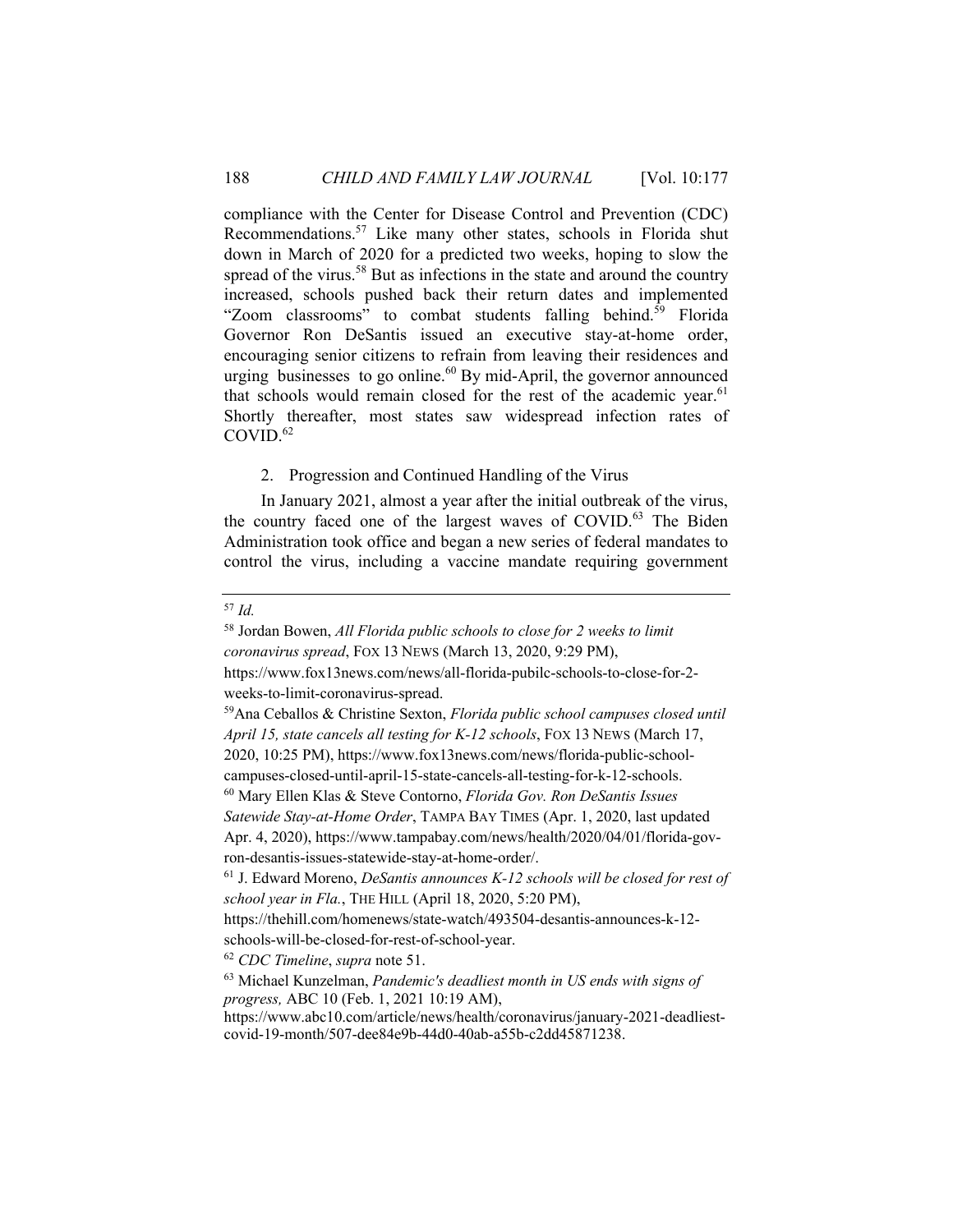officials, military members, employers with over 100 employees, and medical providers receiving federal funding to either get vaccinated or be subjected to weekly testing. <sup>64</sup> Many opponents of the vaccine invoked both religious and/or medical exemptions to avoid mandated vaccines.<sup>65</sup> The Supreme Court eventually struck down the provision mandating employers under the Occupational Safety and Health Administration to require the vaccine for their employees.<sup>66</sup> But before the ruling was finalized, thousands of workers chose to resign or were fired from their positions in an effort to avoid the compulsory vaccine or weekly tests. On the state-level, many governors and legislatures have been hesitant to roll out large-scale vaccine mandates, and many have even backtracked their masking and social distancing requirements.<sup>67</sup> Florida does not require vaccines for government workers and prohibits private businesses from asking patrons for "vaccine passports" in order to enter their facilities.<sup>68</sup> Additionally, Governor DeSantis issued an executive order prohibiting schools from mandating vaccinations or masks for their students or staff.<sup>69</sup>

major-vaccination-policies/.

<sup>65</sup> *See generally* Deepa Shivarm, *1 in 10 Americans Say the COVID-19 Vaccine Conflicts with Their Religious Beliefs*, NPR (Dec. 9, 2021, 10:07 AM), https://www.npr.org/2021/12/09/1062655300/survey-religion-vaccinehesitancy-exemptions.

<sup>64</sup> News Release, *The White House, Fact Sheet: Biden Administration* 

*Announces Details of Two Major Vaccination Policies*, THE WHITE HOUSE (Nov. 4, 2021), https://www.whitehouse.gov/briefing-room/statementsreleases/2021/11/04/fact-sheet-biden-administration-announces-details-of-two-

<sup>66</sup> Nat'l Fed'n of Indep. Bus. v. Dep't of Lab., 142 S. Ct. 661, 666 (2022). <sup>67</sup> *See* Associated Press, *2 of Florida's Largest School Districts Ease up on Masks*, U.S. NEWS (Oct. 31, 2021, 12:35 PM),

https://www.usnews.com/news/best-states/florida/articles/2021-10-31/2-offloridas-largest-school-districts-ease-up-on-masks.<br><sup>68</sup> News Release, *Gov. Ron DeSantis, Governor Ron DeSantis Signs Landmark* 

*Legislation to Ban Vaccine Passports and Stem Government Overreach*, FLA. GOV. (May 3, 2021), https://www.flgov.com/2021/05/03/governor-ron-desantissigns-landmark-legislation-to-ban-vaccine-passports-and-stem-governmentoverreach/.

<sup>69</sup> News Release, *Gov. Ron DeSantis, Governor DeSantis Issues an Executive Order Ensuring Parents' Freedom to Choose,* FLA. GOV. (July 30, 2021), https://www.flgov.com/2021/07/30/governor-desantis-issues-an-executiveorder-ensuring-parents-freedom-to-choose/.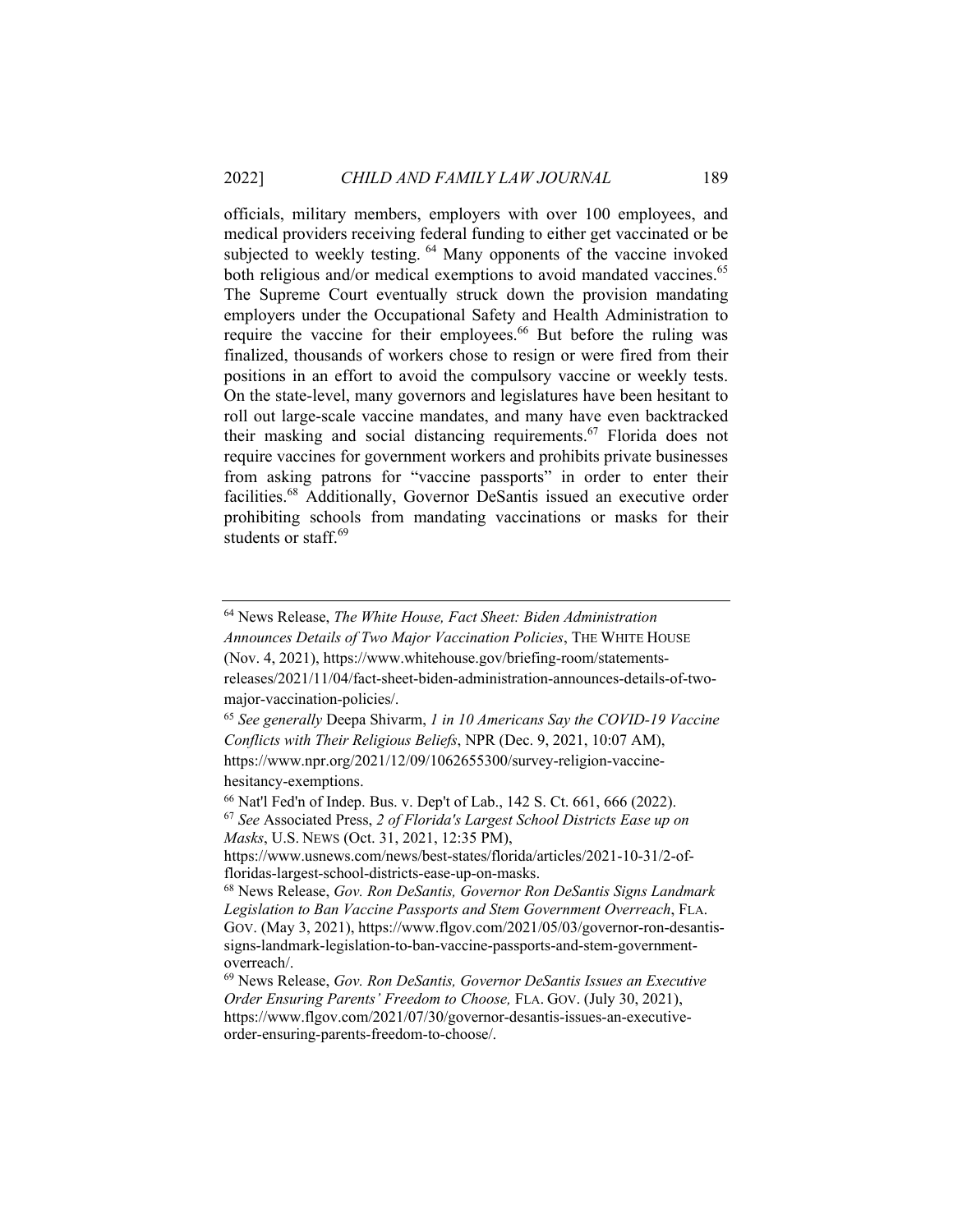By August 2021 many areas of the country, including Florida experienced a downward trend in new COVID cases, but the new circulation of the Delta Variant caused a huge surge in COVID numbers.<sup>70</sup> Proponents of vaccines and masks called for the Governor to reinstate mask mandates and stay-at-home orders to curb the spread once again.<sup>71</sup> However, Governor DeSantis refused, despite another huge spike in cases and some dubbing "the Sunshine State the new epicenter of the virus in the United States."72 Florida infection rates continued to rise for a while, though, as some health experts purport, the combination of the "spread of disease, vaccinations, and other factors," Florida was able to control the spread of the virus by November  $2021.^{73}$ 

#### 3. Most Recent Developments

However, by the time the holiday season was in full swing, the Omicron variant began circulating in Florida and across the country.<sup>74</sup> This particular variant was more infectious than both the original strain of COVID and Delta.<sup>75</sup> Individuals who got vaccinated were still susceptible to Omicron, even if they had received the CDC Recommended booster shot.<sup>76</sup> But those who were vaccinated generally

<sup>70</sup> Ian Hodgson & Christopher O'Donnell, *Florida COVID deaths rise as delta spreads; infections hit 21,600 a day,* TAMPA BAY TIMES (Aug. 13, 2021, Updated Aug. 19, 2021),

https://www.tampabay.com/news/health/2021/08/13/florida-covid-deaths-riseas-delta-spreads-infections-hit-21600-a-day/.

<sup>71</sup> Lexi Nahl, *Calls for new mask mandates grow as COVID-19 cases climb*, CBS 12 NEWS (July 19, 2021), https://cbs12.com/news/local/calls-for-newmask-mandates-grow-amid-rising-coronavirus-cases-climb-across-the-country. <sup>72</sup> *Id.* 

<sup>73</sup> Christopher Curley, *Florida Has One of the Lowest COVID-19 Case Rates: Here's Why*, HEALTHLINE (Nov. 9, 2021), https://www.healthline.com/healthnews/why-florida-now-has-the-lowest-covid-19-case-rate.

<sup>74</sup> *Omicron Variant: What You Need to Know*, CDC,

https://www.cdc.gov/coronavirus/2019-ncov/variants/omicron-

variant.html?s\_cid=11734:omicron%20variant:sem.ga:p:RG:GM:gen:PTN:FY2 2 (Updated Dec. 20, 2021).

<sup>75</sup> *Id.*

<sup>76</sup> *See* Herb Scribner, *Why Fully Vaccinated People Still Get the Omicron Variant*, DESERET NEWS (Jan. 5, 2022, 7:00 PM),

https://www.deseret.com/coronavirus/2022/1/5/22868312/why-fully-vaccinatedpeople-get-omicron-variant-symptoms.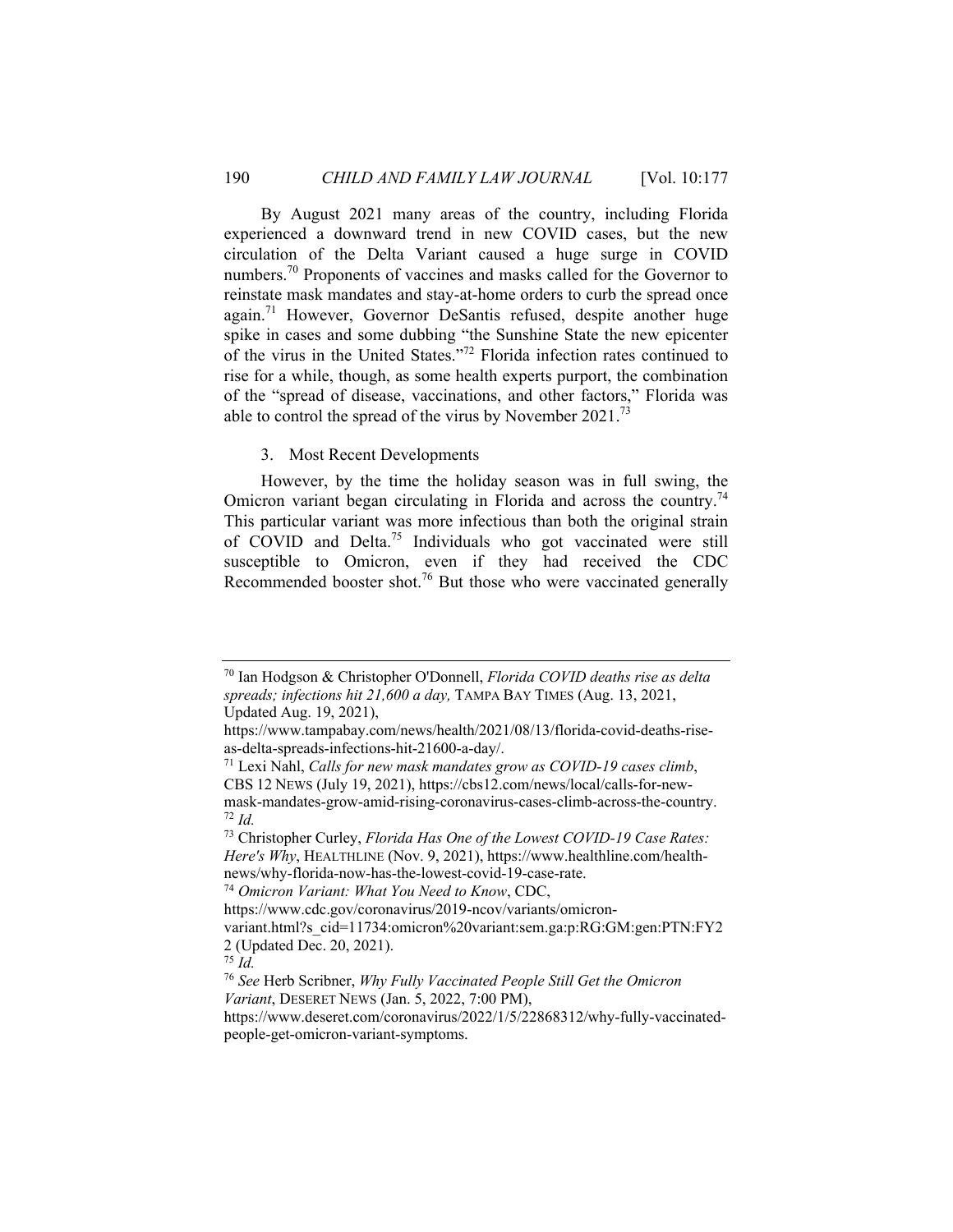experienced less severe symptoms and avoided hospitalization.<sup>77</sup> Florida received its highest single-day infection rate report during the Omicron wave, but again, the state declined to issue new changes or protocols in controlling the spread.78

Throughout the pandemic, many individuals had difficulty grappling with the constant roller coaster experience COVID cases getting under control and then a new variant coming in and creating another surge, some of whom blamed political associations as one of the leading factors to a rise in local infection rates.79 Nearly two years to the date of WHO declaring that the COVID spread had reached a pandemic, cases plummeted by 80% and much of the world returned to prepandemic life.<sup>80</sup> In contrast, China experienced a huge spike in cases in March 2022, imposing one of its largest lockdowns in a city of nine million residents.<sup>81</sup> Quickly, cases in China doubled basically overnight with the new variant dubbed "stealth Omicron."<sup>82</sup> Just as soon as Americans began shedding their masks, experts were urging governments to prepare for the virus to reach back across the globe.<sup>83</sup> These variants seem likely to continue, $84$  and experts are having trouble

<sup>77</sup> Travis Caldwell et. al., *The Highly Contagious Omicron Variant Will 'Find Just About Everybody,' Fauci Says, But Vaccinated People Will Still Fare Better*, CNN NEWS (Jan. 12, 2022, 9:04 AM),

https://www.cnn.com/2022/01/11/health/us-coronavirus-tuesday/index.html. 78 Jamal Thalji & Margo Snipe, *Florida Hits Record 42,600 Infections a Day as Omicron Rages*, TAMPA BAY TIMES (Dec. 31, 2021, Updated Dec. 31, 2021), https://www.tampabay.com/news/health/2021/12/31/florida-hits-record-42600 covid-infections-a-day-as-omicron-rages/.

<sup>79</sup> David Leonhardt, *Red COVID, an Update*, N.Y. TIMES (Feb. 18, 2022), https://www.nytimes.com/2022/02/18/briefing/red-covid-partisan-deathsvaccines.html.

<sup>80</sup> Gillian Flaccus et. al., *2 Years into Pandemic, World Takes Cautious Steps Forward*, ASSO'C. PRESS (Mar. 11, 2022), https://apnews.com/article/covidpandemic-two-years-later-1fe466bba2353cadde10e4fb40be025c.

<sup>81</sup> *China locks down city of 9 million amid new spike in cases*, ASSO'C. PRESS (Mar. 11, 2022), https://apnews.com/article/covid-health-china-changchunfbe63032924a44e4f7874d0bf0a2988f.

<sup>82</sup> *COVID-19 cases more than double in China's growing outbreak*, ASSO'C. PRESS (Mar. 15, 2022), https://apnews.com/article/covid-business-health-chinabeijing-944e4896f46aac1209b1e5c70593aca5.

<sup>83</sup> *See* Mike Stobbe, *Experts worry about how US will see next COVID surge coming*, ASSO'C. PRESS (Mar. 25, 2022), https://apnews.com/article/covid-

science-health-pandemics-wastewater9b6589e908c8532db0922cc4ed3f391 0. 84 Kathy Katella, *Omicron, Delta, Alpha, and More: What to Know About the Coronavirus Variants*, YALE MED. (Dec. 20, 2021),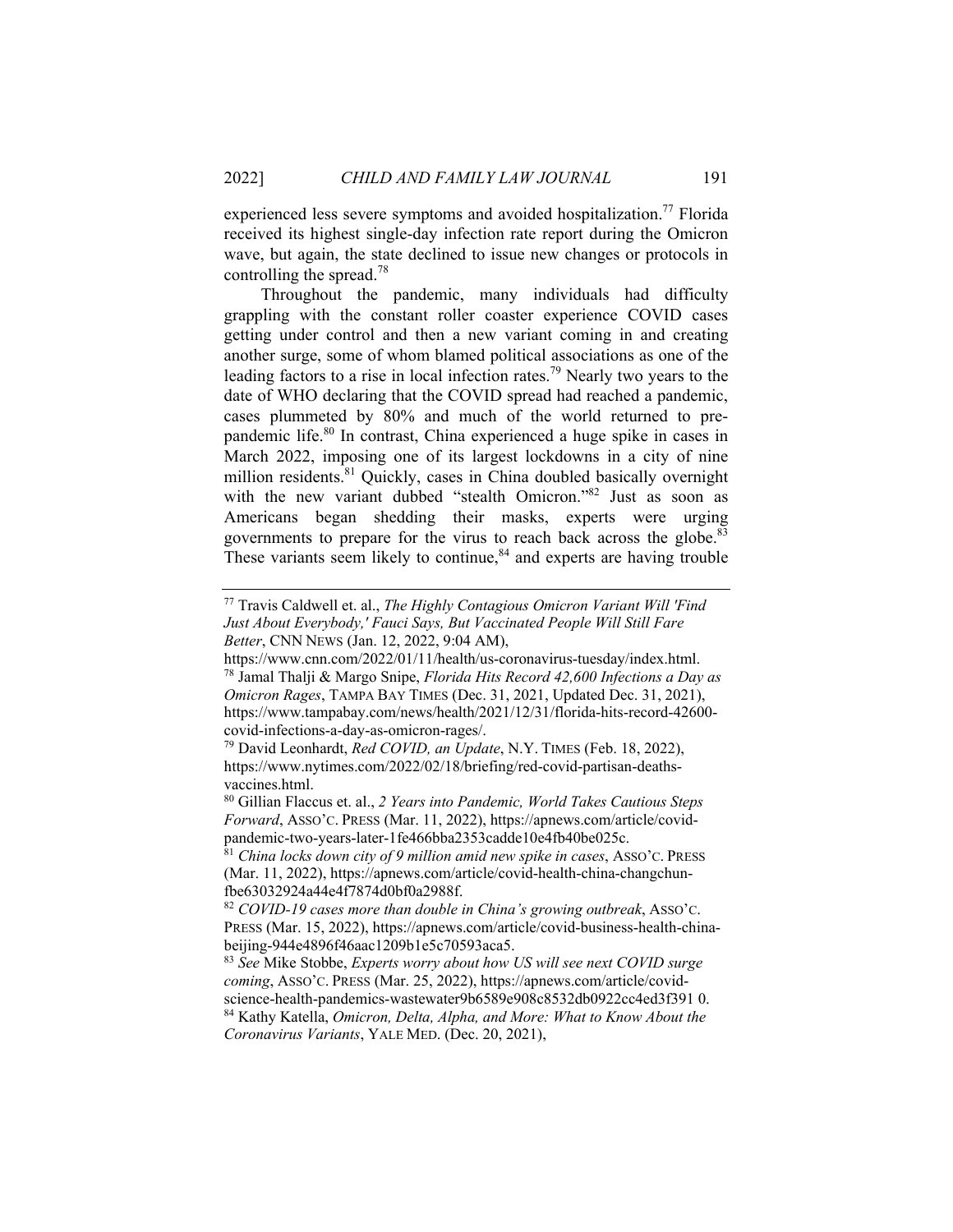predicting what the Summer 2022 COVID cases will look like and is "'really dependent on a variant fully emerging."<sup>85</sup>

#### *C. Vaccine Research and Development, Approval, and Reception*

With the anticipation of COVID reaching the United States, biotech companies started researching and developing the vaccine early in the pandemic.86 Following approval from the Food and Drug Administration, the Phase I human trial for the Moderna vaccine began in March 2020.<sup>87</sup> By April, the Trump Administration launched Operation Warp Speed (OWS) to facilitate a partnership between the CDC and private biotech companies to develop a safe and effective COVID vaccine as quickly as possible.88 As part of OWS, candidates using different methods to trigger an immune response were selected to receive funding to research, develop, and help scale commercial manufacturing of the vaccine.<sup>89</sup> Both the U.S. government, with the aid of prominent donors, poured in billions of dollars to help fast track vaccine research.<sup>90</sup>

1. Research and Development

The financial support allowed many companies and organizations to utilize an accelerated timeline to research, develop, and distribute the

https://www.yalemedicine.org/news/covid-19-variants-of-concern-omicron; *see also* Associated Press, *Expect More Worrisome Variants After Omicron, Scientists Say,* U.S. NEWS (Jan. 15, 2022),

https://www.usnews.com/news/world/articles/2022-01-15/expect-more-

worrisome-variants-after-omicron-scientists-say. 85 Adrianna Rodriguez, *What Will COVID-19 Look Like This Summer? Health Experts Say the Virus Won't De Endemic, Yet.*, USA TODAY (May 9, 2022, 4:44 PM), https://www.usatoday.com/story/news/health/2022/05/09/ covid-endemicwhat-experts-say-americans-should-expect-summer/9645556002/. 86 *CDC Timeline*, *supra* note 51. 87 *Id.*

<sup>88</sup> *Id.* 

<sup>89</sup> U.S. GOV'T. ACCOUNTABILITY OFF., GAO-21-319, OPERATION WARP SPEED: ACCELERATED COVID-19 VACCINE DEVELOPMENT STATUS AND EFFORTS TO

ADDRESS MANUFACTURING CHALLENGES (2021). 90 *See e.g.* Arianna Brockington, *Dolly Parton Reflects on Helping Fund COVID Vaccine: "I Knew Something Bad Was on the Rise,"* HOLLYWOOD REP. (Aug. 18, 2021, 2:31 PM), https://www.hollywoodreporter.com/news/music-news/ dolly-parton-covid-vaccine-donation-1234999525/.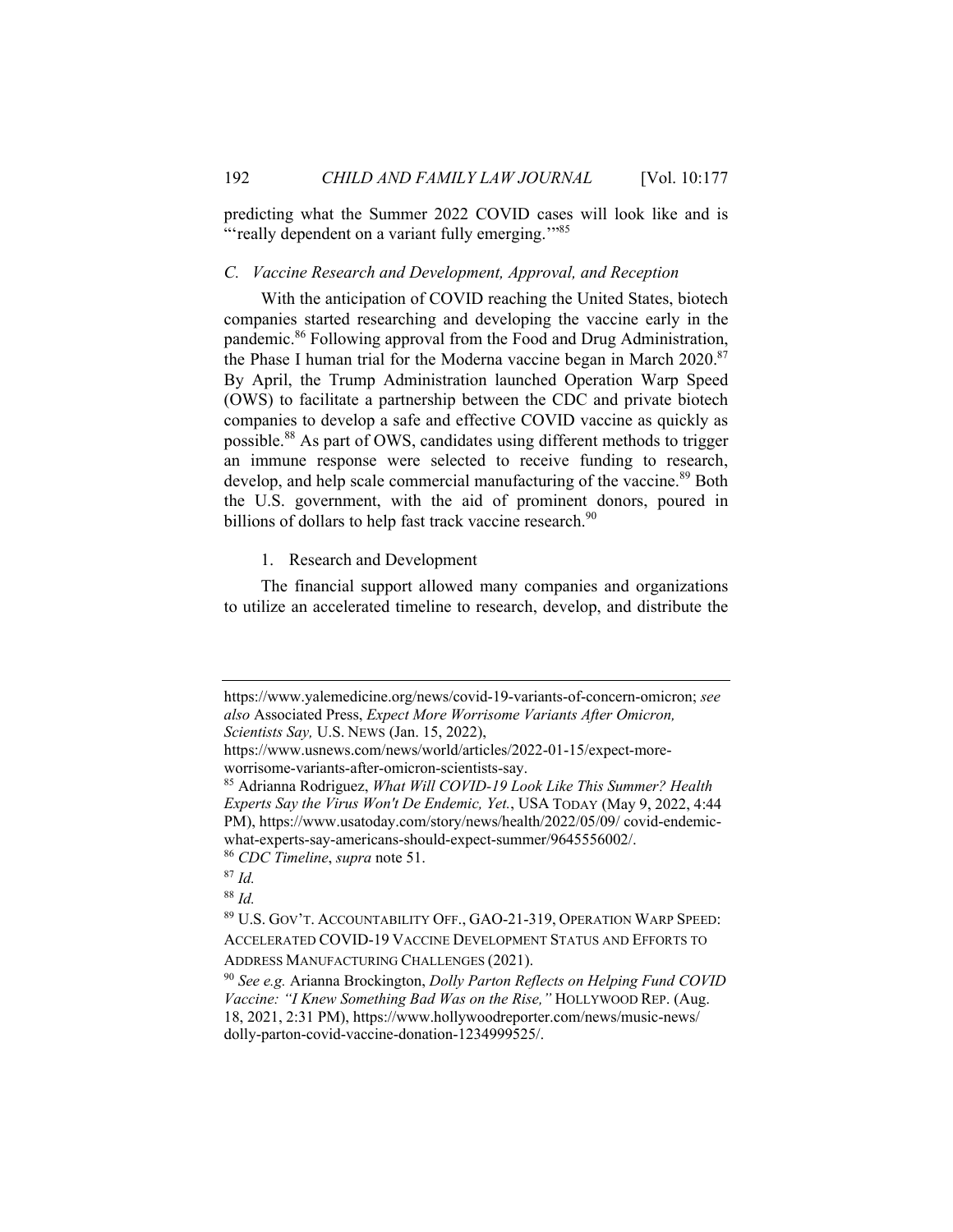vaccine.<sup>91</sup> Under a typical timeline, researchers spend five to ten years "assess[ing] whether the vaccine is safe and efficacious in clinical trials, complete the regulatory approval processes, and manufacture sufficient quantit[ies] of vaccine doses for widespread distribution."92 Generally speaking, a vaccine would first undergo a preclinical trial phase where the vaccine is administered to and observed in animals.<sup>93</sup> Next, the vaccine would be tested on humans in three clinical trial phases:

Phase I starts with a few dozen participants to observe short-term results and efficacy.

Phase II increases the number of volunteers while focusing on targeted populations of a specific age or sex.

Phase III, the final phase, contains tens of thousands of participants who are randomly selected to receive a placebo or the viral vaccine and then observed for both long and short-term effects.94

After testing, the vaccine would be submitted for the regulatory approval process by the FDA; and once received, manufacturing efforts would be scaled-up to begin distribution.<sup>95</sup>

With the accelerated timeline, some COVID vaccine developers combined clinical trial phases I and II, and phases II and III.<sup>96</sup> According to the John Hopkins University of Medicine, "[b]ecause of the high number of new cases of COVID-19 in many places, differences in disease risk between those who received the viral vaccine and those who received the placebo or comparison vaccine can be measured more quickly than in the absence of a pandemic."<sup>97</sup> However, observation of

<sup>91</sup> *Vaccine Research and Development: Typical Timeline*, JOHN HOPKINS UNIV., https://coronavirus.jhu.edu/vaccines/timeline#:~:text=Typical%20Timeline, vaccine%20doses %20for%20 widespread%20distribution (last visited May 7,

<sup>2022, [</sup>hereinafter *Typical Timeline*]. 92 *Id.* 

<sup>93</sup> *Id.* 

<sup>94</sup> *Id.*

<sup>95</sup> *Id.*

<sup>96</sup> *Id.*

<sup>97</sup> *Vaccine Research and Development: Typical Timeline*, JOHN HOPKINS UNIV., https://coronavirus.jhu.edu/vaccines/timeline#:~:text=Typical%20Timeline, vaccine%20doses %20for%20 widespread%20distribution (last visited May 7, 2022, [hereinafter *Typical Timeline*].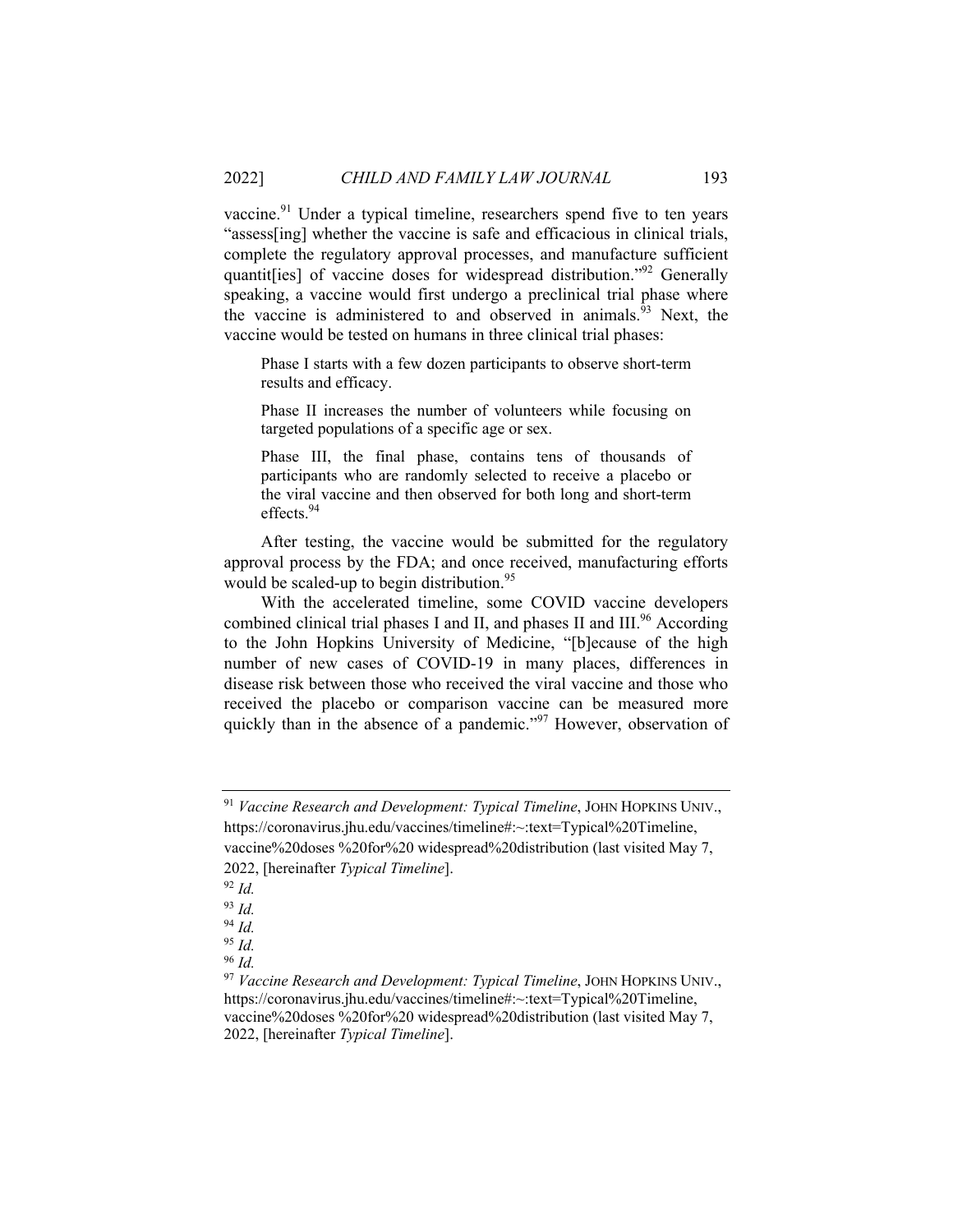the participants will continue for another two to four years to further study the long- and short-term effects.<sup>98</sup>

## 2. COVID Vaccine Approval Process

The COVID vaccine was initially given an Emergency Use Authorization ("EUA") by the FDA.<sup>99</sup> The FDA may approve a vaccine on an EUA-basis "to help strengthen the nation's public health protections against chemical, biological, radiological, and nuclear (CBRN) threats, including infectious diseases, by facilitating the availability and use of medical countermeasures (MCMs) needed during public health emergencies."100 For a medical product to obtain an EUA, the secretary of Health and Human Services must declare: first, circumstances exist to warrant the EUA and second, the medical product itself meets a certain set of criteria.<sup>101</sup>

The circumstances which warrant a medical product to receive an EUA are only present if there has been:

(1) A determination by the Secretary of Homeland Security that there is a domestic emergency, or a significant potential for a domestic emergency, involving a heightened risk of attack with a CBRN agent(s); (2) A determination by the Secretary of Defense that there is a military emergency, or a significant potential for a military emergency, involving a heightened risk to United States military forces of attack with a CBRN agent(s);  $(3)$  A determination by the Secretary of HHS that there is a public health emergency, or a significant potential for a public health emergency, that affects, or has a significant potential to affect, national security or the health and security of United States citizens living abroad, and that involves a CBRN agent or agents, or a disease or condition that may be attributable to such agent(s); or  $(4)$  The identification of a material threat, by the Secretary of Homeland Security pursuant to section 319F-2 of the Public Health Service (PHS) Act, that is sufficient to affect

<sup>99</sup> *Id.* 

<sup>100</sup> *Guidance Document: Emergency Use Authorization of Medical Products and Related Authorities*, FDA (Jan. 2017), https://www.fda.gov/regulatoryinformation/search-fda-guidance-documents/emergency-use-authorizationmedical-products-and-related-authorities#euas. <sup>101</sup> *Id.* 

<sup>98</sup> *Id.*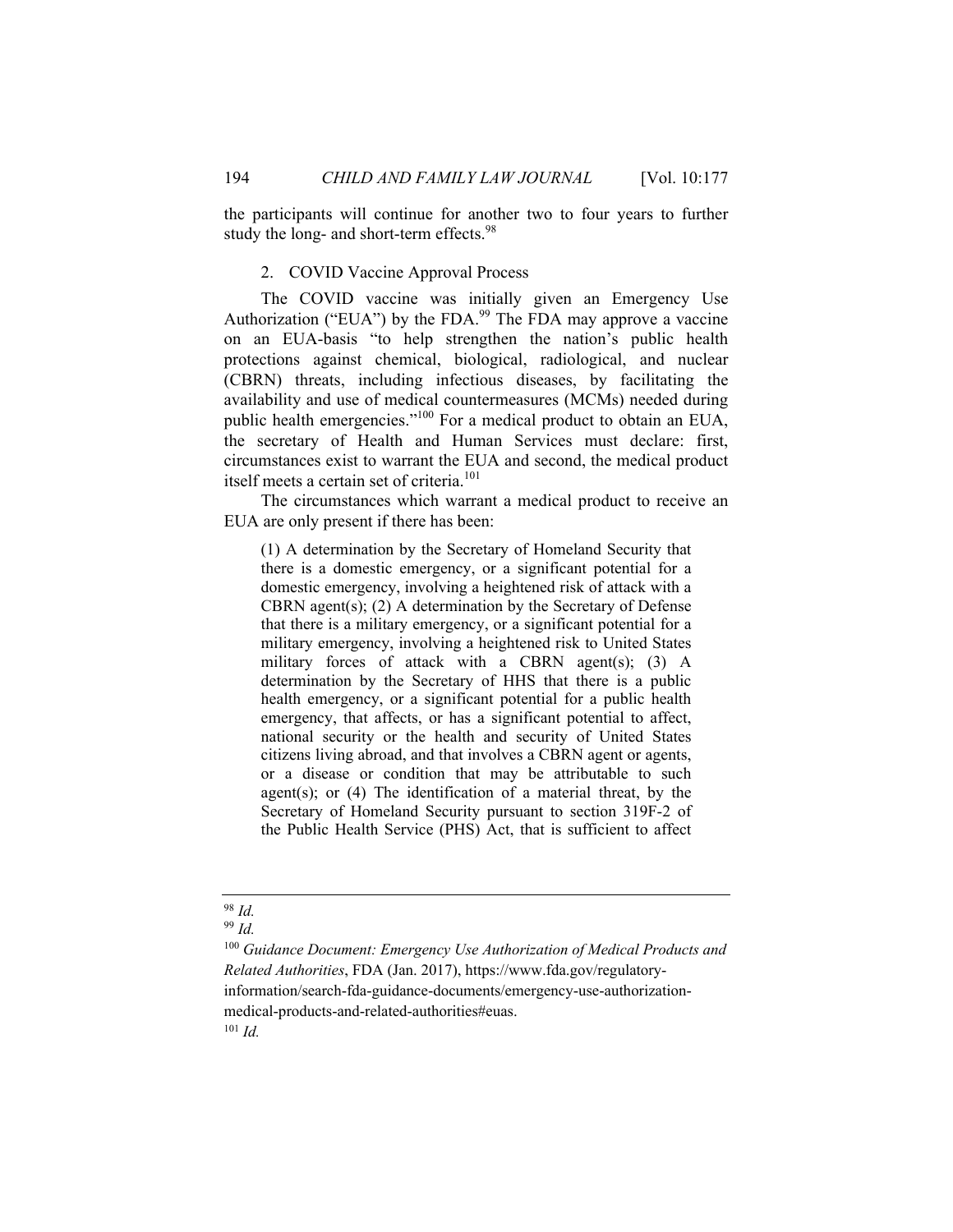national security or the health and security of United States citizens living abroad.102

Then the medical product must meet the following list of criteria:

(a) [T]here is a serious or life-threatening disease or condition; (b) the product "may be effective" to prevent, diagnose, treat, etc. the serious or life-threatening disease or condition; (c) the benefit of the medical product outweighs its inherent risks, and; (d) there are no other adequate or approved alternatives in addressing the serious or life-threatening disease or condition.<sup>103</sup>

"May be effective" is a lower standard the FDA requires for a medical product's "effectiveness" approval, which "involve product-specific and circumstance-dependent determinations of risks and benefits" to treat the disease or condition.<sup>104</sup>

Following the guidelines above, the Pfizer and BioNTech vaccine was the first to receive an EUA after a huge push from the Trump Administration.<sup>105</sup> Quickly thereafter, Johnson & Johnson's Janssen (hereinafter J&J) and Moderna vaccines were approved for an EUA. Pfizer was the first vaccine to receive full-use authorization for adults and adolescents 16 and older, with an EUA for children five to 15.<sup>106</sup> Since then, Moderna has also been approved for full-use by adults only.<sup>107</sup> The FDA had originally planned to authorize Pfizer for children under the age of five but changed its decision to wait for more data.<sup>108</sup> As of March 2022, Moderna purports its vaccine is safe and effective for

<sup>102</sup> *Id.*

 $\frac{103}{104}$  *Id.* 

<sup>104</sup> *Id.* 105 *See* Laurie McGinley et al, *FD authorizes the first coronavirus vaccine, a rare moment of hope in the deadly* pandemic, WASH. POST (Dec. 12, 2020), https://www.washingtonpost.com/health/2020/12/11/trump-stephen-hahn-fdacovid-vaccine/.

<sup>106</sup> Dania Nadeem*, Pfizer files for full FDA approval of COVID-19 vaccine in adolescents*, REUTERS (Dec. 16, 2021, 5:54 PM),

https://www.reuters.com/business/healthcare-pharmaceuticals/pfizer-files-fullfda-approval-covid-19-vaccine-adolescents-2021-12-16/. 107 Matthew Perrone*, US gives full approval to Moderna's COVID-19 vaccine*,

ASSO'C. PRESS (Jan. 31, 2021), https://apnews.com/article/coronaviruspandemic-moderna-vaccine-approved-dc6f5ac9eeb31667d5a28f0954335b65. 108 Lauran Neergaard & Mathew Perrone, *In reversal, FDA puts brakes on* 

*COVID shots for kids under 5*, ASSO'C. PRESS (Feb. 11, 2022),

https://apnews.com/article/coronavirus-pandemic-science-business-healthcoronavirus-vaccine-c283d0644db46578f18b0b1aa1bfb9a0?utm.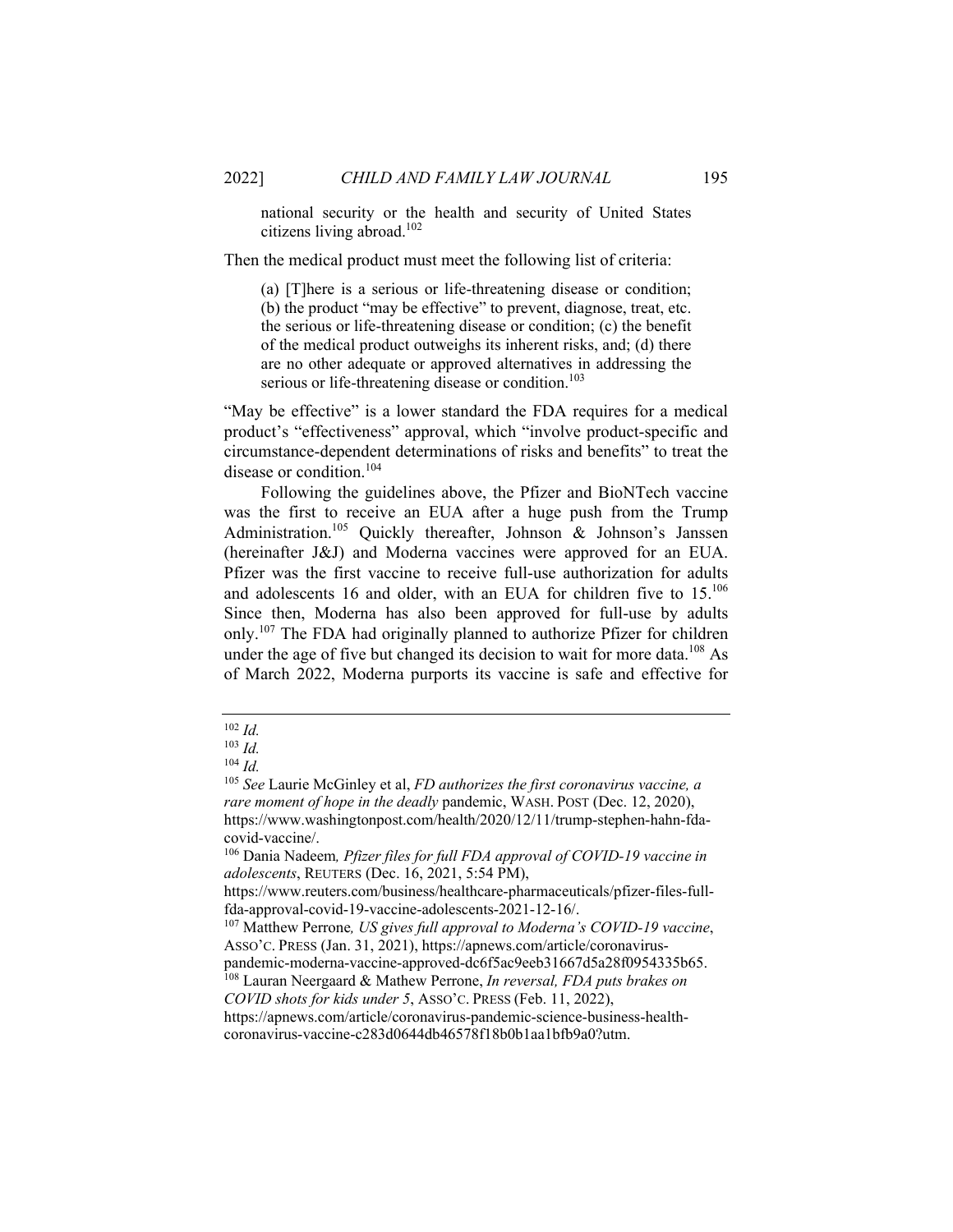children under six, though it has not been approved for such use by the FDA under either a EUA or a full-use authorization.<sup>109</sup>

# 3. Reception by the American Public

From the inception of the COVID vaccines, the American public has experienced a wide range of responses to the virus.<sup>110</sup> Some experts a person's willingness to get the vaccine depends almost entirely on their political affiliation: with Republicans falling into a camp of no-vaccines and Democrats falling into the other camp of pro-vaccines.<sup>111</sup> However, many prominent Republicans have touted vaccines as a safe and effective measure against COVID.<sup>112</sup> Most notably, Republican President Trump showed his support for the vaccine in saying, ". . . the results of the vaccine are very good, and if you do get (COVID), it's a very minor form. People aren't dying when they take the vaccine."<sup>113</sup>

But it's important to note that vaccine skepticism and hesitancy has predated the COVID-19 pandemic; in fact, the Supreme Court faced a vaccine skeptic in the case of *Jacobson v. Massachusetts* almost a century ago.<sup>114</sup> During the smallpox epidemic, the Commonwealth of Massachusetts required the "'vaccination and revaccination of all the inhabitants thereof, and . . . [w]hoever being over twenty-one years of

disease-could-mean-covid-19-is-reshaping-personalities-137366. 111 William A. Galston, *For COVID-19 vaccinations, party affiliation matters more than race and ethnicity*, BROOKINGS (Oct. 1, 2021),

https://www.brookings.edu/blog/fixgov/2021/10/01/for-covid-19-vaccinationsparty-affiliation-matters-more-than-race-and-ethnicity/. 112 *See* Allan Smith & Alex Seitz-Wald, *How Biden, Republicans and public* 

<sup>109</sup> Lauran Neergaard, *Moderna says its low-dose COVID shots work for kids under 6*, ASSO'C. PRESS (Mar. 23, 2022), https://apnews.com/article/modernalow-dose-vaccine-children-c7702f93e863d74b712791b55e54bdc1. 110 *See generally* Vivian Zayas, *How people react to the threat of disease could* 

*mean COVID-19 is reshaping personalities*, THE CONVERSATION (May 4, 2020, 8:10 AM), https://theconversation.com/how-people-react-to-the-threat-of-

*health leaders are trying to persuade GOP skeptics to get their Covid vaccinations*, NBC NEWS (Mar. 14, 2021, 7:02 AM), https://www.nbcnews.com/ politics/politics-news/how-biden-republicans-public-health-leaders-are-tryingconvince-gop-n1260061.

<sup>113</sup> Veronica Stracqualursi & David Wright, *Trump Touts effectiveness of Covid-19 vaccine*, CNN POLITICS (Dec. 24, 2021, 9:44AM), https://www.cnn.com/

<sup>2021/12/23/</sup>politics/trump-vaccine-covid-effectiveness/index.html.

<sup>114</sup> Jacobson v. Massachusetts, 197 U.S. 11 (1905).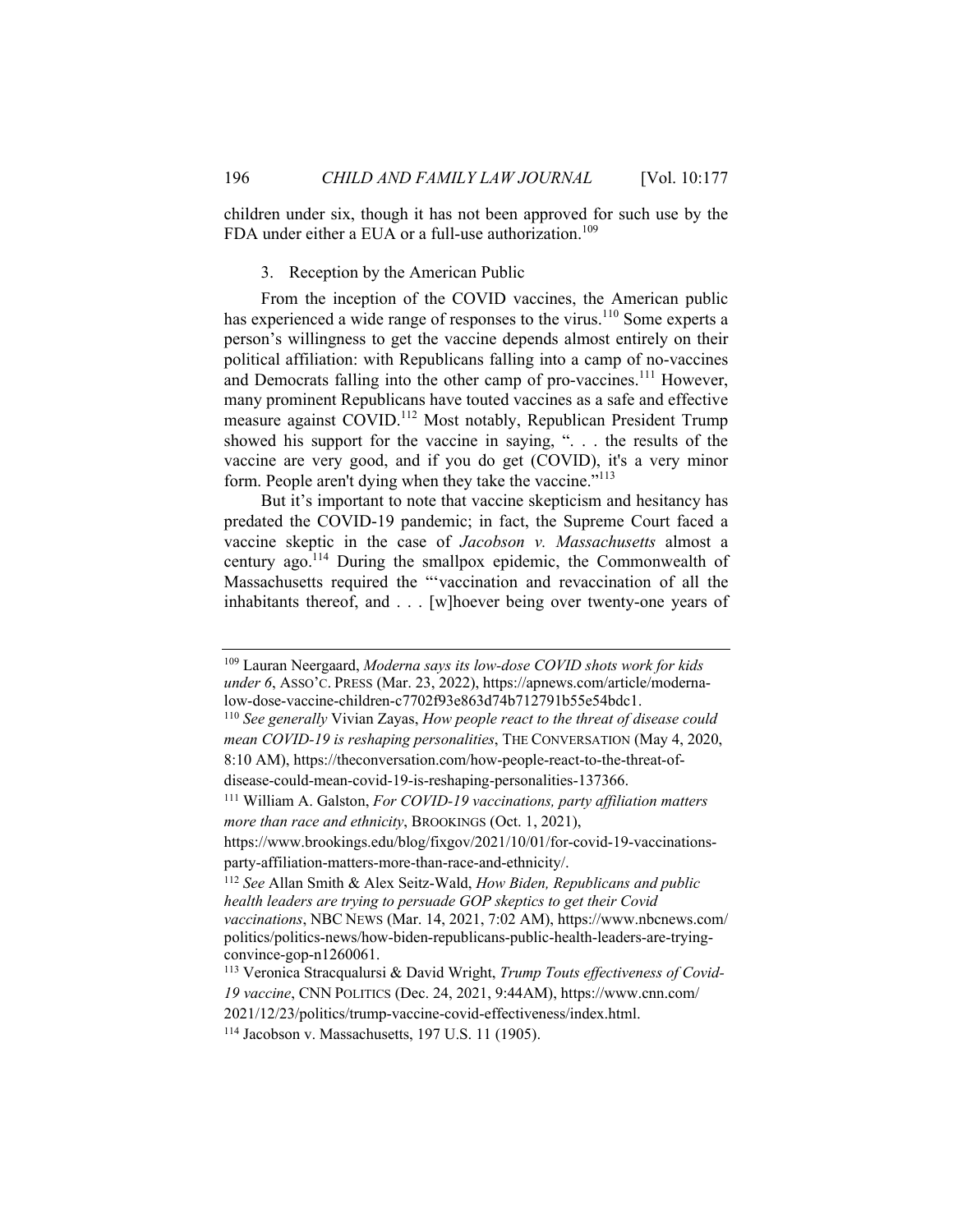age and not under guardianship, refuses or neglects to comply with such requirement shall forfeit \$5."<sup>115</sup> The plaintiff, a man over the age of 21, refused to be vaccinated while continuing to mingle amongst the population, asserting that the statute "opposed . . . the spirit of the Constitution."116 The plaintiff attempted, but was not allowed by the lower court, to offer proof of "propositions all relate[d] to alleged injurious or dangerous effects of vaccination" by medical professionals similarly opposed to the smallpox vaccine.<sup>117</sup> The Supreme Court ruled that the lower court did not err in omitting the plaintiff's experts in light of the fact that:

[M]embers of the medical profession have regarded vaccination, repeated after intervals, as a preventive of smallpox; that, while they have recognized the possibility of injury to an individual from carelessness in the performance of it, or even in a conceivable case without carelessness, they generally have considered the risk of such an injury too small to be seriously weighed as against the benefits coming from the discreet and proper use of the preventive; and that not only the medical profession and the people generally have for a long time entertained these opinions, but legislatures and courts have acted upon them with general unanimity. $118$ 

Today, with the creation of the Internet and rise of social media, the Anti-Vaccination Movement has developed into a community comprising of thousands of members, who can exchange information and theories from across the globe.<sup>119</sup> Some of these members are known as "Anti-Vaxxers,"<sup>120</sup> who are individuals coming from different professions and lifestyles who ardently oppose vaccinations and question the scientific research, their efficacy, and governing bodies overseeing

<sup>115</sup> *Id.* at 12.<br><sup>116</sup> *Id.* at 22.<br><sup>117</sup> *Id.* at 23.<br><sup>118</sup> *Id.* 23-24.<br><sup>119</sup> *See generally* Vincent Iannelli, *History of the Anti-Vaccine Movement*, VERY WELL HEALTH (June 3, 2021), https://www.verywellhealth.com/history-antivaccine-movement-4054321.

 $120$  This author acknowledges that there is a wide variety of individuals with different levels of fervor and beliefs who are hesitant in receiving vaccines. "Anti-Vaccination" or "Anti-Vaxxers" for the purposes of this paper specifically refers to those who either strongly align, purport theories, or utilize sources or materials heavily associated with or circulated within the Anti-Vaccination movement.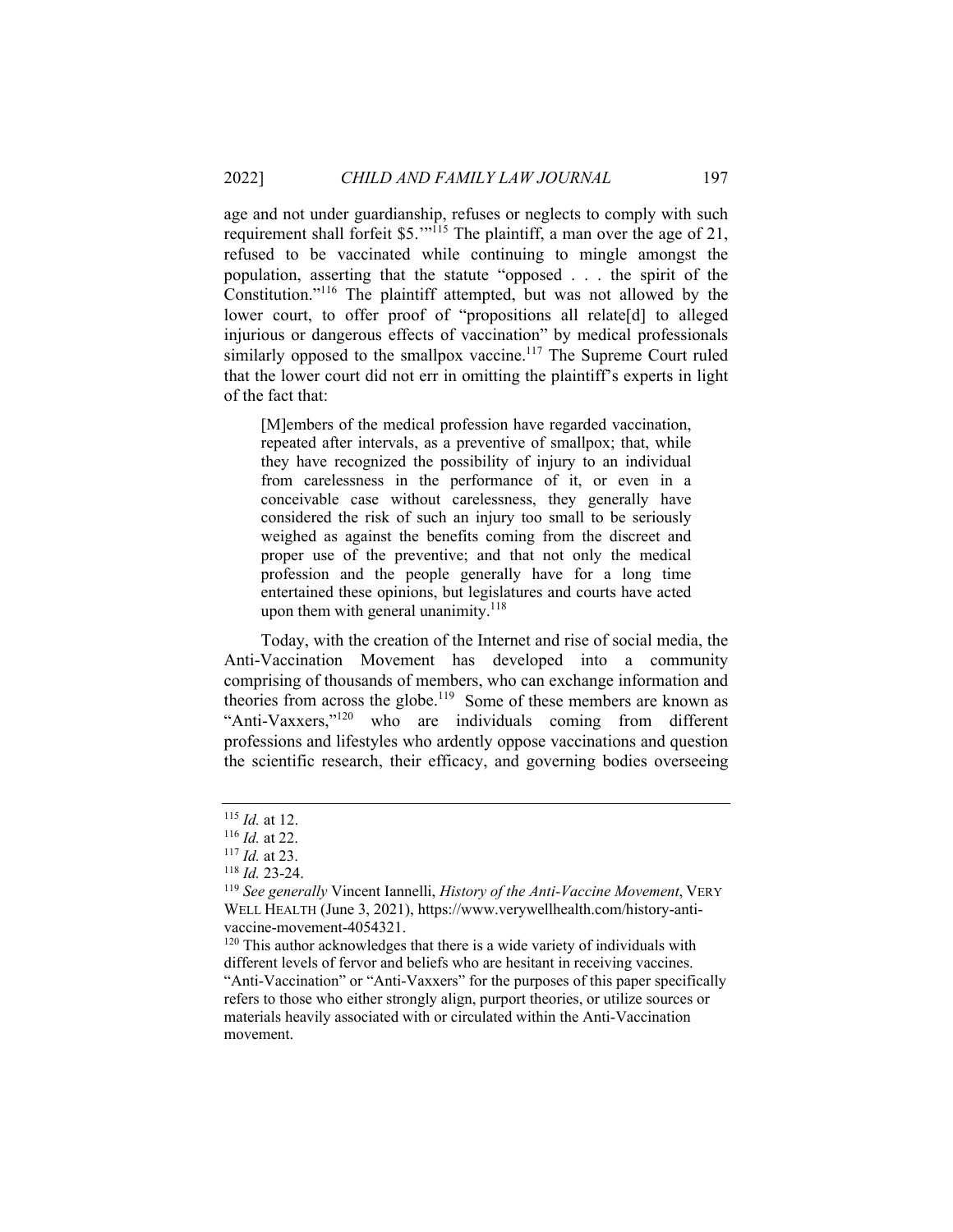vaccination research, development, and distribution.<sup>121</sup> The modern movement stems from various social media groups and other organizations.122 One of the most common theories amongst Anti-Vaxxers is that there is a link between vaccinations and autism in children, which was first published in a now-retracted paper by *The Lancet*. 123 These theories have largely been discredited or do not have enough support in the scientific community to gain legitimacy.<sup>124</sup> However, such theories have continued to circulate online and have exponentially increased with the introduction of the COVID vaccines.<sup>125</sup> While these theories generally originate from popular Anti-Vaxx groups, the online circulation of these theories spread rapidly to mainstream social media users and the public at large.<sup>126</sup> Social media sites such as

HEALTHLINE (Sept. 15, 2017), https://www.healthline.com/health/vaccinations/ opposition.

*movement: a quantitative report on vaccine beliefs and knowledge across social media*, BMC PUB. HEALTH (2021),

https://bmcpublichealth.biomedcentral.com/articles/10.1186/s12889-021-12114- 8.

123 Julia Belluz, *Research fraud catalyzed the anti-vaccination movement. Let's not repeat history.*, VOX (Mar. 5, 2019, 12:06 PM),

https://www.vox.com/2018/2/27/17057990/andrew-wakefield-vaccines-autismstudy.

<sup>124</sup> *See generally, COVID-19 Vaccine Myths Debunked*, MAYO CLINIC HEALTH SYS. (Sept. 2, 2021), https://www.mayoclinichealthsystem.org/hometown-

theories.

Macaskill, *The ex-Pfizer scientist who became an anti-vax hero*, REUTERS (Mar. 18, 2021, 11:00 AM), https://www.reuters.com/investigates/specialreport/health-coronavirus-vaccines-skeptic/.

<sup>126</sup> *See generally* Daniel Funke, *COVID, Vaccine Misinformation Spread by Hundreds of Websites, Analysis Finds*, USA TODAY (Sept. 8, 2021,12:15 AM),

<sup>121</sup> Deborah Weatherspoon, *Understanding Opposition to Vaccines*,

<sup>122</sup> *See generally* Staci L Benoit & Rachel F. Mauldin, *The "anti-vax"* 

health/featured-topic/covid-19-vaccine-myths-debunked; *see also, e.g.* Cathy Cassata, *Doctors Debunk 9 Popular COVID-19 Vaccine Myths and Conspiracy Theories*, HEALTHLINE (June 22, 2021), https://www.healthline.com/healthnews/doctors-debunk-9-popular-covid-19-vaccine-myths-and-conspiracy-

<sup>125</sup> *See* Malaka Gharib, *WHO Is Fighting False COVID Info on Social Media. How's That Going?*, NPR (Feb. 9, 2021), https://www.npr.org/ sections/goatsandsoda/2021/02/09/963973675/who-is-fighting-false-covid-infoon-social-media-hows-that-going.; *see also, e.g.,* Steve Stecklow & Andrew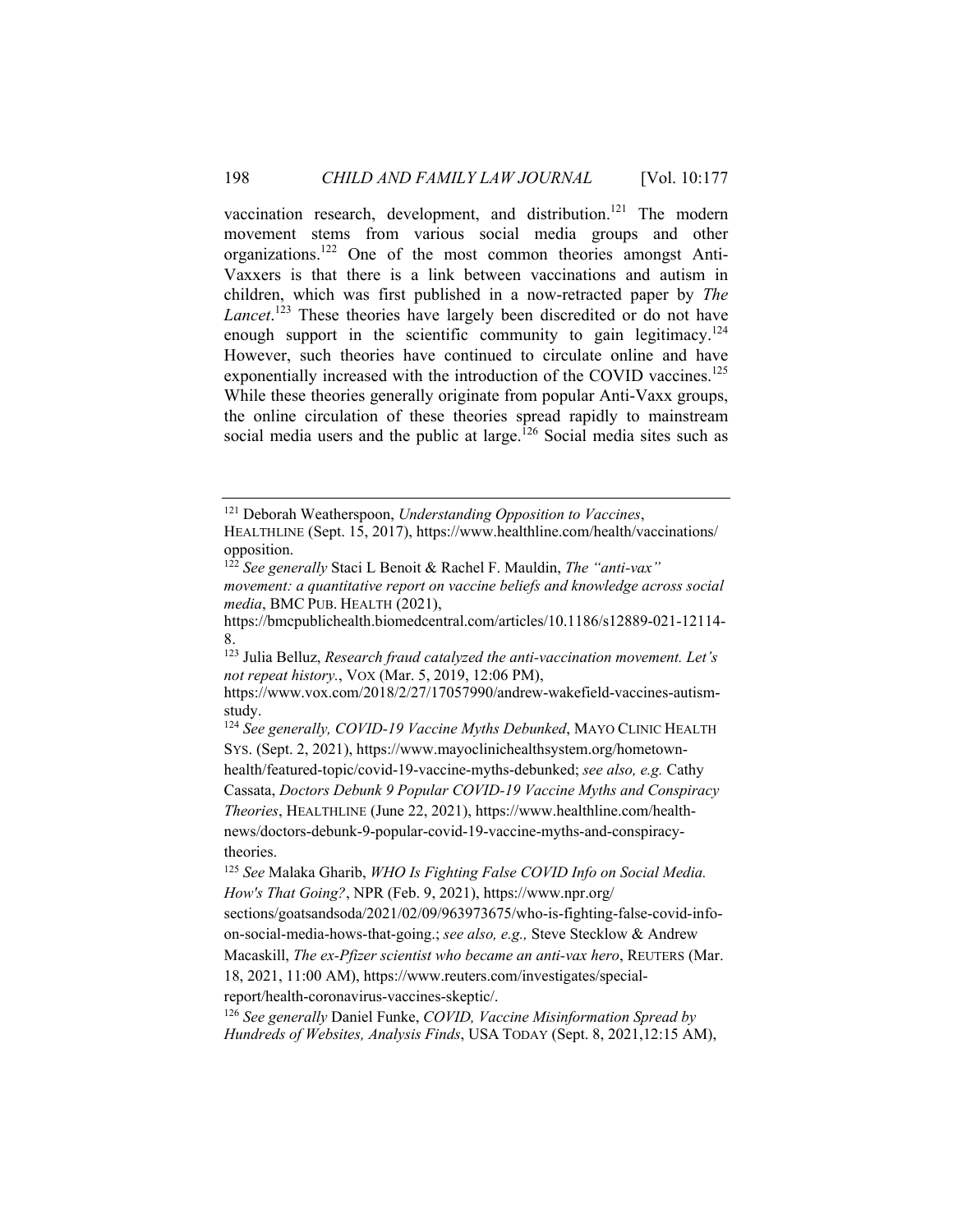Instagram, Twitter, and TikTok began placing warning labels on posts about COVID-related topics to combat misinformation.<sup>127</sup>

But many Americans who are hesitant of vaccines do not identify as Anti-Vaxx and hold legitimate concerns over vaccine efficacy, allergies, and side-effects.<sup>128</sup> For instance, in April 2021, the FDA and CDC put a pause on the J&J vaccine distribution after an initial six cases reported dangerous blood clots as a side effect of the vaccine.<sup>129</sup> This was a huge blow to the American trust and roll out of the vaccine.<sup>130</sup> Following the reported cases, the FDA and CDC conducted an investigation to find that out of the 6.8 million doses administered there were only a total of 15 cases of blood clotting linked to the J&J vaccine.131 The FDA and CDC conducted a full safety review of the cases and concluded that the J&J vaccine should resume its normal distribution.<sup>132</sup> Additionally, some teenagers developed heart Additionally, some teenagers developed heart inflammation as a side-effect of the vaccine.<sup>133</sup> However, many of these teens' inflammation subsided on their own, and no teens died or were admitted to an intensive care unit.<sup>134</sup> There are numerous other potential side effects or other complications that may happen due to the COVID

127 Nandita Krishnan et al., *Examining How Various Social Media Platforms Have Responded to COVID-19 Misinformation*, 2 HARV. KENNEDY SCH. MISINFORMATION REV. 1, 2 (Dec. 2021).<br><sup>128</sup> Derek Thompson, *Millions Are Saying No to the Vaccines. What Are They* 

https://www.usatoday.com/story/tech/news/2021/09/08/covid-vaccinemisinformation-spread-websites-analysis-finds/5732789001/.

*Thinking?*, THE ATLANTIC (May 3, 2021), https://www.theatlantic.com/ ideas/archive/2021/05/the-people-who-wont-get-the-vaccine/618765/.

<sup>129</sup> *FDA and CDC Lift Recommended Pause on Johnson & Johnson (Janssen) COVID-19 Vaccine Use Following Thorough Safety Review*, FDA (Apr. 23, 2021), https://www.fda.gov/news-events/press-announcements/fda-and-cdc-liftrecommended-pause-johnson-johnson-janssen-covid-19-vaccine-use-followingthorough, [hereinafter *FDA J&J Safety Review*]. 130*See generally, How The J&J Pause Affects the Total Vaccination Effort*, KHN

<sup>(</sup>Apr. 15, 2021), https://khn.org/morning-breakout/how-the-jj-pause-affects-thetotal-vaccination-effort/.

<sup>131</sup> *FDA J&J Safety Review*, *supra* note 126. 132 *Id.*

<sup>133</sup> *Heart inflammation, COVID-19 and the rare side effects of the vaccine*, UC DAVIS HEALTH (Sept. 2, 2021), https://health.ucdavis.edu/news/headlines/heartinflammation-covid-19-and-the-rare-side-effects-of-the-vaccine/2021/09.  $^{134}$  *Id.*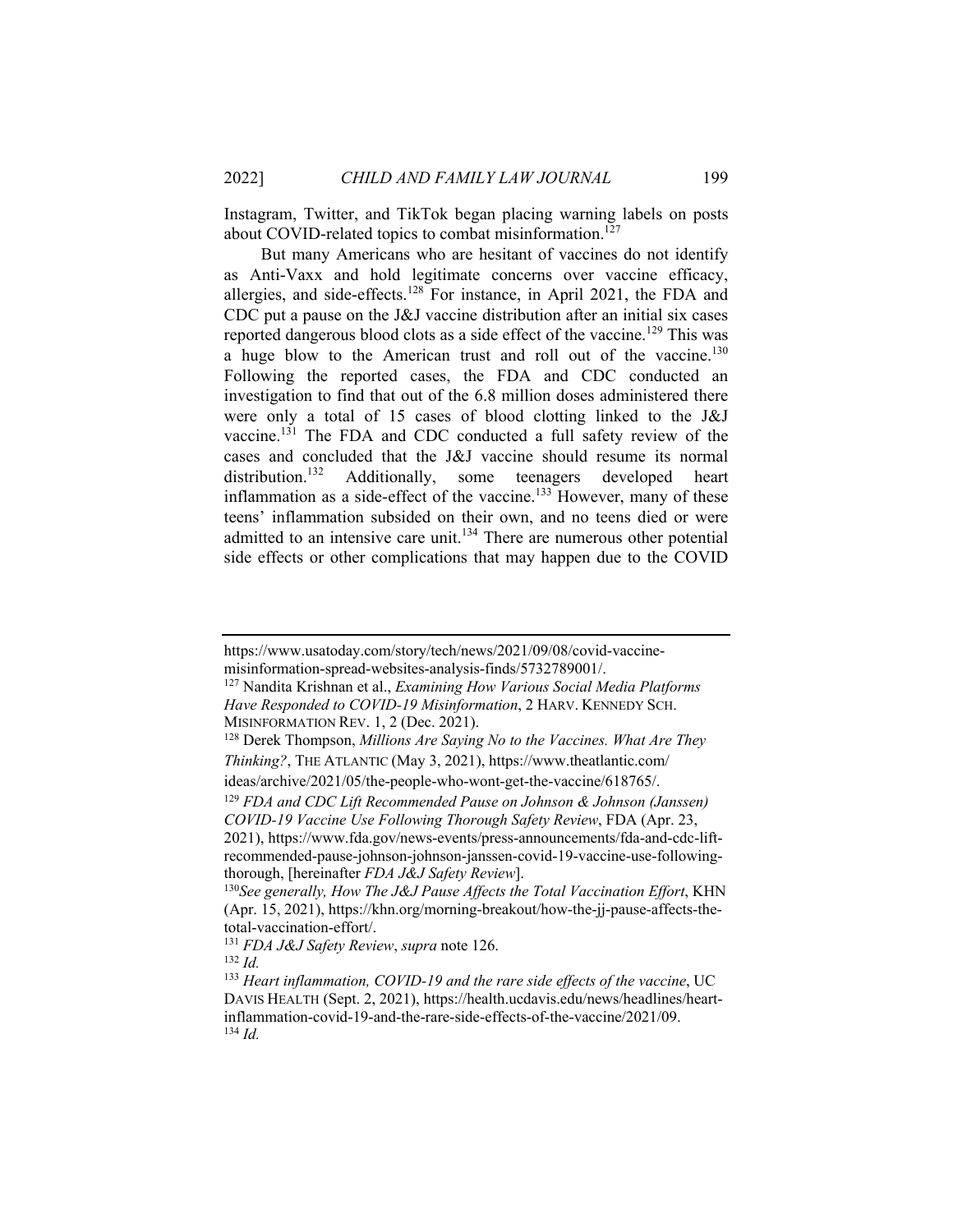vaccines,<sup>135</sup> but, generally speaking, health complications and death are much more likely to occur in someone who contracts COVID versus someone who receives the vaccines.<sup>136</sup>

To quash some of the misinformation and fears about the vaccine, the Biden Administration launched a major, national campaign to educate the public and encourage people to get vaccinated.<sup>137</sup> As a part of this directive, the Administration made a direct appeal to get young people more excited to get vaccinated by employing the help of celebrities, like singer and actress Olivia Rodrigo, to promote the vaccine.138 Furthermore, President Biden rolled out COVID.org as a onestop website for resources and updates about the virus.139 Companies and major corporations also joined in the campaign, offering free services, products, and food to customers who can show proof of their recent

<sup>135</sup> *See Possible Side Effects After Getting a COVID-19 Vaccine*, CDC, https://www.cdc.gov/coronavirus/2019-ncov/vaccines/expect/after.html (last updated Jan. 12, 2022); *see also, Allergic Reactions after COVID-19 Vaccination*, CDC, https://www.cdc.gov/coronavirus/2019 ncov/vaccines/safety/ allergic-reaction.html (last updated Feb. 3, 2022); *see also, Myocarditis and Pericarditis*, CDC, https://www.cdc.gov/coronavirus/2019-ncov/vaccines/safety/myocarditis.html (last updated Nov. 12, 2021). <sup>136</sup> *See* Jason P. Block et. al., *Cardiac Complications After SARS-CoV-2 Infection and mRNA COVID-19 Vaccination — PCORnet, United States, January 2021–January 2022*, CDC (Apr. 1, 2022), https://www.cdc.gov/mmwr/volumes/71/wr/mm7114e1.htm?s\_cid=mm7114e1\_ x; *See also* Jorge L. Ortiz et. al., *Boosted Americans 97 times less likely to die of virus than unvaccinated; DC predicts 75,000 more deaths by Feb. 26: Live COVID-19 updates,* USA TODAY, https://www.usatoday.com/story/news/health /2022/02/02/covid-cases-mandates-vaccines-deaths/9308759002/ (last updated Feb. 2, 2022, 6:51 PM). <sup>137</sup> *See* Carol E. Lee, *Biden Administration Kicks Off National Vaccination Outreach Campaign*, NBC NEWS (Mar. 26, 2021, 6:30 PM), https://www.nbcnews.com/politics/white-house/biden-administration-formally-

launches-national-vaccination-outreach-campaign-n1262236. 138 *Olivia Rodrigo: Pop Princess Pushes President's Plan for More Jabs*, BBC NEWS (July 15, 2021), https://www. bbc.com/news/entertainment-arts-

<sup>57841649.</sup> 

<sup>139</sup> Zeke Miller, *Biden Receives 2nd Booster, Presses Congress on Virus Funds*, ASSO'C. PRESS (Mar. 30, 2022), https://apnews.com/article/biden-covidbusiness-health-united-states-762d03274aac3b09c78dc70b81354d59? utm\_medium=AP&utm.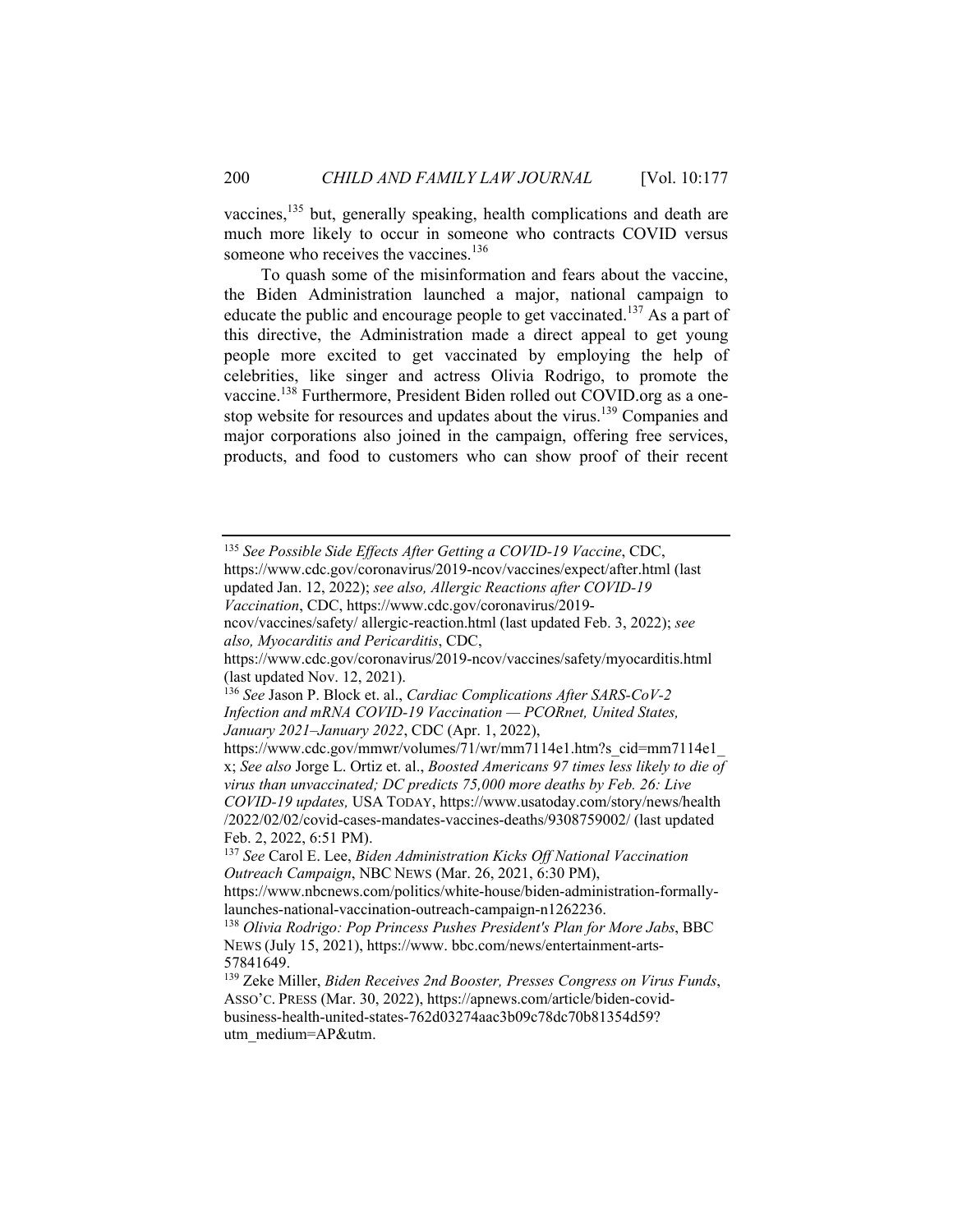vaccination.140 State governments have gone so far as to offer cold hard cash to encourage individuals to receive the vaccines.<sup>141</sup> Potentially as a result of these efforts or other motivating factors, about 81.8% of the population has received at least one dose of the vaccine.<sup>142</sup> But many of the vaccines now require a booster shot after six months of the individual being fully vaccinated, and there is some speculation that a second shot is soon to follow.143

#### ISSUE

The issue many teens in Florida face, is that given the lenient COVID safety protocols in throughout the state and inside public schools compounded by the fact that the pandemic is in many ways unpredictable, they may want to get vaccinated.<sup>144</sup> However, with the Parental Consent for Health Care Services Law, some teens might not be able to get their parent's consent despite the teens being informed and mature enough to consent obtain the vaccine.<sup>145</sup> This is only exacerbated

<sup>140</sup> *See* Zee Krstic, *All the COVID-19 Vaccine Card Free Treats and Discounts You Can Snag Now*, GOOD HOUSEKEEPING (Apr. 30, 2021),

https://www.goodhousekeeping.com/life/a36137436/covid-19-vaccine-cardfree-deals-discounts/.

<sup>141</sup> *See* Lauren Frias*, Here Are All the States Offering Cash Prizes as an Incentive to Get the COVID-19 Vaccine*, BUS. INSIDER (June 3, 2021, 6:57 PM), https://www.businessinsider.com/states-offering-cash-as-incentive-to-get-covid-19-vaccine-2021-5.

<sup>142</sup> *COVID Data Tracker*, CDC, https://covid.cdc.gov/covid-data-tracker/ #vaccinations \_vacc-people-onedose-pop-5yr (last visited May 7, 2022),

<sup>[</sup>hereinafter *COVID Data Tracker*]. 143 *COVID News: New C.D.C. Data Adds to Evidence that Boosters' Protection Against Severe Covid Plunges After Four Months*, N.Y. TIMES (Feb. 11, 2022, updated Feb. 21, 2022), https://www.nytimes.com/live/2022/02/11/world/ covid-19-tests-cases-vaccine/new-cdc-data-adds-to-evidence-that-boosters-protectionagainst-severe-covid-plunges-after-four-months?smid=url-copy.

<sup>144</sup> *See* Jan Hoffman, *As Parents Forbid Covid Shots, Defiant Teenagers Seek Ways to Get Them*, N.Y. TIMES (June 26, 2021, updated Sept. 30, 2021), https://www.nytimes.com/2021/06/26/health/covid-vaccine-teens-consent.html. 145 WEINER, *supra* note 2 ("How did experts conclude that 14-year-olds are capable of health decisions?

Most people cite studies that assessed the performance of participants of various ages — like 9, 14, 18, and  $21$  — according to several standards of competency to consent. For example, researchers studied how volunteers responded to hypothetical medical vignettes. In the studies, researchers found that 14-yearolds didn't differ significantly from 18- and 21-year-olds in their ability to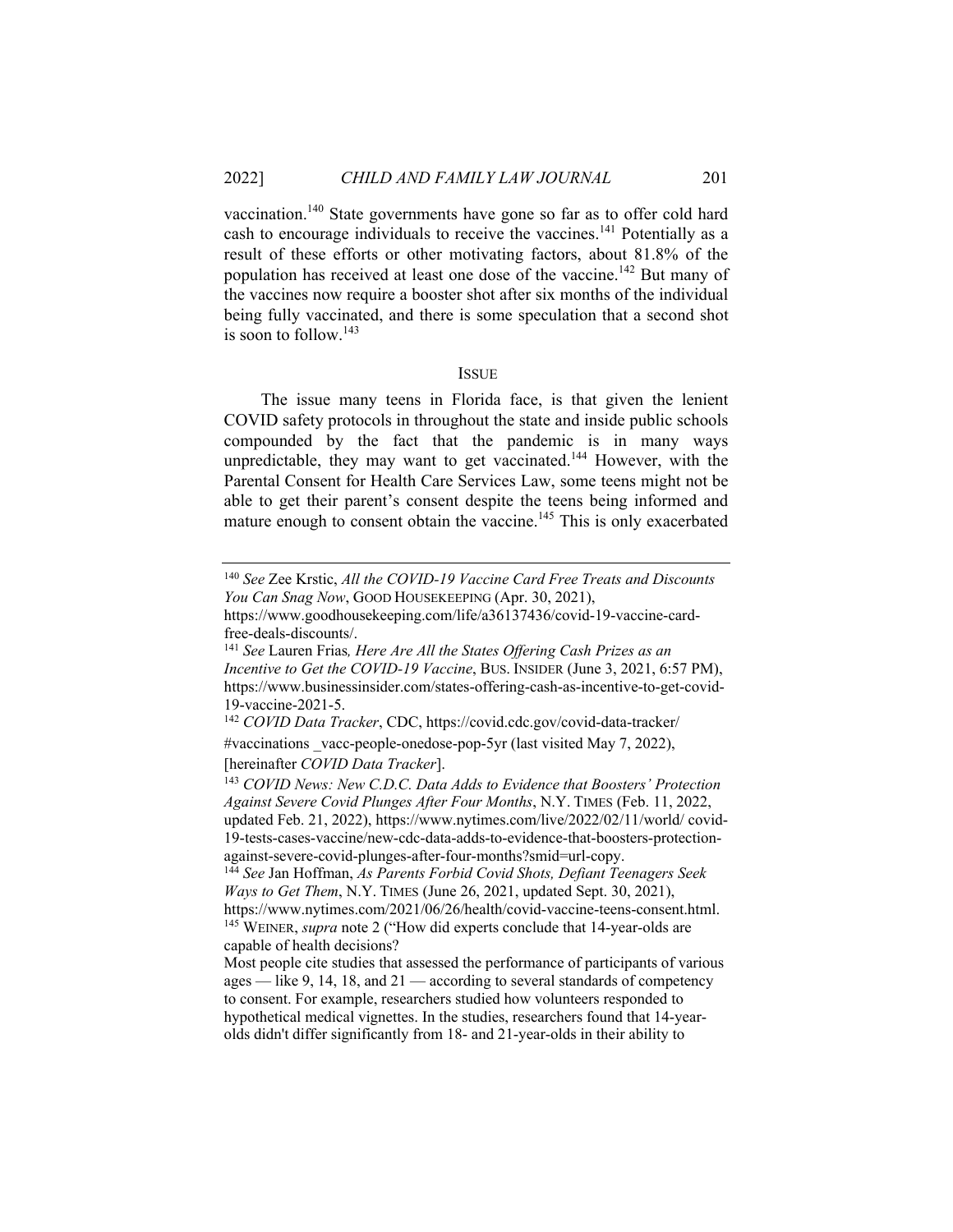by the fact that Governor DeSantis has continuously opposed school districts from requiring masks, going so far as to threaten to withhold funds from districts and officials who have self-imposed mask mandates<sup>146</sup> and encourage teens not to wear masks.<sup>147</sup> The ban on mask mandates was upheld by the First District Court of Appeals, and school districts that originally implemented their own masking requirements for students, folded in order to receive the previously withheld funds.<sup>148</sup>

While teens and families are still able to choose whether or not they wish to wear a mask at school, $149$  data has shown that the mask mostly prevents the wearer from transmitting COVID to others, and very little data showing the mask protects the actual wearer from contracting COVID from non-mask wearers.150 This means that even if students exercise their individual choice in wearing a mask to school absent other social distancing measures, without the efforts of all classmates and teachers, teens remain vulnerable to  $COVID$ .<sup>151</sup> To gain another layer of protection, many teens are getting vaccinated, and some are even trying

146 Jessica Lipscomb, *Florida Gov. Desantis threatens to hold school leaders' pay if they require masks: financial consequences,'* WASH. POST (Aug. 10, 2021, 4:02 AM), https://www.washingtonpost.com/nation/2021/08/10/d esantis-

148 Ryan Dailey, *Feud ends between Florida, federal government over school* 

*mask mandates*, NEWS SERV. FL (Dec. 16, 2021, 2:35 PM),

https://www.clickorlando.com/news/2021/12/16/feud-ends-between-floridafederal-government-over-school-mask-mandates/.

149 Tim Kephart, *Gov. DeSantis signs exec. order allowing only parents to choose if kids wear masks at* schools, ABC (July 30, 2021, 11:43 AM), https://www.abcactionnews.com/news/state/gov-desantis-to-sign-exec-orderallowing-only-parents-to-choose-if-kids-wear-masks-at-schools.

<sup>150</sup> *See* Harvard Medical School, *Preventing the spread of the coronavirus*, HARV. HEALTH PUB. (Oct.13, 2021), https://www.health.harvard.edu/diseasesand-conditions/preventing-the-spread-of-the-coronavirus#: ~:text=We've% 20known%20for,%22maskless%22%20hamsters.

<sup>151</sup> *See generally* Claire Wolters, *How Effective Is a Face Mask Against COVID-19 if You're the Only One Wearing It?*, VERY WELL HEALTH (Jan. 03, 2022), https://www.verywellhealth.com/face-mask-effectiveness-covid-5214491.

demonstrate cognitive abilities important to showing competence — but the 9 year-olds did differ").

threatens-school-salaries-mask-mandates-florida/. 147 *See, Florida Gov DeSantis Berates Kids for Wearing Masks*, ASSOC. PRESS (Mar. 02, 2023, 11:00 AM), https://apnews.com/article/coronavirus-pandemichealth-tampa-ron-desantis-university-of-south-floridaa6b5dbae5a5e31b3fd3beef62ebee6e8.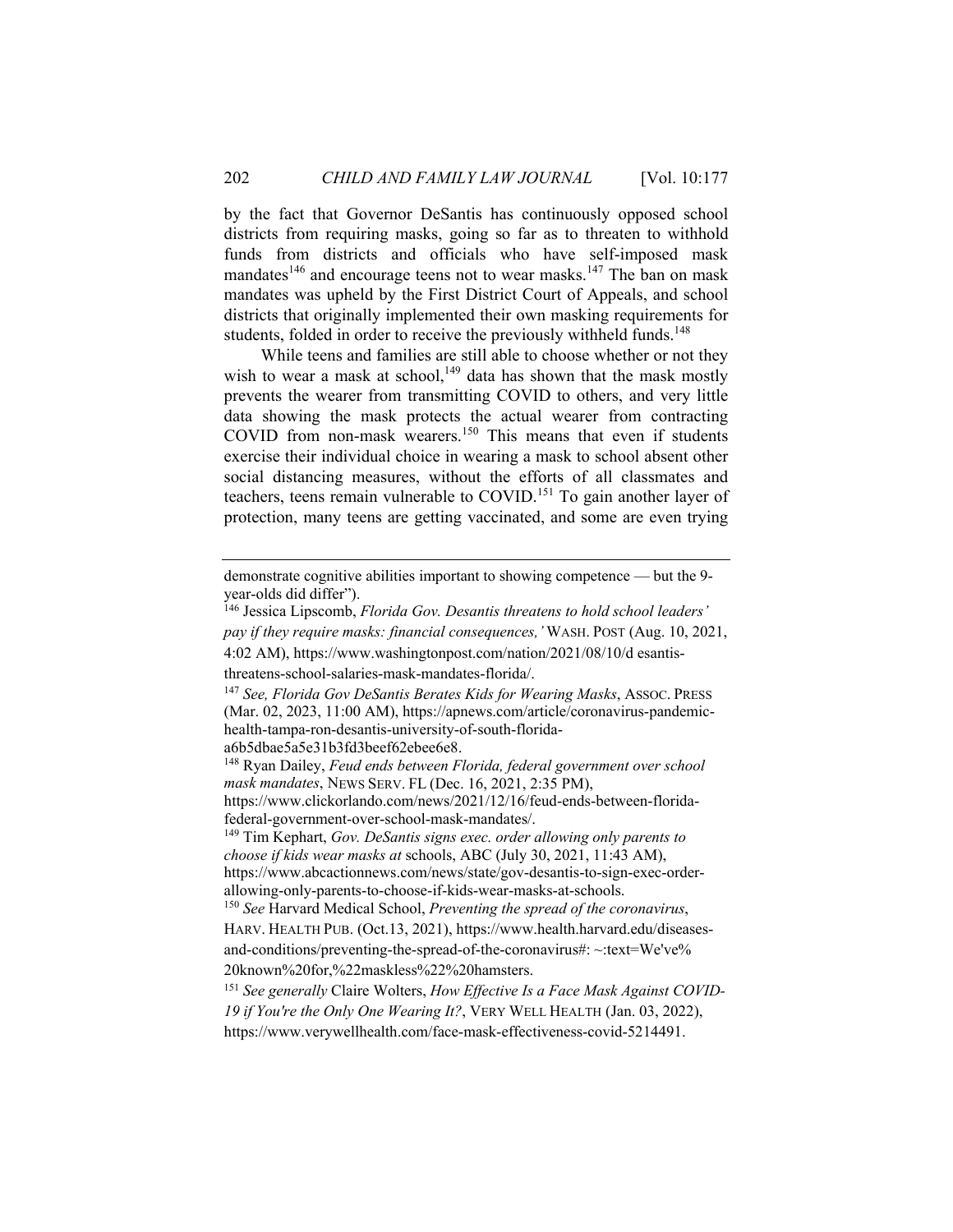to find loopholes or other workarounds Parental Medical Consent Laws.<sup>152</sup> This next section will discuss the numerous public policy and legal reasons as to why teens should be able to make their own choice to become vaccinated such as teens' precarious semi-autonomous position in society, the increasing public health concerns, and the hurdles Florida's Parental Consent for Health Care Services Law creates for medical providers.

#### *A. The Semi-Autonomous State of Teens*

Most adolescents experience an ongoing paradox: on one hand they are still very much subject to their parents' whims like young children, but on the other they are expected to act and abide by adult rules and codes of conduct.<sup>153</sup> As a result, teens make a huge impact on the economy, military, and tax revenue;<sup>154</sup> but they still are not given the rights or privileges to make decisions about their own bodies, with limited exceptions.<sup>155</sup> In many ways, these exceptions epitomize the paradox. For example, in the instance of abortion, the Supreme Court ruling *Casey* makes it clear that the parents, and the state for that matter, have the authority to restrict or permit their teen's choice in receiving an abortion.156 But the fact that the Court requires states to provide minors with a judicial bypass option in order to forego parental consent laws<sup>157</sup> inherently acknowledges the fact that teens are capable of being mature

*shots*, NBC NEWS (May 23, 2021, 4:30 AM), https://www.nbcnews.

<sup>152</sup> HOFFMAN, *supra* note 141; *see also* Ali Gostanian & Corky Siemaszko, *Faced with anti-vaccination parents, teens are helping one another get Covid* 

com/news/us-news/faced-anti-vaccination-parents-teens-are-helping-each-otherget-n1268093.

<sup>153</sup> *See* Suzanne Milne Alexander, *Too Much Protection and, at the Same Time, Not Enough: Inconsistent Treatment of Adolescents by the Supreme Court*, 53 DEPAUL L. REV. 1739, 1770 (2004). 154 *See* Miles Bryan, *Teens as 'essential' workers: How high schoolers stepped* 

*up for family during COVID-19*, WHYY (June 5, 2020),

https://whyy.org/articles/teens-as-essential-workers-how-high-schoolersstepped-up-for-family-during-covid-19/.

<sup>&</sup>lt;sup>155</sup> *See* ALEXANDER, *supra* note 150.<br><sup>156</sup> Planned Parenthood of Se. Pa. v. Casey, 505 U.S. 833, 899 (1992).<br><sup>157</sup> *Id.*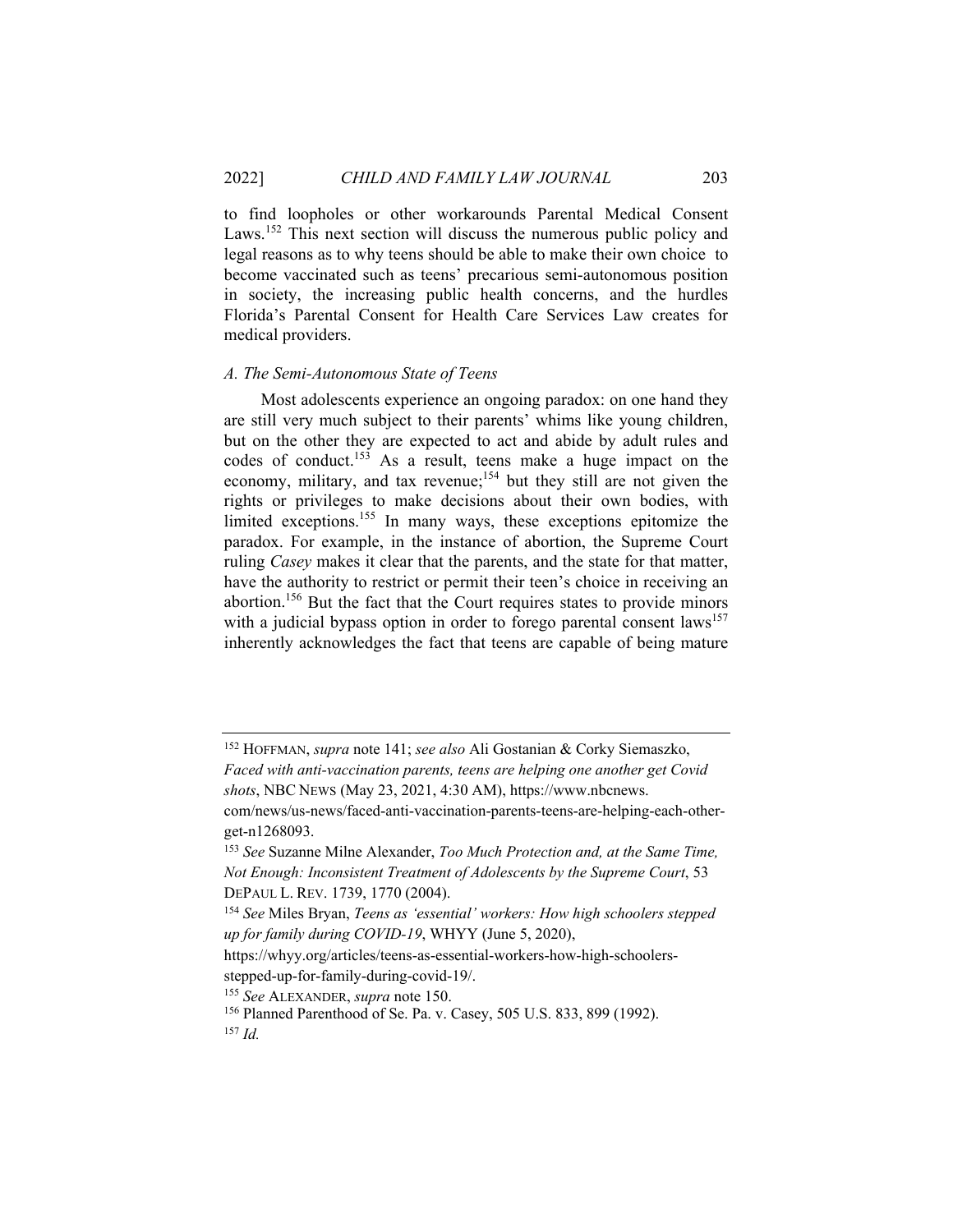and well-informed enough to make decisions about their own bodies and parents may not always have their own child's best interest in mind.<sup>158</sup>

Interestingly, several of Florida's exceptions to the parental consent law are based on the technical status of a minor,<sup>159</sup> contradictory to the ruling in *Casey*, which obliges teens to go through a long and thorough examination by a judge in a court of law.<sup>160</sup> In instances where a pregnant minor can receive information about contraception without their parent's consent,<sup>161</sup> a teenage girl who suddenly finds herself pregnant is not demonstrably more equipped to receive information about contraceptives than another teenage girl who is also sexually active by virtue of the pregnant teenager having a fertilized egg attached to her uterine wall.<sup>162</sup> Preparing teens to deal with their health and its effects on others, especially in the face of COVID, gives adolescents the opportunity to have ownership and control over their own bodies which in turn helps the community at large.<sup>163</sup> At the end of the day, teenagers become young adults. These young adults will be required to become vaccinated for school, military enlistment, and employment, all of which may be delayed; especially since a two-series vaccination like Pfizer takes a minimum three weeks to become fully vaccinated.<sup>164</sup>

<sup>&</sup>lt;sup>158</sup> It is important to note that the judicial bypass system is one that many see as deeply flawed and even arbitrary in its application. *See* Angela Bonavoglia, *Kathy's Day in Court*, MOD. FAM. L. 74, 74-76 (7th ed. 2020). 159 *See* FLA. STAT. ANN. § 384.30 (West 2000); *see also* FLA. STAT. ANN. §

<sup>381.0051 (</sup>West 2012); *see* FLA. STAT. ANN. § 743.065 (West 2020). 160 *Casey,* 505 U.S. at 877. 161 FLA. STAT. ANN. § 381.0051 (West 2020).

<sup>&</sup>lt;sup>162</sup> There is also the additional argument that information about contraception is probably more effective for teens who are sexually active before they become pregnant or contract an STD; *see* Kaitlyn Pangburn, *It's No "Minor" Issue:* 

*Reframing Traditional Understandings of Minors' Right to Bodily Autonomy and Freedom of Sexual Decision-Making How Minors' Reproductive Rights Fall Short Compared to Their Own Right to Sexual Freed,* 29 S. CAL. REV. L. & SOC. JUST. 107, 129 (2019). 163 *See generally* Ross D. Silverman et. al., *Vaccination over Parental Objection* 

*<sup>—</sup> Should Adolescents Be Allowed to Consent to Receiving Vaccines?*, 381 NEW ENG. <sup>J</sup> MED. 104 (2019). 164 *COVID-19: Frequently Ask Questions*, CDC, https://www.cdc.gov/

coronavirus/2019-ncov/vaccines/faq.html (last visited May 7, 2022).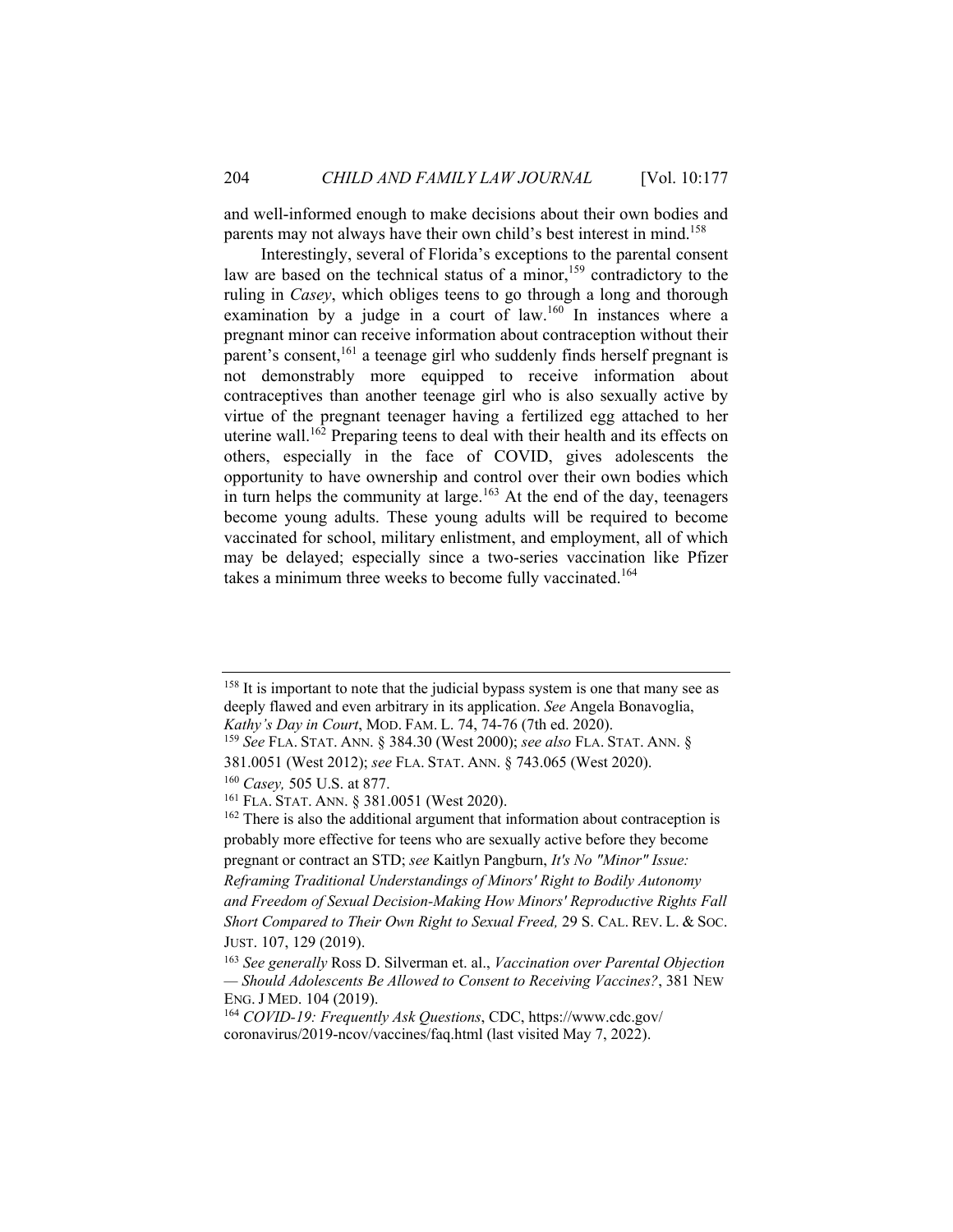#### *B. Public Health Concerns*

While the virus was mostly present among adults at the beginning of the pandemic, cases among minors began spiking with new variants and accounted for "approximately 22% of positive COVID-19 cases reported to date, and hospitalizations among this population have recently spiked."<sup>165</sup> Teens, being extremely social creatures, will almost inevitably continue to gather for social events and parties, with or without COVID protections.<sup>166</sup> Kids who attend "super spreader" events, $167$  can easily turn around and go to schools with other teens who try to maintain safety protocols. For example, in August 2021 "[m]ore than 5,000 students and hundreds of employees in a single Florida school district have tested positive for Covid-19 or may have been exposed to the coronavirus."168

Historically, the legislature has found one way to combat the spreading of communicable diseases by providing confidential medical care to teens that does not require their parents' consent.<sup>169</sup> This was evidenced by the HIV/AIDs epidemic ravaging the population—

https://jamanetwork.com/journals/jamapediatrics/fullarticle/2782024. 166 *See* Sheena Jones & Mirna Alsharif, *Parents cooperating with health officials after New Jersey teen party leads to Covid-19 cluster*, CNN NEWS (July 25, 2020, 6:20 AM), https://www.cnn.com/2020/07/24/us/coronavirus-cluster-njteen-party/index.html.; *see also*, Julia Marnin, *Teenage Parties Prompt Nearly 1,200 COVID Cases, Put Almost 5K in Quarantine*, NEWSWEEK (June 28, 2021, 2:53 PM), https://www.newsweek.com/teenage-parties-prompt-nearly-1200 covid-cases-puts-almost-5k-quarantine-1604899.; *see also,* Tamar Lapin, *Florida teen went to large church party two weeks before dying of coronavirus*, N.Y. POST (July 6, 2020, 11:23 PM), https://nypost.com/ 2020/07/06/floridateen-attended-church-party-two-weeks-before-covid-19-death/. <sup>167</sup>*See, What is a Super Spreader Event?*, BETH ISRAEL LAHEY HEALTH (Feb. 23, 2021), https://coronavirus.bilh.org/ blog/what-is-a-super-spreader-event/. 168 Tim Fitzsimons, *Over 5,000 Students Quarantine or Isolate Because of Covid in Florida School District*, NBC NEWS (Aug. 16, 2021, 8:18 PM), https://www.nbcnews.com/news/us-news/over-5-000-students-quarantine-orisolate-due-covid-single-n1276933.

<sup>165</sup> Larissa Morgan et al.*, COVID-19 Vaccination of Minors Without Parental Consent*, JAMA PEDIATRICS (Jan. 1, 2022),

<sup>169</sup> Janine P. Felsman, *Eliminating Parental Consent and Notification for Adolescent HIV Testing: A Legitimate Statutory Response to the AIDS Epidemic*, 5 J.L. & POL'Y 339, 340 (1996).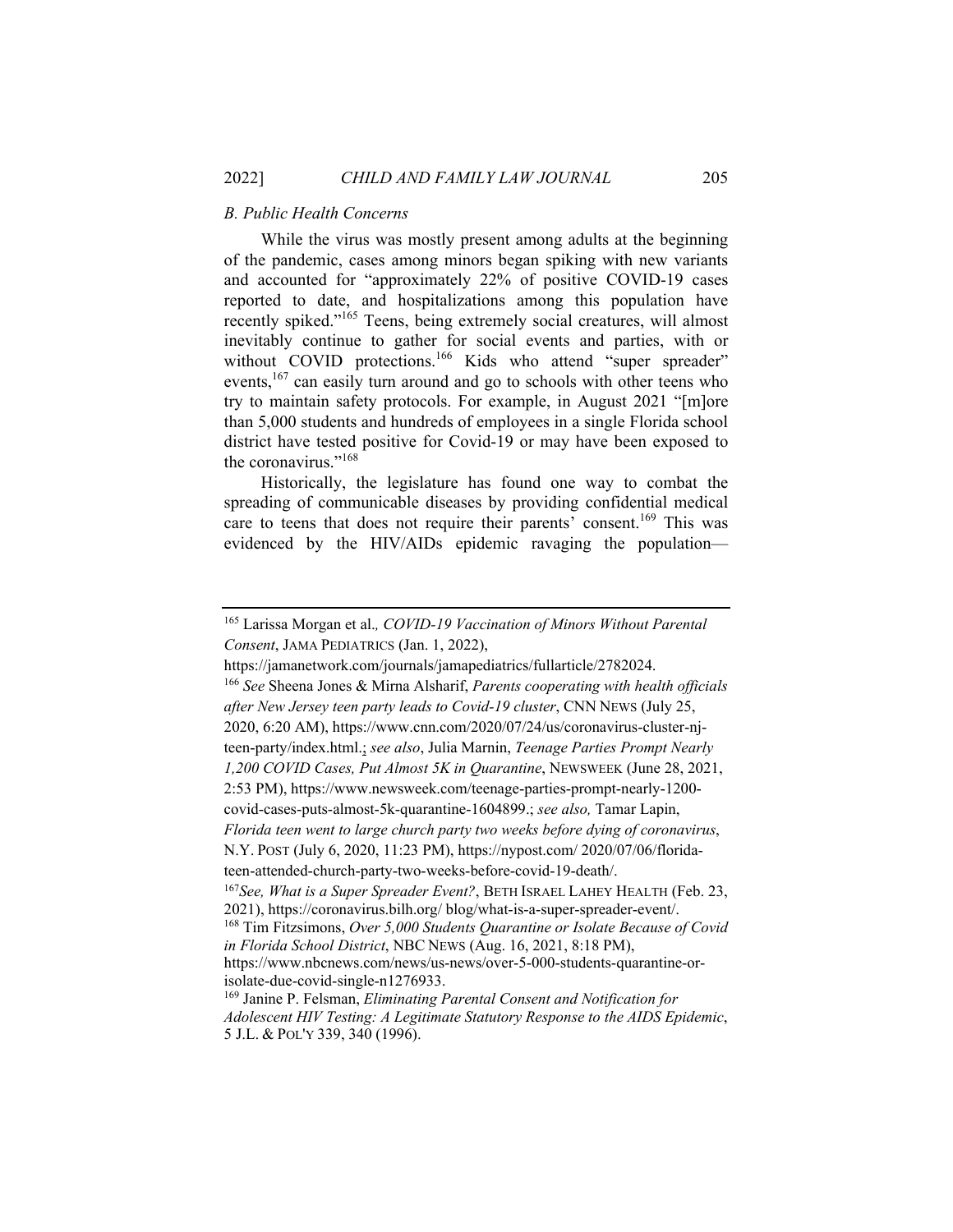especially the youth—during the '80s and '90s.<sup>170</sup> Legislatures recognized how important it was to track this life-threatening virus, and how parental consent laws created a barrier for teens to access care and testing because of their deeply held interest in keeping their sex lives and STD status confidential from their parents.<sup>171</sup> Many of the fears were, again, due to the political, religious, and social landscape regarding sex and sexuality during this time period.<sup>172</sup> There have been many comparisons between the COVID and AIDs epidemic in the media and amongst online debaters. $173$  But the main point to derive from this is that bringing a realistic approach to a crisis, such as providing confidential medical services to teens, can reduce the number of infection rates and help better deal with communicable diseases.<sup>174</sup>

Furthermore, "children with underlying medical conditions are at increased risk for getting very sick [from COVID] compared to children without underlying medical conditions."<sup>175</sup> Not only are immunocompromised teens recommended to get vaccinated, but they are also recommended to receive a third dose as "vaccine effectiveness for the general population is more than 90%, this figure is about 59% to 72% for people who are immunocompromised."176 Some pediatricians have

<sup>170</sup> *Id.* 

 $171$  *Id.* 

 $172$  *Id.* 

<sup>173</sup> Reuters Fact Check, *Fact Check-Misleading Comparison Between COVID-19 and Diseases such as AIDS, Chlamydia and Ebola*, (Aug. 6, 2021, 4:55 AM), https://www.reuters.com/article/factcheck-covid-aids/fact-check-misleadingcomparison-between-covid-19-and-diseases-such-as-aids-chlamydia-and-ebolaidUSL1N2PD0LO; While there are some valid comparisons, it is important to acknowledge that these two viruses do not come with the same context or struggles the LGBTQ+ community faced in their fight for recognition and treatment during this time of crises; *see generally HIV Stigma and Discrimination*, CDC, https://www.cdc.gov/hiv/basics/hiv-stigma/index. html#:~:text=HIV%20discrimination%20is%20the%20act,with%20someone%2 0living%20with%20HIV (last visited May 7, 2022). 174 FELSMAN, *supra* note 166. 175 *Medical Conditions*, CDC, https://www.cdc.gov/coronavirus/2019-ncov/

need-extra-precautions/people-with-medical-conditions.html# ChildrenAndTeens (last updated Feb. 25, 2022).

<sup>176</sup> Melissa Jenco, *CDC: Immunocompromised people 12 and older should get third COVID-19 shot*, AM. ACAD. PEDIATRICS (Aug. 13, 2021), https://publications.aap.org/aapnews/news/17106.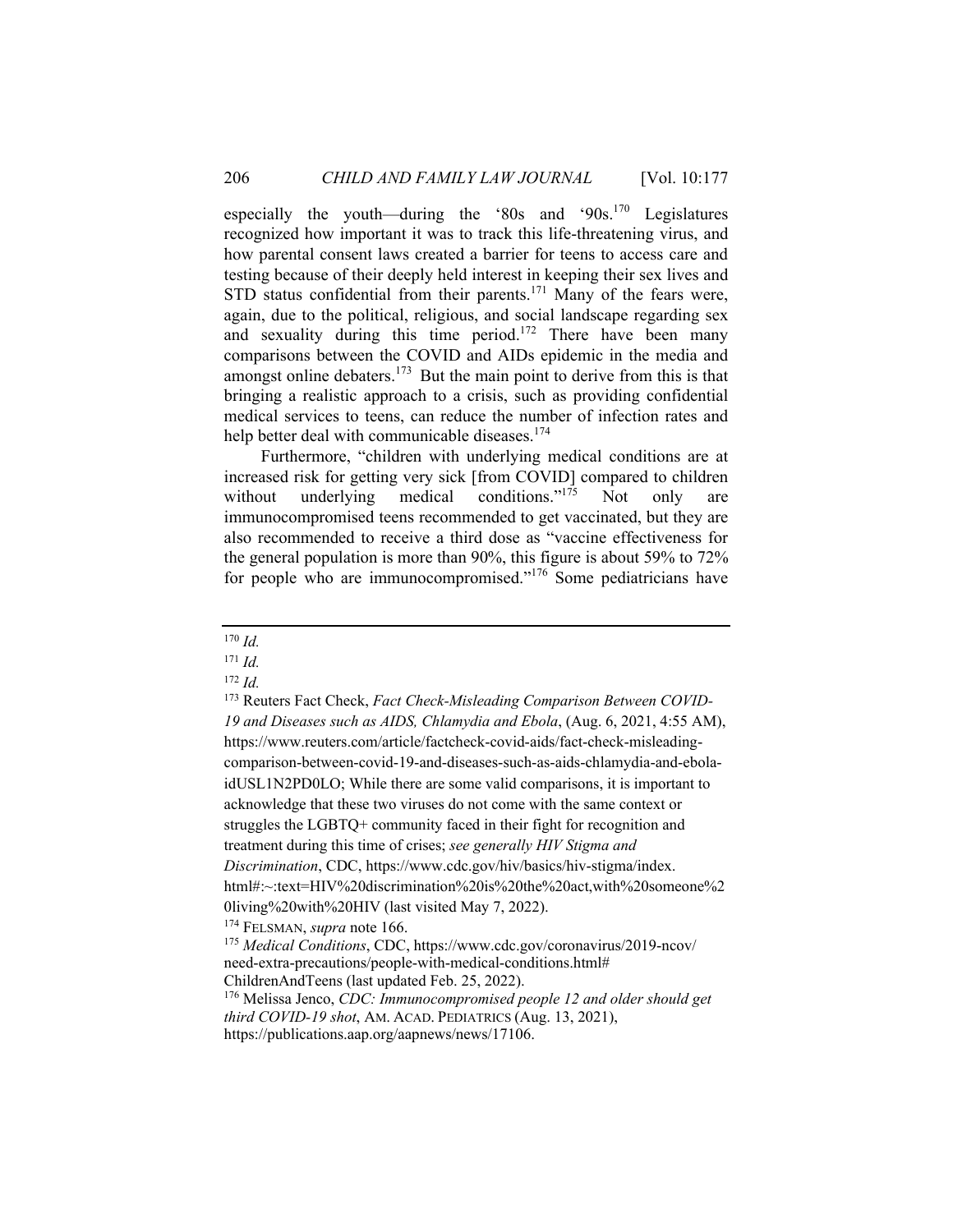concerns, however, that a teen's ability to circumvent their parents' wishes "runs the risk of damaging the family unit."<sup>177</sup> But under these circumstances, not getting a vaccine could be extremely harmful and "'adolescents need not be harmed by parental decisions that are based on misinformation or disinformation. Allowing adolescents to consent to vaccination despite persistent parental resistant facilitates access to a medically recommended and evidence-based treatment."<sup>178</sup>

#### *C. Hurdles for Medical Providers*

Even beyond COVID considerations, the Parental Consent for Health Care Services Law is problematic for a variety of reasons: first, the law provides that the medical provider must obtain "written parental consent" to proceed with a medical procedure.<sup>179</sup> Previously, there was an implied consent for medical providers to perform a service when the parent was simply in the room during the appointment.<sup>180</sup> Now, there is a question of whether the medical provider will need to stop an appointment, have the parents sign a consent form, and then have the medical professional administer the procedure.<sup>181</sup> Not only does this become very cumbersome, it also creates more of a transactional relationship between a medical professional and their patient.<sup>182</sup>

Traditionally, "common law courts rarely intervened in the affairs of parents and their children on behalf of legal strangers."183 As a result of this neglect from the legal and medical fields, child abuse did not become a national issue until the 1960s and '70s, with physicians becoming some of the first champions for neglected and abused children.184 Today, medical professionals are mandatory reporters, and often are the first line of defense for child abuse or neglect given their

<sup>177</sup> Leah Campbell*, At What Age Should Kids Be Making Their Own Medical Decisions?*, HEALTHLINE (June 27, 2019), https://www.healthline.com/healthnews/at-what-age-should-children-be-allowed-to-make-their-own-medicaldecisions.

<sup>178</sup>*Id.* 

<sup>179</sup> *See* FLA. STAT. ANN. § 1014.06 (West 2021). 180 SCOTT, *supra* note 47. 181 *Id.* 

<sup>182</sup> *Id.*

<sup>183</sup> John Dewitt Gregory, *Family Privacy and the Custody and Visitation Rights of Adult Outsiders*, 36 Fam. L.Q. 163, 167 (2002). 184 John E.B. Myers, *A Short History of Child Protection in America*, 42 Fam.

L.Q. 449, 454 (2008).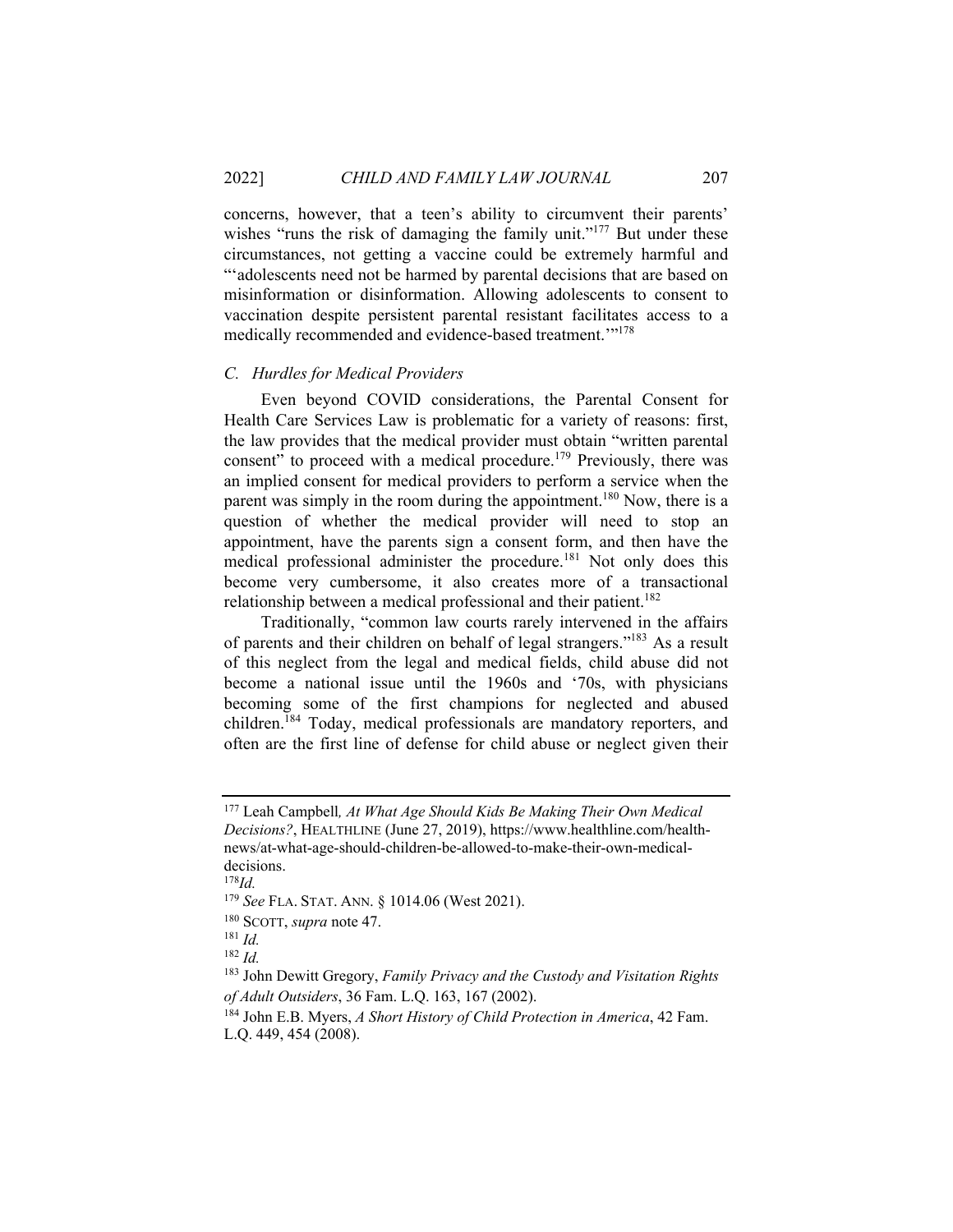position in oftentimes being able to see the physical injuries of abuse.<sup>185</sup> But the medical consent law prohibits the even the "solicitation" of medical services to minors without written parental consent.<sup>186</sup> In a case where a teen is uncertain about their choice to become vaccinated, the way the law is written, it does not seem their medical provider can even have a conversation about the vaccine with their patients if the parents do not provide written consent.187 If a medical provider does have that conversation, they are subject to a misdemeanor in the first degree.<sup>188</sup> These measures insulate the relationship between medical providers and their minor patients, giving less of an opportunity for the professionals to uncover and address the abuse of children or have conversations about a minor's basic health needs and questions.

## *D. Current Options for Teens to Receive the Vaccine in Florida Without Parental Consent*

With the current options available to teens, there may be some ways teens can obtain a vaccine without the consent of one or both of their parents.<sup>189</sup> However, these options are only available to select groups of teenagers and come with their own risks or simply fall short in providing a comprehensive solution.<sup>190</sup> But it is important to acknowledge and explore these options below, even if none of them "carry the day," in order to understand why a more comprehensive solution is needed in allowing teens to consent to their own vaccines.

#### 1. Traveling Out of State

Many Americans participate in the trend of medical tourism, which is the process of traveling to circumvent medical laws or systems.<sup>191</sup> People are willing to embark on long journeys to seek medical care for a variety of reasons, including an inability to afford healthcare in the

<sup>185</sup> *See generally*, *Medical Responses to Child Abuse and Neglect*, CHILD WELFARE INFO. GATEWAY,

https://www.childwelfare.gov/topics/responding/collabresponse/medical/ (last visited May 7, 2022).

<sup>&</sup>lt;sup>186</sup> *See* FLA. STAT. ANN. § 1014.06 (West 2021).<br><sup>187</sup> SCOTT, *supra* note 47.<br><sup>188</sup> FLA. STAT. ANN. § 1014.06(5) (West 2021).<br><sup>189</sup> *See* HOFFMAN, *supra* note 141.<br><sup>190</sup> *Id* 

<sup>191</sup> *Medical Tourism: Travel to Another Country for Medical Care*, CDC,

https://wwwnc.cdc.gov/travel/page/ medical-tourism (last visited May 7, 2022),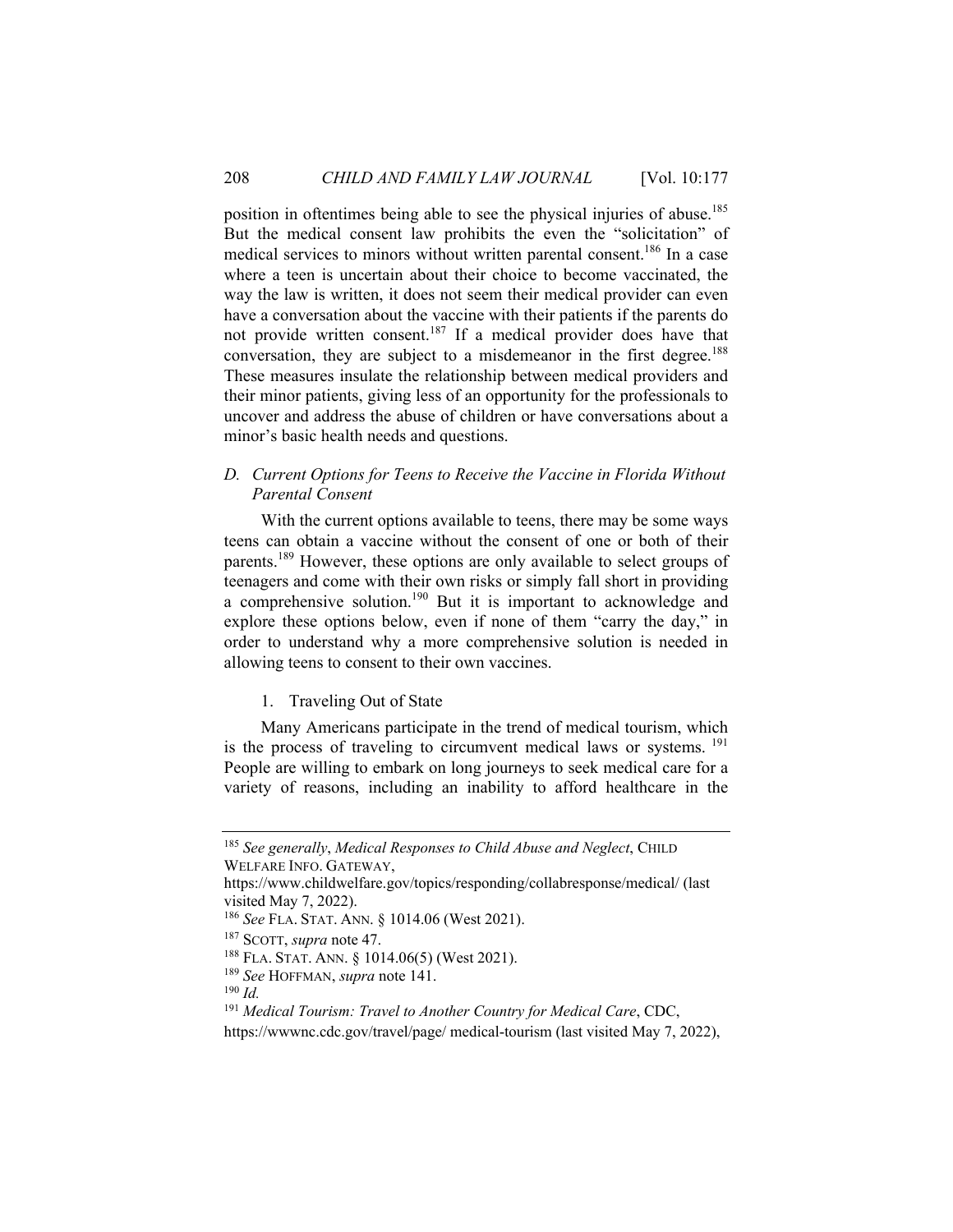United States, laws which prevent access to care for abortions or other procedures, or lack of adequate care within their community.192 Teens with access to a vehicle or other transportation methods could elect to travel to a state that has no parental consent requirement and get vaccinate. <sup>193</sup> For example, Florida's neighboring state of Alabama allows any minor 14 and above to consent to a vaccine without permission from their parents.194 Not only have some teens already traveled to states without parental consent laws to receive a COVID vaccine, but other teens have also started collective initiatives to provide a comprehensive list of all the states' medical consent laws to encourage their peers to do the same. $195$ 

However, there is a huge risk in teens traveling far distances to simply get a vaccine as motor vehicle crashes are the second leading cause of death for teens in the United States.<sup>196</sup> The CDC encourages parental involvement and communication with their teens to help them gain the experience and skills to become excellent drivers.<sup>197</sup> If teens are going against their parents' wishes in driving across state lines to receive a vaccine, it becomes more difficult for teens to communicate with their parents.198

shots/2022/02/16/1074191656/this-16-year-old-wanted-to-get-the-covid-

<sup>192</sup> *Id.* 

<sup>193</sup> GOSTANIAN, *supra* note 149; *see also,* Nina Feldman, *This 16-Year-Old Wanted to Get the COVID Vaccine. He Had to Hide it From His Parents*, NPR (Feb. 16, 2022, 5:08 AM), https://www.npr.org/sections/health-

vaccine-he-had-to-hide-it-from-his-pare.<br><sup>194</sup> ALA. CODE § 22-8-4 (2022).<br><sup>195</sup> Katie Reilly, *When Parents Said No to Their Kids Being Vaccinated, This Teenager Created VaxTeen. It's Now More Crucial Than Ever*, TIME (July 22, 2021, 5:10 PM), https://time.com/6082966/vaxteen-covid-19/.

<sup>196</sup> *Teen Drivers: Get the Facts*, CDC,

https://www.cdc.gov/transportationsafety/teen\_drivers/teendrivers\_ factsheet.html (last visited May 7, 2022).

<sup>197</sup> *Parents Are the Key to Safe Teen Drivers,* CDC,

https://www.cdc.gov/parentsarethekey/index.html#:~:text=One%20of%20the%2 0most%20important,drivers%20safe%20on%20the%20road (last visited May 7, 2022).

<sup>198</sup> *See generally* FELDMAN, *supra* note 190.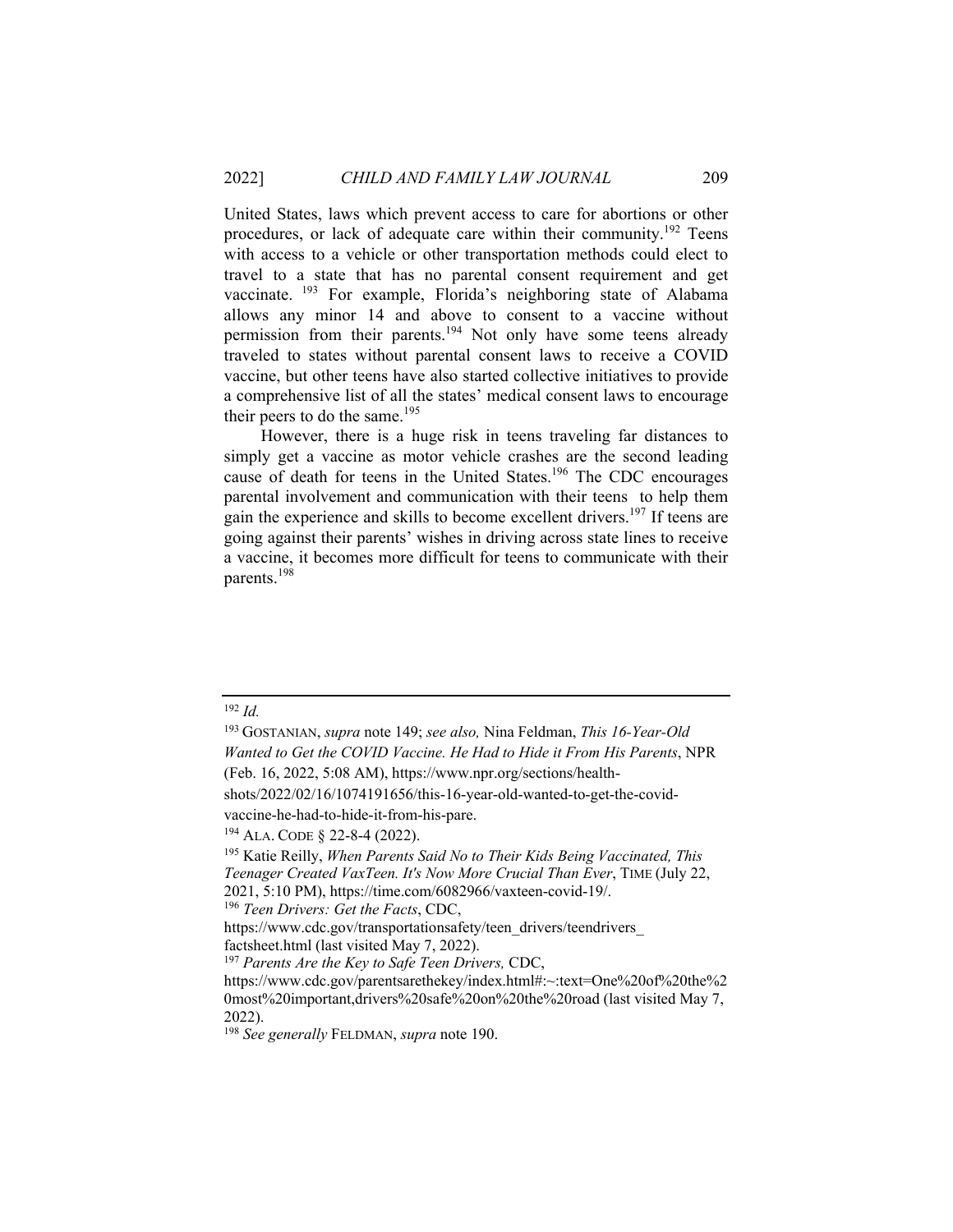# 2. Teens of Divorced or Unmarried Parents Advocating for Themselves During Child Custody Disputes

Once a family is in the court system, judges in the State of Florida have the power and ability to award parents the power for the care, custody, and control in the best interest of the child.<sup>199</sup> There have been many child custody disputes around the county surrounding the COVID vaccine.200 Previously, the Fourth District Court of Appeals awarded ultimate health care decisions to a father who wanted his child to be vaccinated, despite the mother's protestations for religious reasons.<sup>201</sup> When determining custody, which includes health care decision-making, courts in Florida may consider "[t]he reasonable preference of the child, if the court deems the child to be of sufficient intelligence, understanding, and experience to express a preference."<sup>202</sup> This means a teenager would most likely be able to advocate for themselves in order to receive the vaccine.

But these custody disputes can create a hostile family dynamic, such as in a particularly contentious case from Ontario, Canada, a 13 year-old boy, who was represented by an attorney, initially said he wanted to receive the COVID vaccine.<sup>203</sup> By the time the court was ready to hear the case, the teen changed his mind, and said he wanted to wait until 2023 to have a full list of options of the vaccine and did not "want to die."<sup>204</sup> Upon review of the evidence and testimony, the court found that the boy's mother, and a doctor hired by her, had influenced the child into backtracking his decision.205 The judge, following the best interest of the child standard (which is also used the United States), ordered the teen to be vaccinated and gave sole health care decision-making to the child's father.<sup>206</sup> This case is emblematic of the strain custody hearings place on families, and how parents may lose sight of a child's best and individual interest in making decisions about their own bodies.

<sup>199</sup> FLA. STAT. ANN. § 61.13 (West 2021). 200 *See* Vipal Monga, *Divorced Parents Fight Over Their Kids' Covid-19 Vaccination*, WALL ST. J. (Feb. 3, 2022, 5:30 AM),

https://www.wsj.com/articles/covid-19-vaccinations-for-kids-spark-battlesbetween-divorced-parents-11643884208.

<sup>&</sup>lt;sup>201</sup> Winters v. Brown, 51 So. 3d 656, 658 (Fla. Dist. Ct. App. 2011).<br><sup>202</sup> § 61.13(3)(i).

<sup>203</sup> Saint-Phard v. Saint-Phard, 2021 CANLII 6910, para. 13 (Can. O.N. S.C.). 204 *Id.*

<sup>205</sup> *Id.* at para. 17. 206 *Id.* at para. 3.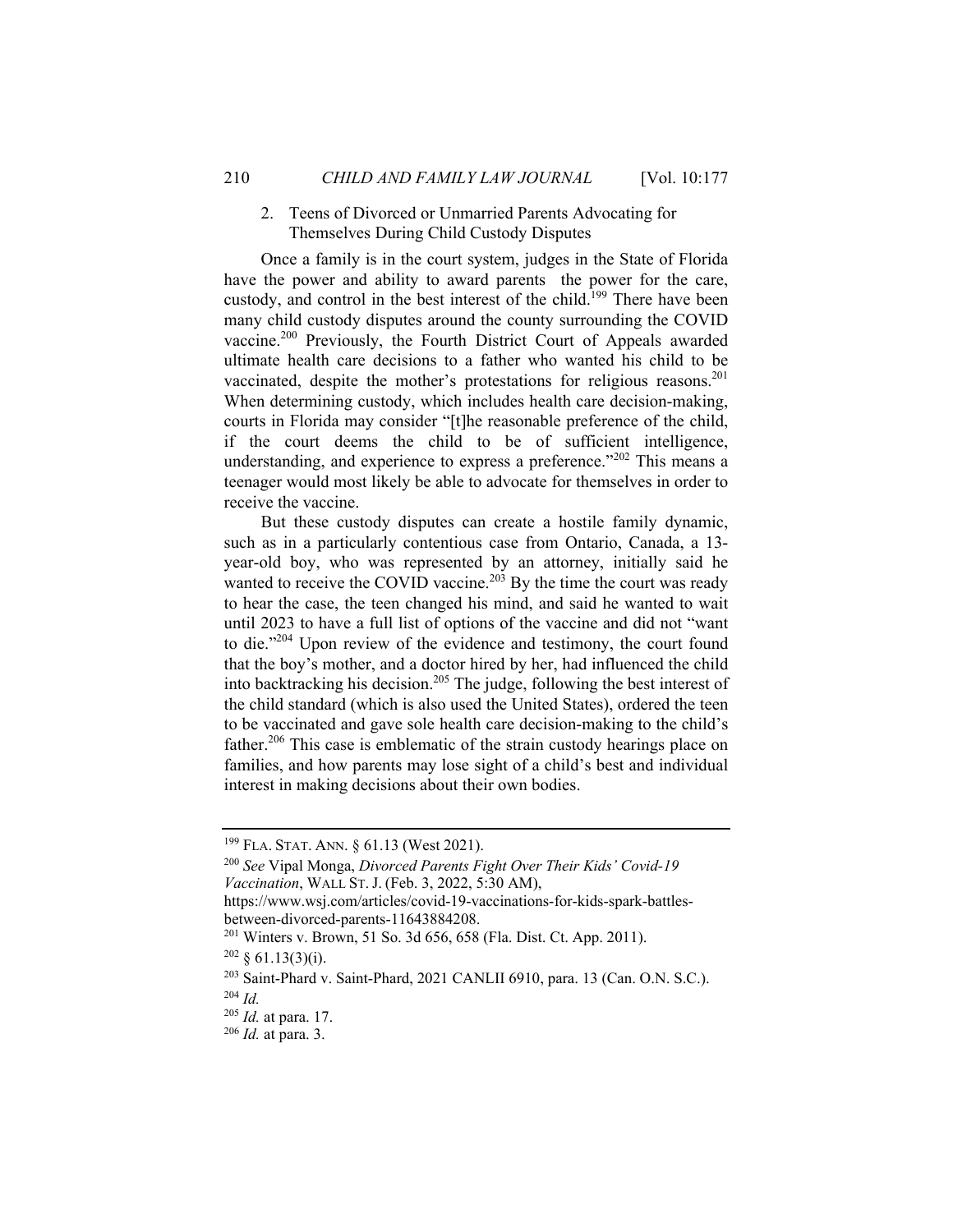#### 3. Obtaining One-Parent Consent

Teens are only required to obtain the consent of one of their parents, regardless of the other parent's objection.<sup>207</sup> Married parents do not see eye-to-eye on every single facet of the care, custody, and control of their children, and martial conflicts have been on the rise with the pandemic.208 Many attorneys have seen an uptick in divorces, and discord over parents' deciding whether or not to vaccinate their children.<sup>209</sup> While this may present a teen with the opportunity to seek the consent of one parent and get vaccinated, a teen attempting to circumvent one parent's authority with another's may cause even more conflict in a home if there is already a volatile relationship between parents.<sup>210</sup>

#### **SOLUTIONS**

Ultimately, the solution which would provide the most teens the greatest freedom in choosing whether to get a COVID vaccine would be for the legislature to write an exception to the Parental Consent for Health Care Services Law.<sup>211</sup> However, Governor DeSantis and the current Florida legislature, are the ones who drafted, voted on, and rolled the law in its current form. Therefore, this next section will explore both the ideal solution of creating an exception for the Parental Consent for Health Care Services Law that would allow teenagers to consent to their own vaccines and a *parens patriae* case for teens who desperately need the vaccine but cannot access any of the current solutions discussed above.

#### *A. Ideal Solution to Allow Teens in the State of Florida to Get Vaccinated Without Requiring Parental Consent*

 One of the many reasons why the Parental Bill of Rights was passed, was to further uphold the "fundamental right of parents to direct

<sup>207</sup> Angeli v. Kluka, 190 So. 3d 700, 703 (Fla. Dist. Ct. App. 2016). 208 Holly Ellyatt, *Arguing with Your Partner over Covid? You're Not Alone, with the Pandemic Straining Many Relationships*, CNBC (Jan. 21, 2022, 3:02 AM), https://www.cnbc.com/2022/01/21/covid-has-put-pressures-and-strains-onrelationships.html.

 $209$  *Id.* 

 $^{210}$  *Id.* 

<sup>211</sup> *See generally,* Lois A. Weithorn & Dorit Rubinstein Reiss, *Providing Adolescents with Independent and Confidential Access to Childhood Vaccines:* 

*A Proposal to Lower the Age of Consent*, 52 CONN. L. REV. 771 (2020).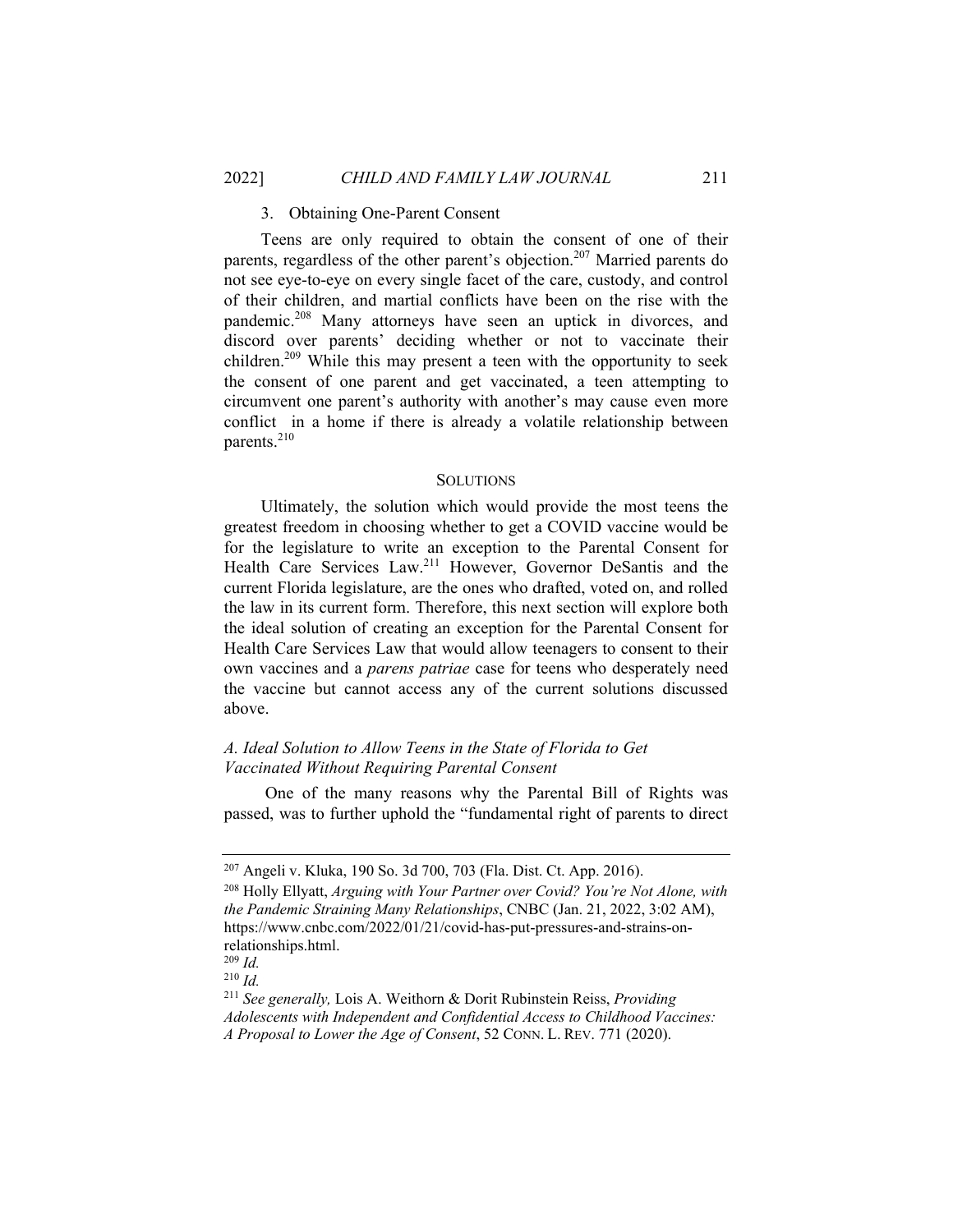the upbringing, education, and care of their minor children."<sup>212</sup> An exception to the statute could provide an effective yet encompassing mechanism to strike the right balance between a parent's rights to their minor and teens' interests in exercising their bodily autonomy.<sup>213</sup> Currently, many of the medical exceptions to parental consent in Florida depend on either the minor's martial, emancipation, or marital status, unless a minor is seeking an abortion, then the court considers a list of criteria before ruling whether the minor may receive one.<sup>214</sup> However, if an exception was predicated on Florida's abortion "mature minor doctrine" it would invoke too many varying factors that would require the court's intervention with varying outcomes. $215$ 

For context, to procure an abortion without parental consent in Florida, a court must find "by clear and convincing evidence, that the minor is sufficiently mature to decide whether to terminate her pregnancy." The court considers factors such as the minor's:

(a) Age. (b) Overall intelligence. (c) Emotional development and stability. (d) Credibility and demeanor as a witness. (e)Ability to accept responsibility. (f) Ability to assess both the immediate and long-range consequences of the minor's choices. (g) Ability to understand and explain the medical risks of terminating her pregnancy and to apply that understanding to her decision.<sup>216</sup>

The issue with this version of the mature minor doctrine is that it requires a court to determine whether a teen should get a vaccination based on a list of factors. This has created a lot of hurdles for teens creating riskier pregnancies and a courtroom experience surrounding "fear, tension, anxiety, and shame among minors, causing some who are mature, and some whose best interests would have been served by abortion to 'forego the bypass option and  $\ldots$  carry to term." $2^{17}$ Moreover, some judges apply these factors inconsistently or unfairly; for instances, a Florida judge recently refused to allow a teenage girl to get an abortion because of her C-average GPA.218 While this ruling was

<sup>&</sup>lt;sup>212</sup> FLA. STAT. ANN. § 1014.02 (West 2021).<br>
<sup>213</sup> *See* WEITHORN, *supra* note 208 at 850-51.<br>
<sup>214</sup> FLA. STAT. ANN. § 390.01114(6)(c)(1)(a)-(g). (West 2020).<br>
<sup>215</sup> *See* WEITHORN, *supra* note 208 at 850.<br>
<sup>216</sup> § 390 *teen, it came down to GPA*, WASH. POST (Jan. 27, 2022, 11:07 AM),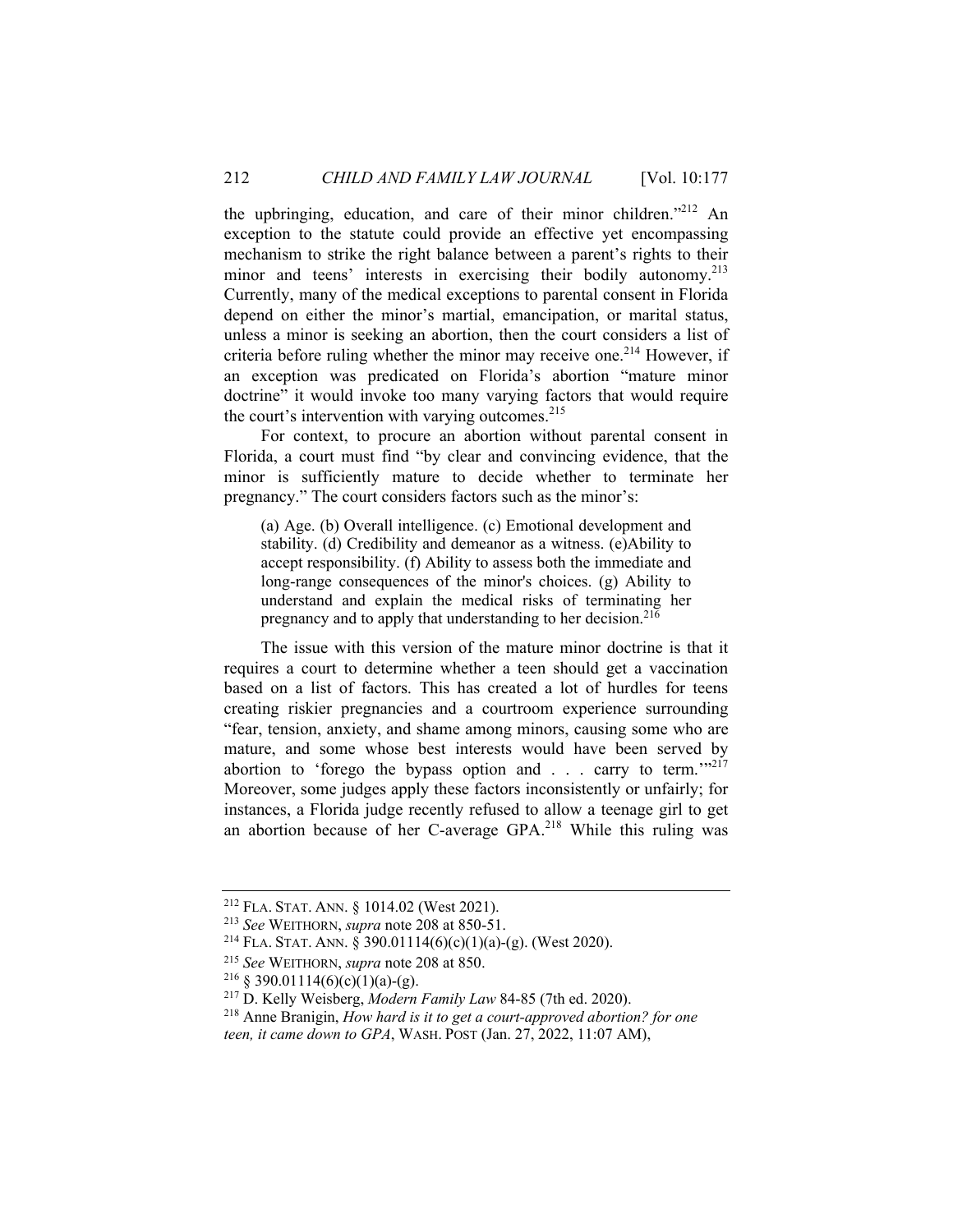overturned, $2^{19}$  cases which directly impact the health, safety, and future of teens are innately time sensitive, and should not be so dependent on the whims of certain judges.

Instead, the exception should consider the utilizing "Rule of Sevens" framework, which utilizes a child's age, rather than the list of criteria or varying life circumstances, to determine a child's capacity to consent to medical treatment.<sup>220</sup> Under the Rule of Sevens, children:

(1) Under the age of 7 there is no capacity, and the physician must have parental consent to treat (unless a statutory exception applies). (2) Between the ages of 7 and 14, there is a rebuttable presumption that there is no capacity, and a physician generally should get parental consent before treating (unless a statutory exception applies). (3) Between the ages of 14 and 18, there is a rebuttable presumption of capacity, and the physician may treat without parental consent unless the physician believes that the minor is not sufficiently mature to make his or her own health care decisions.221

The Rule of Sevens provides a narrower framework for the legislature and would allow minors to freely consent to their own medical care, rather than having to create a judicial mechanism for them to receive the vaccine. The rebuttable presumption would then allow a recourse for parents who still ardently oppose the vaccine for their child. Additionally, the Rule of Sevens naturally encompasses Florida's mature minor doctrine as it considers a teens' development and capacity considering their age and circumstances. Lastly, this would also authorize medical providers to at least educate minors about the vaccine to have a more informed decision about their vaccination. Not only would this approach give health care professionals the freedom to treat and care for teenage patients, but it also provides a balance for parents and other individuals concerned about physicians overstepping their role as medical providers.

<sup>219</sup> *Id.* 

https://www.washingtonpost.com/lifestyle/2022/01/27/florida-abortion-judicialbypass-case-gpa/.

<sup>220</sup> Cardwell v. Bechtol, 724 S.W.2d. 739 (Tenn. 1987). 221 *Id.*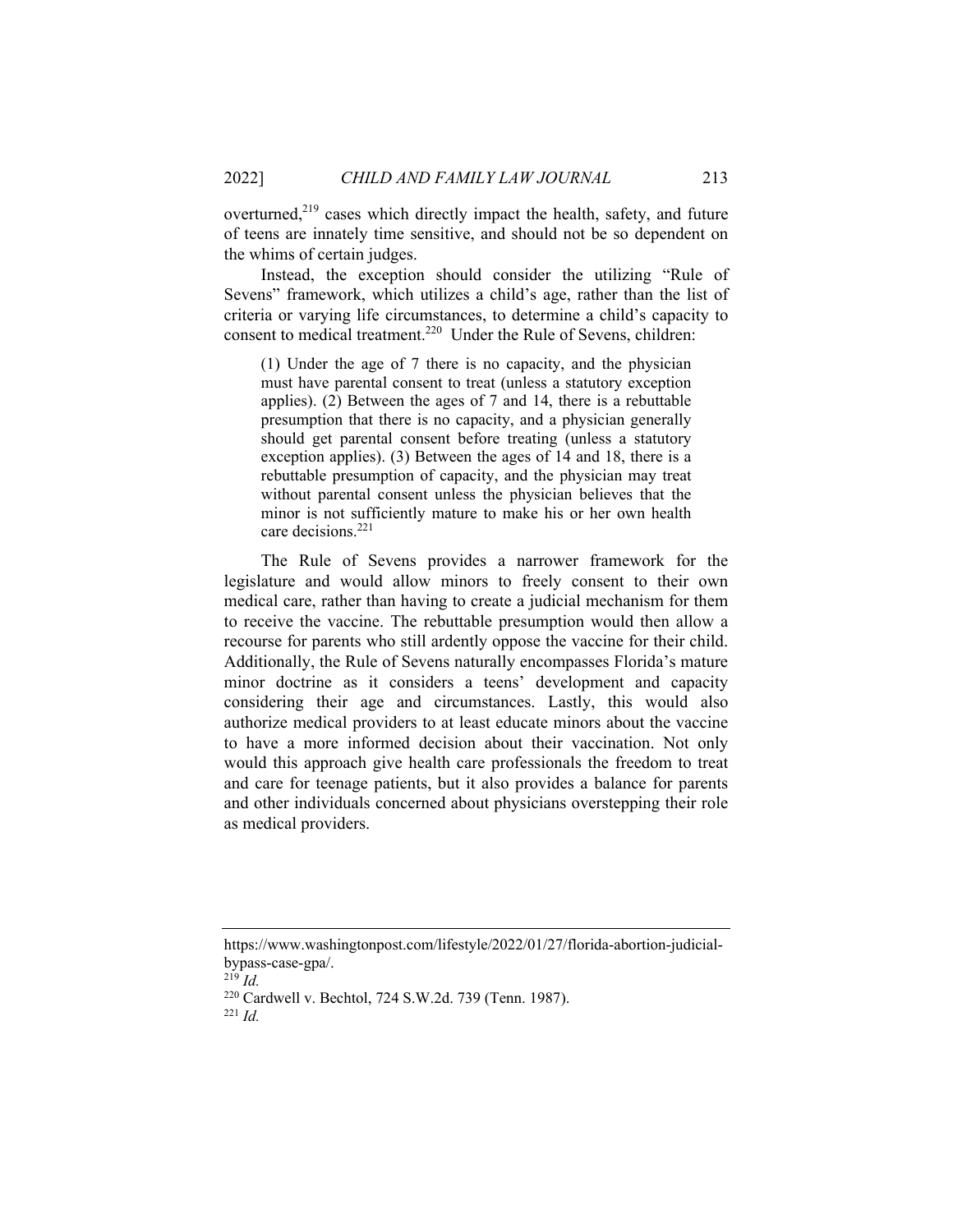# *B. Using the Parens Patriae Doctrine as an Alternative Solution to the Legislature Passing an Exception to the Parental Consent for Health Care Services Law*

As stated above, parents in the state of Florida generally have the right to the care, custody, and control of their child, but "the constitutional right to be a parent without State interference is that as between the parent and the child the ultimate welfare of the child must be controlling. $v^{222}$  Generally speaking, when it comes to vaccines, the *parens patriae* authority has usually been utilized by the courts in cases where schools are seeking to enforce vaccines mandates as a requirement for a child's attendance.<sup>223</sup> But courts in the state of Florida, have also invoked the *parens patriae* authority for children seeking life-saving treatments.224 In these cases, the court typically steps in when a child is facing neglect and requires necessary medical treatment.<sup>225</sup> Necessary medical treatment is defined as "care which is necessary within a reasonable degree of medical certainty to prevent the deterioration of a child's condition or to alleviate immediate pain of a child."226 Of course, "the state's interest diminishes as the severity of an affliction and the likelihood of death increase."<sup>227</sup> Furthermore, "the state may override the fundamental liberty interest in the parent-child relationship only when there is a sufficiently compelling state interest."<sup>228</sup>

Following the *parens patraie* criteria, a case could be made that a teen who is (1) medically fragile or an underlying condition making the teen more susceptible to both contract and die from COVID, (2) whose parents have disregarded their child's medical needs and do not take adequate measures to ensure their child's safety; and (3) is living in a pandemic with few options for school choice and their school COVID protocols would require a vaccine against their parents' wishes for their

<sup>222 25</sup> FLA. JUR. 2D FAM. L. § 93 (2022). 223 Marjorie A. Shields, Annotation, *Power of Court or Other Public Agency to Order Vaccination over Parental Religious Objection*, 94 A.L.R.5th 613 (2001). <sup>224</sup> *E.g.* One court ordering the blood transfusion of an infant against the wishes of Jehovah's Witness parents. J.V. v. State, 516 So. 2d 1133, 1133 (Fla. Dist. Ct. App. 1987); *see also e.g.* Another court ordering cancer treatment and therapy for an infant. In re D.G., 970 So. 2d 486, 487 (Fla. Dist. Ct. App. 2007).<br>
<sup>225</sup> *In re D.G.*, 970 So. 2d at 489-90.<br>
<sup>226</sup> *Id.* at 489.<br>
<sup>227</sup> M.N. v. S. Baptist Hosp. of Fla., Inc., 648 So. 2d 769, 771 (Fla. Dist. Ct.

App. 1994).